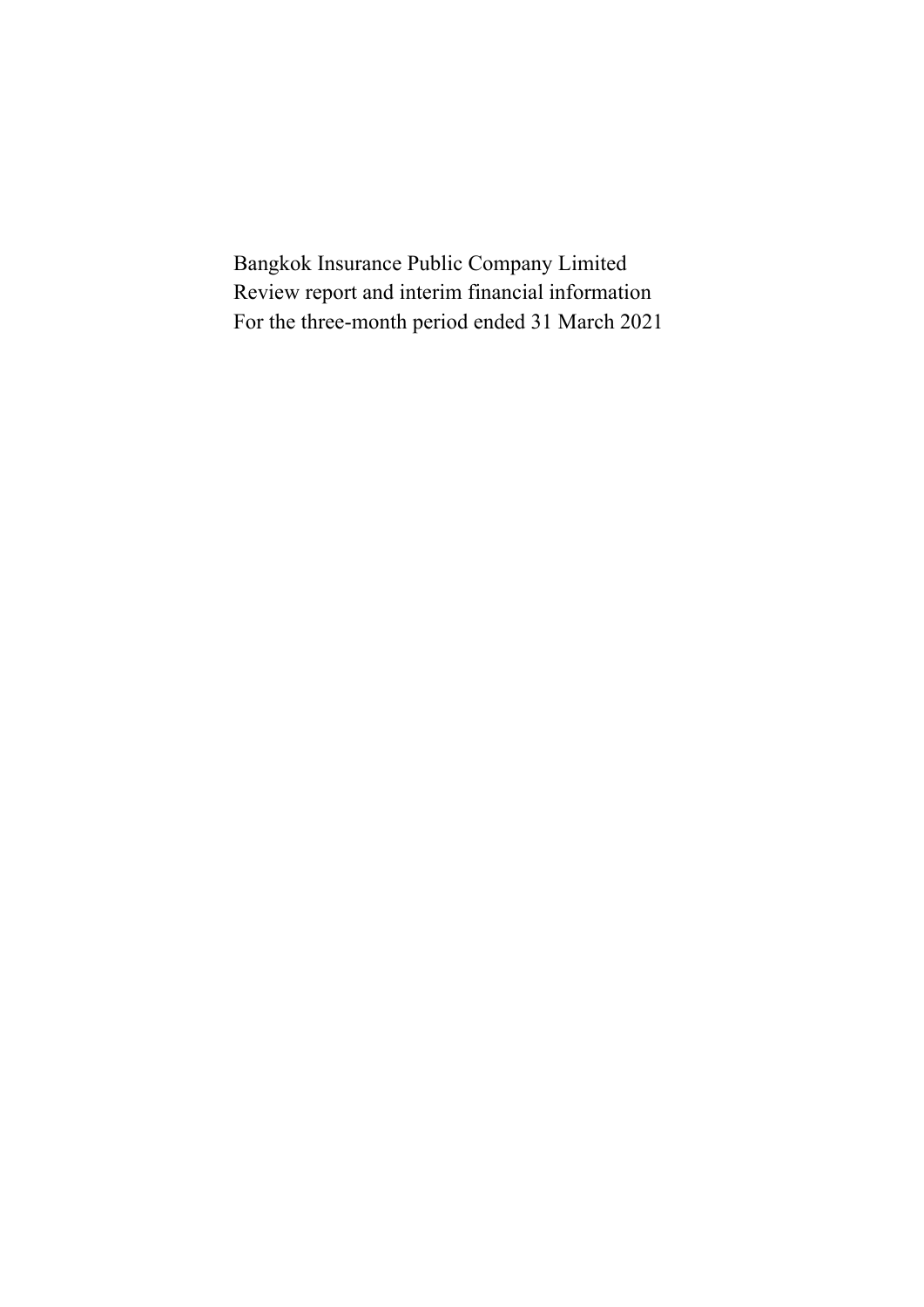### **Independent Auditor's Report on Review of Interim Financial Information**

To the Shareholders of Bangkok Insurance Public Company Limited

I have reviewed the accompanying statement of financial position, in which the equity method is applied, of Bangkok Insurance Public Company Limited as at 31 March 2021, and the related statements of comprehensive income, changes in owners' equity, and cash flows, in which the equity method is applied, for the three-month period then ended, as well as the condensed notes to the interim financial statements. I have also reviewed the separate financial information of Bangkok Insurance Public Company Limited for the same period (collectively "interim financial information"). Management is responsible for the preparation and presentation of this interim financial information in accordance with Thai Accounting Standard 34: Interim Financial Reporting. My responsibility is to express a conclusion on this interim financial information based on my review.

### **Scope of Review**

I conducted my review in accordance with Thai Standard on Review Engagements 2410: Review of Interim Financial Information Performed by the Independent Auditor of the Entity. A review of interim financial information consists of making inquiries, primarily of persons responsible for financial and accounting matters, and applying analytical and other review procedures. A review is substantially less in scope than an audit conducted in accordance with Thai Standards on Auditing and consequently does not enable me to obtain assurance that I would become aware of all significant matters that might be identified in an audit. Accordingly, I do not express an audit opinion.

## **Conclusion**

Based on my review, nothing has come to my attention that causes me to believe that the accompanying interim financial information is not prepared, in all material respects, in accordance with Thai Accounting Standard 34: Interim Financial Reporting.

Rachada Yongsawadvanich Certified Public Accountant (Thailand) No. 4951

EY Office Limited Bangkok: 6 May 2021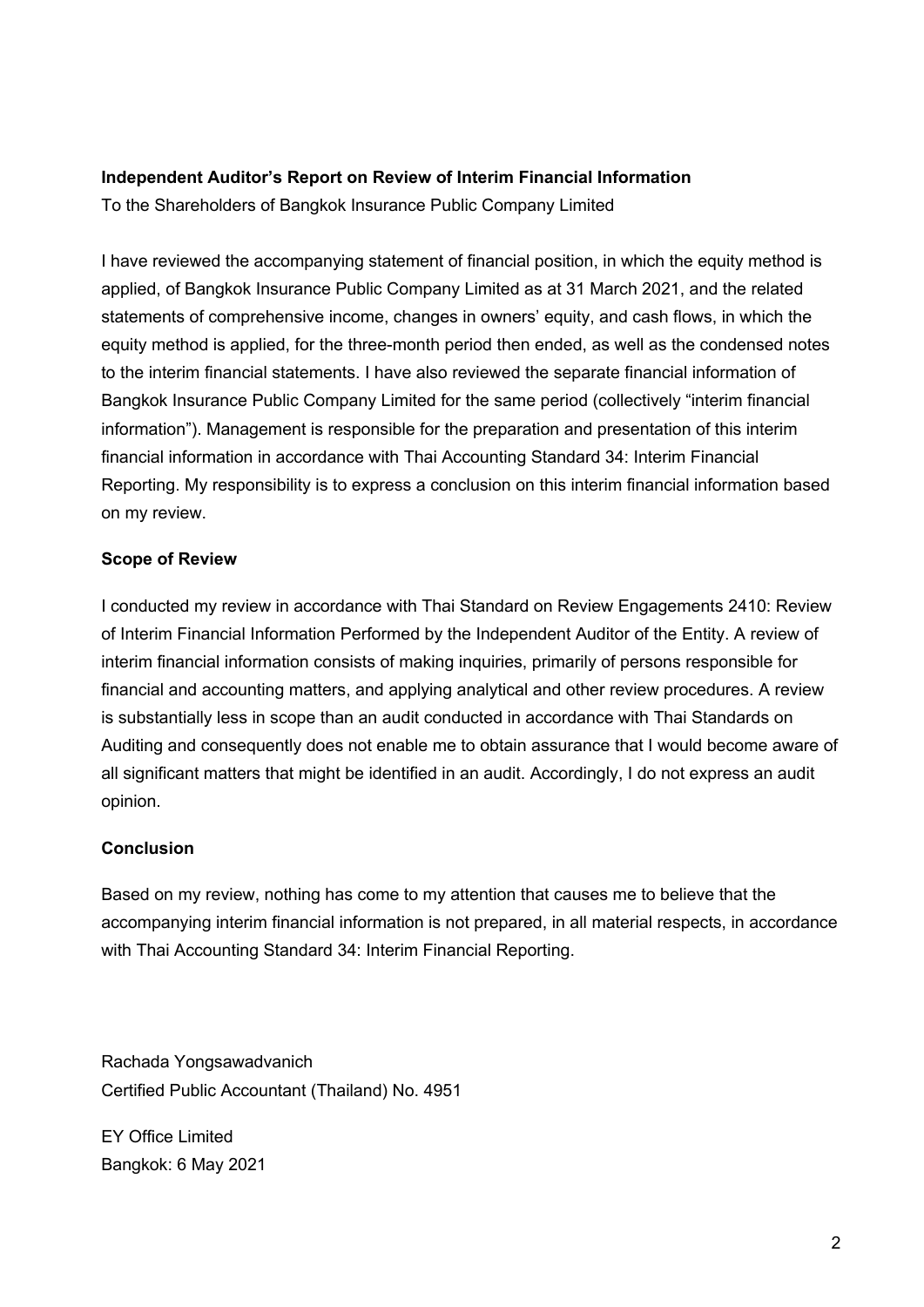### **Statement of financial position**

**As at 31 March 2021**

|                                | <b>Financial statements</b> |                |                                       |                   |                               |  |  |
|--------------------------------|-----------------------------|----------------|---------------------------------------|-------------------|-------------------------------|--|--|
|                                |                             |                | in which the equity method is applied |                   | Separate financial statements |  |  |
|                                | Note                        | 31 March 2021  | 31 December 2020                      | 31 March 2021     | 31 December 2020              |  |  |
|                                |                             | (Unaudited but | (Audited)                             | (Unaudited but    | (Audited)                     |  |  |
|                                |                             | reviewed)      |                                       | reviewed)         |                               |  |  |
| <b>Assets</b>                  |                             |                |                                       |                   |                               |  |  |
| Cash and cash equivalents      | 3                           | 245,997,254    | 141,557,318                           | 245,997,254       | 141,557,318                   |  |  |
| Premium receivables            | 4                           | 2,720,307,919  | 2,765,896,684                         | 2,720,307,919     | 2,765,896,684                 |  |  |
| Accrued investment income      |                             | 355,805,633    | 42,863,470                            | 355,805,633       | 42,863,470                    |  |  |
| Reinsurance assets             | 5                           | 7,580,309,333  | 7,560,169,280                         | 7,580,309,333     | 7,560,169,280                 |  |  |
| Reinsurance receivables        | 6                           | 525,789,606    | 389,321,701                           | 525,789,606       | 389,321,701                   |  |  |
| Investment assets              |                             |                |                                       |                   |                               |  |  |
| Investments in securities      | 7                           | 48,343,297,037 | 44,424,088,267                        | 48, 343, 297, 037 | 44,424,088,267                |  |  |
| Loans and interest receivables | 8                           | 1,488,386,219  | 1,476,419,024                         | 1,488,386,219     | 1,476,419,024                 |  |  |
| Investment properties          | 9                           | 113,681,540    | 117,929,942                           | 113,681,540       | 117,929,942                   |  |  |
| Investments in associates      | 10.1                        | 266,375,546    | 268,910,602                           | 129,395,722       | 129,395,722                   |  |  |
| Premises and equipment         | 11                          | 601,232,447    | 614,944,629                           | 601,232,447       | 614,944,629                   |  |  |
| Right-of-use assets            | 12.1                        | 889,246,574    | 886,560,707                           | 889,246,574       | 886,560,707                   |  |  |
| Intangible assets              |                             | 101,873,329    | 101,675,828                           | 101,873,329       | 101,675,828                   |  |  |
| Other assets                   |                             | 777,038,327    | 713,452,108                           | 777,038,327       | 713,452,108                   |  |  |
| <b>Total assets</b>            |                             | 64,009,340,764 | 59,503,789,560                        | 63,872,360,940    | 59,364,274,680                |  |  |

(Unit: Baht)

The accompanying notes are an integral part of the financial statements.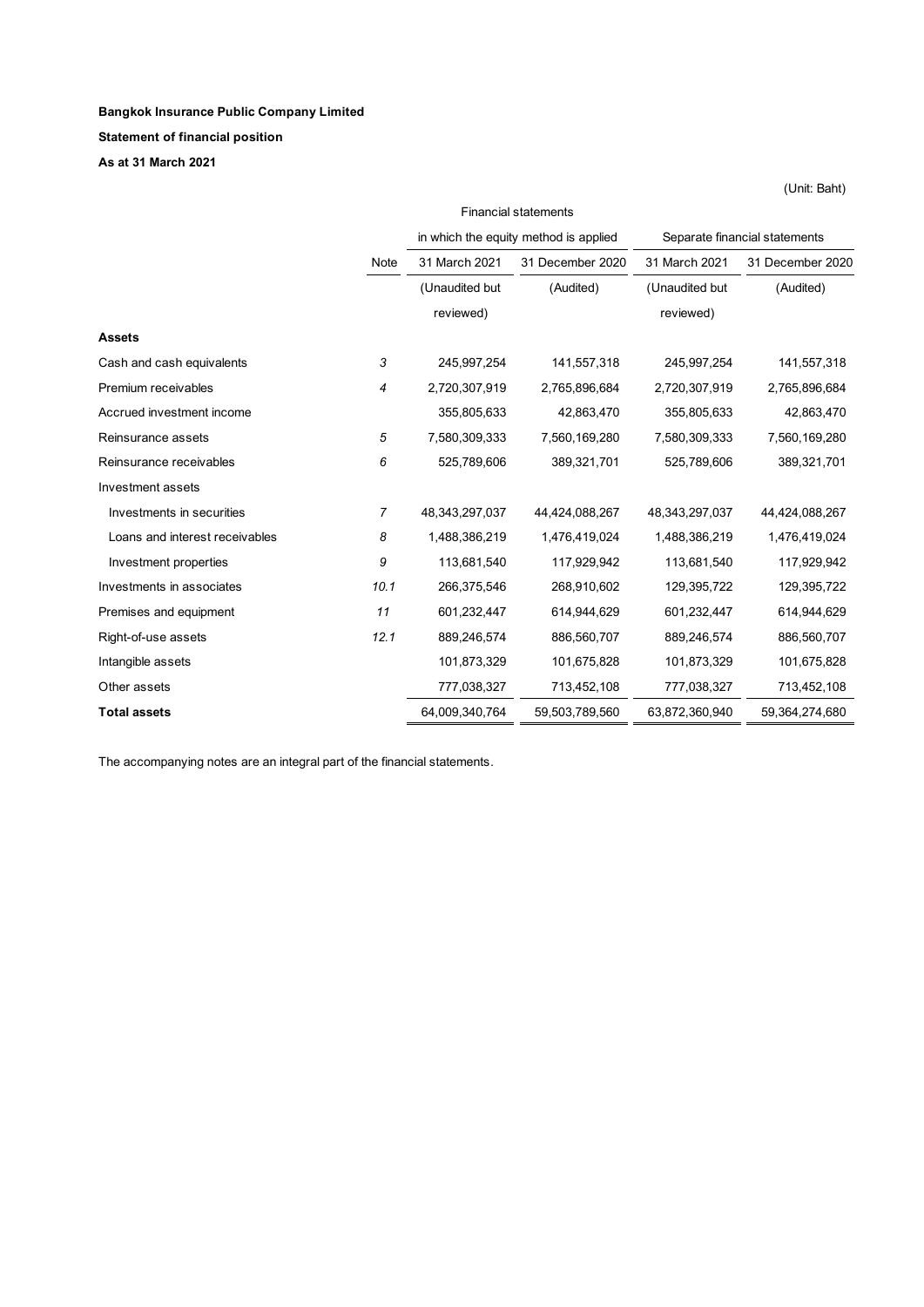#### **Statement of financial position (continued)**

**As at 31 March 2021**

|                                             | <b>Financial statements</b> |                |                                       |                |                               |  |  |  |
|---------------------------------------------|-----------------------------|----------------|---------------------------------------|----------------|-------------------------------|--|--|--|
|                                             |                             |                | in which the equity method is applied |                | Separate financial statements |  |  |  |
|                                             | Note                        | 31 March 2021  | 31 December 2020                      | 31 March 2021  | 31 December 2020              |  |  |  |
|                                             |                             | (Unaudited but | (Audited)                             | (Unaudited but | (Audited)                     |  |  |  |
|                                             |                             | reviewed)      |                                       | reviewed)      |                               |  |  |  |
| Liabilities and owners' equity              |                             |                |                                       |                |                               |  |  |  |
| <b>Liabilities</b>                          |                             |                |                                       |                |                               |  |  |  |
| Insurance contract liabilities              | 13                          | 18,226,802,664 | 18,022,514,489                        | 18,226,802,664 | 18,022,514,489                |  |  |  |
| Due to reinsurers                           | 14                          | 2,975,614,293  | 2,737,451,690                         | 2,975,614,293  | 2,737,451,690                 |  |  |  |
| Income tax payable                          |                             | 347,108,861    | 196,693,497                           | 347,108,861    | 196,693,497                   |  |  |  |
| Lease liabilities                           | 12.2                        | 793,610,127    | 778,848,706                           | 793,610,127    | 778,848,706                   |  |  |  |
| Employee benefit obligations                |                             | 790,263,743    | 777,202,619                           | 790,263,743    | 777,202,619                   |  |  |  |
| Deferred tax liabilities                    | 15.1                        | 3,499,841,061  | 2,984,538,685                         | 3,472,445,096  | 2,956,635,709                 |  |  |  |
| Other liabilities                           |                             |                |                                       |                |                               |  |  |  |
| Premiums received in advance                |                             | 1,686,698,767  | 1,717,482,667                         | 1,686,698,767  | 1,717,482,667                 |  |  |  |
| Commission payables                         |                             | 402,048,118    | 411,902,624                           | 402,048,118    | 411,902,624                   |  |  |  |
| Accrued expenses                            |                             | 712,439,106    | 607,433,941                           | 712,439,106    | 607,433,941                   |  |  |  |
| Others                                      |                             | 1,061,437,335  | 926,673,433                           | 1,061,437,335  | 926,673,433                   |  |  |  |
| <b>Total liabilities</b>                    |                             | 30,495,864,075 | 29,160,742,351                        | 30,468,468,110 | 29,132,839,375                |  |  |  |
| Owners' equity                              |                             |                |                                       |                |                               |  |  |  |
| Share capital                               |                             |                |                                       |                |                               |  |  |  |
| Registered, issued and paid up              |                             |                |                                       |                |                               |  |  |  |
| 106,470,000 ordinary shares of Baht 10 each |                             | 1,064,700,000  | 1,064,700,000                         | 1,064,700,000  | 1,064,700,000                 |  |  |  |
| Share premium                               |                             | 1,442,500,000  | 1,442,500,000                         | 1,442,500,000  | 1,442,500,000                 |  |  |  |
| Retained earnings                           |                             |                |                                       |                |                               |  |  |  |
| Appropriated                                |                             |                |                                       |                |                               |  |  |  |
| Statutory reserve                           |                             | 106,470,000    | 106,470,000                           | 106,470,000    | 106,470,000                   |  |  |  |
| Other reserve                               |                             | 7,000,000,000  | 7,000,000,000                         | 7,000,000,000  | 7,000,000,000                 |  |  |  |
| Unappropriated                              |                             | 6,189,227,589  | 5,373,111,989                         | 6,077,250,450  | 5,259,106,805                 |  |  |  |
| Other component of owners' equity           |                             | 17,710,579,100 | 15,356,265,220                        | 17,712,972,380 | 15,358,658,500                |  |  |  |
| <b>Total owners' equity</b>                 |                             | 33,513,476,689 | 30, 343, 047, 209                     | 33,403,892,830 | 30,231,435,305                |  |  |  |
| Total liabilities and owners' equity        |                             | 64,009,340,764 | 59,503,789,560                        | 63,872,360,940 | 59,364,274,680                |  |  |  |

The accompanying notes are an integral part of the financial statements.

Directors

(Unit: Baht)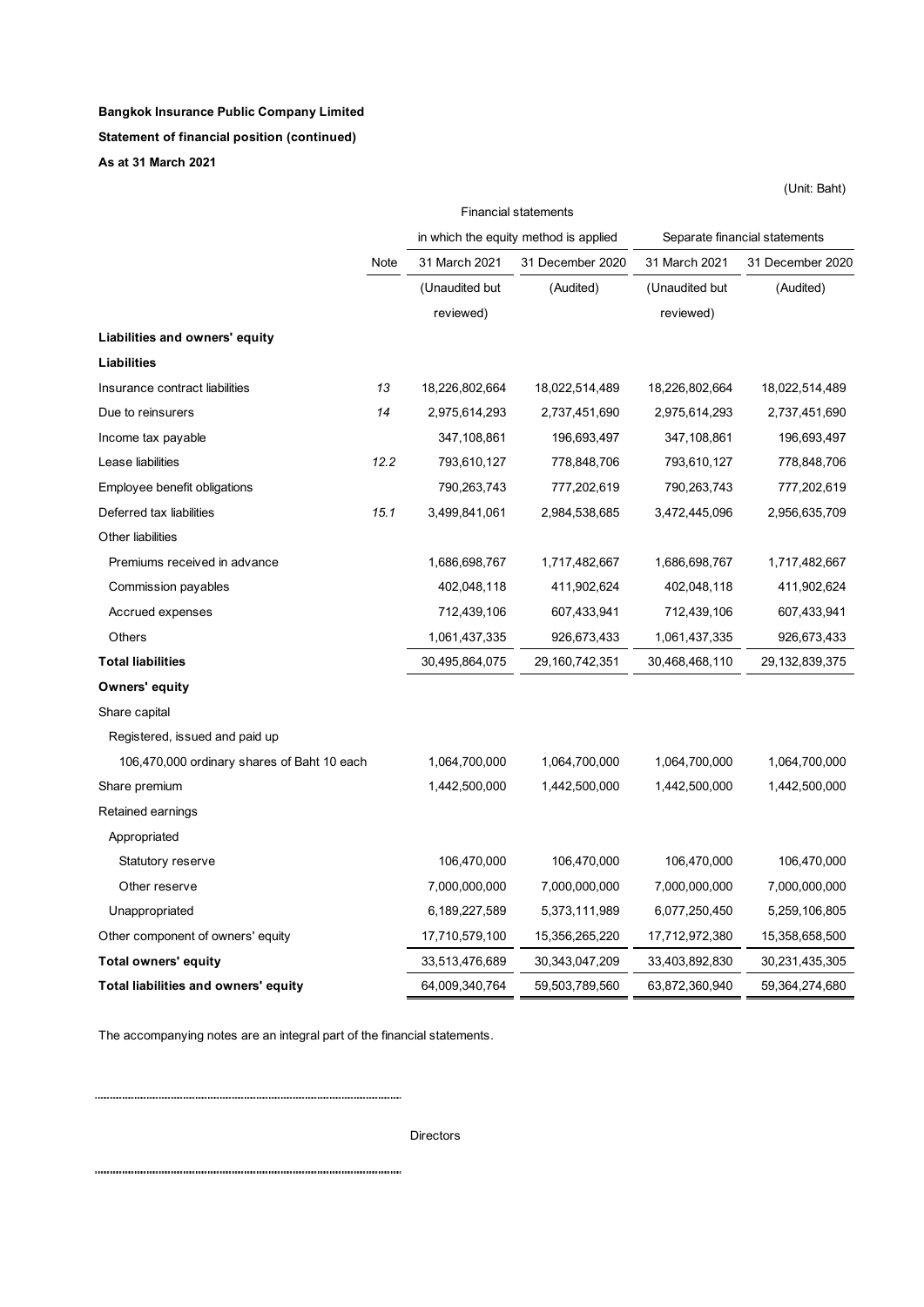(Unit: Baht)

#### **Bangkok Insurance Public Company Limited**

**Statement of comprehensive income**

**For the three-month period ended 31 March 2021**

| in which the equity method is applied<br>Separate financial statements<br>2020<br>Note<br>2021<br>2020<br>2021<br>Profit or loss:<br><b>Revenues</b><br>Gross premium written<br>6,157,152,670<br>6,136,135,240<br>6,157,152,670<br>6,136,135,240<br>Less: Premium ceded to reinsurers<br>(2, 116, 595, 397)<br>(1,899,827,799)<br>(2, 116, 595, 397)<br>(1,899,827,799)<br>Net premium written<br>4,040,557,273<br>4,236,307,441<br>4,040,557,273<br>4,236,307,441<br>Less: Unearned premium reserves increased<br>from prior period<br>(306, 629, 821)<br>(515, 596, 291)<br>(306, 629, 821)<br>(515, 596, 291)<br>3,733,927,452<br>3,720,711,150<br>3,733,927,452<br>3,720,711,150<br>Earned premium<br>416,896,453<br>425,215,927<br>Fee and commission income<br>416,896,453<br>425,215,927<br>430,926,105<br>400,599,985<br>437,214,518<br>400,599,985<br>Investment revenue<br>Gains on investments<br>27,980,715<br>30, 152, 376<br>27,980,715<br>30,152,376<br>10.2<br>3,753,357<br>1,457,187<br>Share of profits in associates under the equity method<br>Other income<br>51,579,312<br>51,306,513<br>51,579,312<br>51,306,513<br><b>Total revenues</b><br>4,665,063,394<br>4,629,443,138<br>4,667,598,450<br>4,627,985,951<br><b>Expenses</b><br>Gross claims<br>2,726,945,504<br>3,078,643,796<br>2,726,945,504<br>3,078,643,796<br>Less: Claim recovery from reinsurers<br>(729, 482, 313)<br>(928, 526, 808)<br>(928, 526, 808)<br>(729,482,313)<br>Commissions and brokerages<br>788,005,980<br>786, 184, 233<br>786,184,233<br>788,005,980<br>633,233,224<br>593,762,520<br>633,233,224<br>593,762,520<br>Other underwriting expenses<br>279,615,094<br>277,670,702<br>279,615,094<br>277,670,702<br>Operating expenses<br>25,290,298<br>25,290,298<br>23,292,687<br>Investment expenses<br>23,292,687<br>Finance costs<br>9,916,758<br>9,656,868<br>9,916,758<br>9,656,868<br>17<br><b>Expected credit losses</b><br>2,499,720<br>555,653<br>2,499,720<br>555,653<br>3,841,239,651<br><b>Total expenses</b><br>3,736,024,265<br>3,736,024,265<br>3,841,239,651<br>929,039,129<br>788,203,487<br>931,574,185<br>786,746,300<br>Profits before income tax expenses<br>15.2<br>Less: Income tax expenses<br>(112, 923, 529)<br>(119,416,384)<br>(113,430,540)<br>(119, 124, 947)<br>816,115,600<br>668,787,103<br>818, 143, 645<br>667,621,353<br>Net profits<br>Other comprehensive income:<br>Items to be recognised in profit or loss in subsequent periods:<br>Gains (Losses) on revaluation of available-for-sale investments<br>are measured at fair value through other comprehensive income<br>2,942,892,350<br>(7,420,652,931)<br>2,942,892,350<br>(7,420,652,931)<br>Add (less): Income taxes<br>(588, 578, 470)<br>1,484,130,586<br>(588,578,470)<br>1,484,130,586<br>Items to be recognised in profit or loss in<br>2,354,313,880<br>2,354,313,880<br>subsequent periods - net of income taxes<br>(5,936,522,345)<br>(5,936,522,345)<br>Other comprehensive income (loss) for the periods<br>2,354,313,880<br>(5,936,522,345)<br>2,354,313,880<br>(5,936,522,345)<br>Total comprehensive income (loss) for the periods<br>(5,268,900,992)<br>3,170,429,480<br>(5,267,735,242)<br>3,172,457,525<br>Earnings per share:<br>18<br>Basic earnings per share<br>Net profits<br>7.67<br>6.28<br>6.27<br>7.68 | <b>Financial statements</b> |  |  |  |  |  |  |
|----------------------------------------------------------------------------------------------------------------------------------------------------------------------------------------------------------------------------------------------------------------------------------------------------------------------------------------------------------------------------------------------------------------------------------------------------------------------------------------------------------------------------------------------------------------------------------------------------------------------------------------------------------------------------------------------------------------------------------------------------------------------------------------------------------------------------------------------------------------------------------------------------------------------------------------------------------------------------------------------------------------------------------------------------------------------------------------------------------------------------------------------------------------------------------------------------------------------------------------------------------------------------------------------------------------------------------------------------------------------------------------------------------------------------------------------------------------------------------------------------------------------------------------------------------------------------------------------------------------------------------------------------------------------------------------------------------------------------------------------------------------------------------------------------------------------------------------------------------------------------------------------------------------------------------------------------------------------------------------------------------------------------------------------------------------------------------------------------------------------------------------------------------------------------------------------------------------------------------------------------------------------------------------------------------------------------------------------------------------------------------------------------------------------------------------------------------------------------------------------------------------------------------------------------------------------------------------------------------------------------------------------------------------------------------------------------------------------------------------------------------------------------------------------------------------------------------------------------------------------------------------------------------------------------------------------------------------------------------------------------------------------------------------------------------------------------------------------------------------------------------------------------------------------------------------------------------------------------------------------------------------------------------------------------------------------------------|-----------------------------|--|--|--|--|--|--|
|                                                                                                                                                                                                                                                                                                                                                                                                                                                                                                                                                                                                                                                                                                                                                                                                                                                                                                                                                                                                                                                                                                                                                                                                                                                                                                                                                                                                                                                                                                                                                                                                                                                                                                                                                                                                                                                                                                                                                                                                                                                                                                                                                                                                                                                                                                                                                                                                                                                                                                                                                                                                                                                                                                                                                                                                                                                                                                                                                                                                                                                                                                                                                                                                                                                                                                                                  |                             |  |  |  |  |  |  |
|                                                                                                                                                                                                                                                                                                                                                                                                                                                                                                                                                                                                                                                                                                                                                                                                                                                                                                                                                                                                                                                                                                                                                                                                                                                                                                                                                                                                                                                                                                                                                                                                                                                                                                                                                                                                                                                                                                                                                                                                                                                                                                                                                                                                                                                                                                                                                                                                                                                                                                                                                                                                                                                                                                                                                                                                                                                                                                                                                                                                                                                                                                                                                                                                                                                                                                                                  |                             |  |  |  |  |  |  |
|                                                                                                                                                                                                                                                                                                                                                                                                                                                                                                                                                                                                                                                                                                                                                                                                                                                                                                                                                                                                                                                                                                                                                                                                                                                                                                                                                                                                                                                                                                                                                                                                                                                                                                                                                                                                                                                                                                                                                                                                                                                                                                                                                                                                                                                                                                                                                                                                                                                                                                                                                                                                                                                                                                                                                                                                                                                                                                                                                                                                                                                                                                                                                                                                                                                                                                                                  |                             |  |  |  |  |  |  |
|                                                                                                                                                                                                                                                                                                                                                                                                                                                                                                                                                                                                                                                                                                                                                                                                                                                                                                                                                                                                                                                                                                                                                                                                                                                                                                                                                                                                                                                                                                                                                                                                                                                                                                                                                                                                                                                                                                                                                                                                                                                                                                                                                                                                                                                                                                                                                                                                                                                                                                                                                                                                                                                                                                                                                                                                                                                                                                                                                                                                                                                                                                                                                                                                                                                                                                                                  |                             |  |  |  |  |  |  |
|                                                                                                                                                                                                                                                                                                                                                                                                                                                                                                                                                                                                                                                                                                                                                                                                                                                                                                                                                                                                                                                                                                                                                                                                                                                                                                                                                                                                                                                                                                                                                                                                                                                                                                                                                                                                                                                                                                                                                                                                                                                                                                                                                                                                                                                                                                                                                                                                                                                                                                                                                                                                                                                                                                                                                                                                                                                                                                                                                                                                                                                                                                                                                                                                                                                                                                                                  |                             |  |  |  |  |  |  |
|                                                                                                                                                                                                                                                                                                                                                                                                                                                                                                                                                                                                                                                                                                                                                                                                                                                                                                                                                                                                                                                                                                                                                                                                                                                                                                                                                                                                                                                                                                                                                                                                                                                                                                                                                                                                                                                                                                                                                                                                                                                                                                                                                                                                                                                                                                                                                                                                                                                                                                                                                                                                                                                                                                                                                                                                                                                                                                                                                                                                                                                                                                                                                                                                                                                                                                                                  |                             |  |  |  |  |  |  |
|                                                                                                                                                                                                                                                                                                                                                                                                                                                                                                                                                                                                                                                                                                                                                                                                                                                                                                                                                                                                                                                                                                                                                                                                                                                                                                                                                                                                                                                                                                                                                                                                                                                                                                                                                                                                                                                                                                                                                                                                                                                                                                                                                                                                                                                                                                                                                                                                                                                                                                                                                                                                                                                                                                                                                                                                                                                                                                                                                                                                                                                                                                                                                                                                                                                                                                                                  |                             |  |  |  |  |  |  |
|                                                                                                                                                                                                                                                                                                                                                                                                                                                                                                                                                                                                                                                                                                                                                                                                                                                                                                                                                                                                                                                                                                                                                                                                                                                                                                                                                                                                                                                                                                                                                                                                                                                                                                                                                                                                                                                                                                                                                                                                                                                                                                                                                                                                                                                                                                                                                                                                                                                                                                                                                                                                                                                                                                                                                                                                                                                                                                                                                                                                                                                                                                                                                                                                                                                                                                                                  |                             |  |  |  |  |  |  |
|                                                                                                                                                                                                                                                                                                                                                                                                                                                                                                                                                                                                                                                                                                                                                                                                                                                                                                                                                                                                                                                                                                                                                                                                                                                                                                                                                                                                                                                                                                                                                                                                                                                                                                                                                                                                                                                                                                                                                                                                                                                                                                                                                                                                                                                                                                                                                                                                                                                                                                                                                                                                                                                                                                                                                                                                                                                                                                                                                                                                                                                                                                                                                                                                                                                                                                                                  |                             |  |  |  |  |  |  |
|                                                                                                                                                                                                                                                                                                                                                                                                                                                                                                                                                                                                                                                                                                                                                                                                                                                                                                                                                                                                                                                                                                                                                                                                                                                                                                                                                                                                                                                                                                                                                                                                                                                                                                                                                                                                                                                                                                                                                                                                                                                                                                                                                                                                                                                                                                                                                                                                                                                                                                                                                                                                                                                                                                                                                                                                                                                                                                                                                                                                                                                                                                                                                                                                                                                                                                                                  |                             |  |  |  |  |  |  |
|                                                                                                                                                                                                                                                                                                                                                                                                                                                                                                                                                                                                                                                                                                                                                                                                                                                                                                                                                                                                                                                                                                                                                                                                                                                                                                                                                                                                                                                                                                                                                                                                                                                                                                                                                                                                                                                                                                                                                                                                                                                                                                                                                                                                                                                                                                                                                                                                                                                                                                                                                                                                                                                                                                                                                                                                                                                                                                                                                                                                                                                                                                                                                                                                                                                                                                                                  |                             |  |  |  |  |  |  |
|                                                                                                                                                                                                                                                                                                                                                                                                                                                                                                                                                                                                                                                                                                                                                                                                                                                                                                                                                                                                                                                                                                                                                                                                                                                                                                                                                                                                                                                                                                                                                                                                                                                                                                                                                                                                                                                                                                                                                                                                                                                                                                                                                                                                                                                                                                                                                                                                                                                                                                                                                                                                                                                                                                                                                                                                                                                                                                                                                                                                                                                                                                                                                                                                                                                                                                                                  |                             |  |  |  |  |  |  |
|                                                                                                                                                                                                                                                                                                                                                                                                                                                                                                                                                                                                                                                                                                                                                                                                                                                                                                                                                                                                                                                                                                                                                                                                                                                                                                                                                                                                                                                                                                                                                                                                                                                                                                                                                                                                                                                                                                                                                                                                                                                                                                                                                                                                                                                                                                                                                                                                                                                                                                                                                                                                                                                                                                                                                                                                                                                                                                                                                                                                                                                                                                                                                                                                                                                                                                                                  |                             |  |  |  |  |  |  |
|                                                                                                                                                                                                                                                                                                                                                                                                                                                                                                                                                                                                                                                                                                                                                                                                                                                                                                                                                                                                                                                                                                                                                                                                                                                                                                                                                                                                                                                                                                                                                                                                                                                                                                                                                                                                                                                                                                                                                                                                                                                                                                                                                                                                                                                                                                                                                                                                                                                                                                                                                                                                                                                                                                                                                                                                                                                                                                                                                                                                                                                                                                                                                                                                                                                                                                                                  |                             |  |  |  |  |  |  |
|                                                                                                                                                                                                                                                                                                                                                                                                                                                                                                                                                                                                                                                                                                                                                                                                                                                                                                                                                                                                                                                                                                                                                                                                                                                                                                                                                                                                                                                                                                                                                                                                                                                                                                                                                                                                                                                                                                                                                                                                                                                                                                                                                                                                                                                                                                                                                                                                                                                                                                                                                                                                                                                                                                                                                                                                                                                                                                                                                                                                                                                                                                                                                                                                                                                                                                                                  |                             |  |  |  |  |  |  |
|                                                                                                                                                                                                                                                                                                                                                                                                                                                                                                                                                                                                                                                                                                                                                                                                                                                                                                                                                                                                                                                                                                                                                                                                                                                                                                                                                                                                                                                                                                                                                                                                                                                                                                                                                                                                                                                                                                                                                                                                                                                                                                                                                                                                                                                                                                                                                                                                                                                                                                                                                                                                                                                                                                                                                                                                                                                                                                                                                                                                                                                                                                                                                                                                                                                                                                                                  |                             |  |  |  |  |  |  |
|                                                                                                                                                                                                                                                                                                                                                                                                                                                                                                                                                                                                                                                                                                                                                                                                                                                                                                                                                                                                                                                                                                                                                                                                                                                                                                                                                                                                                                                                                                                                                                                                                                                                                                                                                                                                                                                                                                                                                                                                                                                                                                                                                                                                                                                                                                                                                                                                                                                                                                                                                                                                                                                                                                                                                                                                                                                                                                                                                                                                                                                                                                                                                                                                                                                                                                                                  |                             |  |  |  |  |  |  |
|                                                                                                                                                                                                                                                                                                                                                                                                                                                                                                                                                                                                                                                                                                                                                                                                                                                                                                                                                                                                                                                                                                                                                                                                                                                                                                                                                                                                                                                                                                                                                                                                                                                                                                                                                                                                                                                                                                                                                                                                                                                                                                                                                                                                                                                                                                                                                                                                                                                                                                                                                                                                                                                                                                                                                                                                                                                                                                                                                                                                                                                                                                                                                                                                                                                                                                                                  |                             |  |  |  |  |  |  |
|                                                                                                                                                                                                                                                                                                                                                                                                                                                                                                                                                                                                                                                                                                                                                                                                                                                                                                                                                                                                                                                                                                                                                                                                                                                                                                                                                                                                                                                                                                                                                                                                                                                                                                                                                                                                                                                                                                                                                                                                                                                                                                                                                                                                                                                                                                                                                                                                                                                                                                                                                                                                                                                                                                                                                                                                                                                                                                                                                                                                                                                                                                                                                                                                                                                                                                                                  |                             |  |  |  |  |  |  |
|                                                                                                                                                                                                                                                                                                                                                                                                                                                                                                                                                                                                                                                                                                                                                                                                                                                                                                                                                                                                                                                                                                                                                                                                                                                                                                                                                                                                                                                                                                                                                                                                                                                                                                                                                                                                                                                                                                                                                                                                                                                                                                                                                                                                                                                                                                                                                                                                                                                                                                                                                                                                                                                                                                                                                                                                                                                                                                                                                                                                                                                                                                                                                                                                                                                                                                                                  |                             |  |  |  |  |  |  |
|                                                                                                                                                                                                                                                                                                                                                                                                                                                                                                                                                                                                                                                                                                                                                                                                                                                                                                                                                                                                                                                                                                                                                                                                                                                                                                                                                                                                                                                                                                                                                                                                                                                                                                                                                                                                                                                                                                                                                                                                                                                                                                                                                                                                                                                                                                                                                                                                                                                                                                                                                                                                                                                                                                                                                                                                                                                                                                                                                                                                                                                                                                                                                                                                                                                                                                                                  |                             |  |  |  |  |  |  |
|                                                                                                                                                                                                                                                                                                                                                                                                                                                                                                                                                                                                                                                                                                                                                                                                                                                                                                                                                                                                                                                                                                                                                                                                                                                                                                                                                                                                                                                                                                                                                                                                                                                                                                                                                                                                                                                                                                                                                                                                                                                                                                                                                                                                                                                                                                                                                                                                                                                                                                                                                                                                                                                                                                                                                                                                                                                                                                                                                                                                                                                                                                                                                                                                                                                                                                                                  |                             |  |  |  |  |  |  |
|                                                                                                                                                                                                                                                                                                                                                                                                                                                                                                                                                                                                                                                                                                                                                                                                                                                                                                                                                                                                                                                                                                                                                                                                                                                                                                                                                                                                                                                                                                                                                                                                                                                                                                                                                                                                                                                                                                                                                                                                                                                                                                                                                                                                                                                                                                                                                                                                                                                                                                                                                                                                                                                                                                                                                                                                                                                                                                                                                                                                                                                                                                                                                                                                                                                                                                                                  |                             |  |  |  |  |  |  |
|                                                                                                                                                                                                                                                                                                                                                                                                                                                                                                                                                                                                                                                                                                                                                                                                                                                                                                                                                                                                                                                                                                                                                                                                                                                                                                                                                                                                                                                                                                                                                                                                                                                                                                                                                                                                                                                                                                                                                                                                                                                                                                                                                                                                                                                                                                                                                                                                                                                                                                                                                                                                                                                                                                                                                                                                                                                                                                                                                                                                                                                                                                                                                                                                                                                                                                                                  |                             |  |  |  |  |  |  |
|                                                                                                                                                                                                                                                                                                                                                                                                                                                                                                                                                                                                                                                                                                                                                                                                                                                                                                                                                                                                                                                                                                                                                                                                                                                                                                                                                                                                                                                                                                                                                                                                                                                                                                                                                                                                                                                                                                                                                                                                                                                                                                                                                                                                                                                                                                                                                                                                                                                                                                                                                                                                                                                                                                                                                                                                                                                                                                                                                                                                                                                                                                                                                                                                                                                                                                                                  |                             |  |  |  |  |  |  |
|                                                                                                                                                                                                                                                                                                                                                                                                                                                                                                                                                                                                                                                                                                                                                                                                                                                                                                                                                                                                                                                                                                                                                                                                                                                                                                                                                                                                                                                                                                                                                                                                                                                                                                                                                                                                                                                                                                                                                                                                                                                                                                                                                                                                                                                                                                                                                                                                                                                                                                                                                                                                                                                                                                                                                                                                                                                                                                                                                                                                                                                                                                                                                                                                                                                                                                                                  |                             |  |  |  |  |  |  |
|                                                                                                                                                                                                                                                                                                                                                                                                                                                                                                                                                                                                                                                                                                                                                                                                                                                                                                                                                                                                                                                                                                                                                                                                                                                                                                                                                                                                                                                                                                                                                                                                                                                                                                                                                                                                                                                                                                                                                                                                                                                                                                                                                                                                                                                                                                                                                                                                                                                                                                                                                                                                                                                                                                                                                                                                                                                                                                                                                                                                                                                                                                                                                                                                                                                                                                                                  |                             |  |  |  |  |  |  |
|                                                                                                                                                                                                                                                                                                                                                                                                                                                                                                                                                                                                                                                                                                                                                                                                                                                                                                                                                                                                                                                                                                                                                                                                                                                                                                                                                                                                                                                                                                                                                                                                                                                                                                                                                                                                                                                                                                                                                                                                                                                                                                                                                                                                                                                                                                                                                                                                                                                                                                                                                                                                                                                                                                                                                                                                                                                                                                                                                                                                                                                                                                                                                                                                                                                                                                                                  |                             |  |  |  |  |  |  |
|                                                                                                                                                                                                                                                                                                                                                                                                                                                                                                                                                                                                                                                                                                                                                                                                                                                                                                                                                                                                                                                                                                                                                                                                                                                                                                                                                                                                                                                                                                                                                                                                                                                                                                                                                                                                                                                                                                                                                                                                                                                                                                                                                                                                                                                                                                                                                                                                                                                                                                                                                                                                                                                                                                                                                                                                                                                                                                                                                                                                                                                                                                                                                                                                                                                                                                                                  |                             |  |  |  |  |  |  |
|                                                                                                                                                                                                                                                                                                                                                                                                                                                                                                                                                                                                                                                                                                                                                                                                                                                                                                                                                                                                                                                                                                                                                                                                                                                                                                                                                                                                                                                                                                                                                                                                                                                                                                                                                                                                                                                                                                                                                                                                                                                                                                                                                                                                                                                                                                                                                                                                                                                                                                                                                                                                                                                                                                                                                                                                                                                                                                                                                                                                                                                                                                                                                                                                                                                                                                                                  |                             |  |  |  |  |  |  |
|                                                                                                                                                                                                                                                                                                                                                                                                                                                                                                                                                                                                                                                                                                                                                                                                                                                                                                                                                                                                                                                                                                                                                                                                                                                                                                                                                                                                                                                                                                                                                                                                                                                                                                                                                                                                                                                                                                                                                                                                                                                                                                                                                                                                                                                                                                                                                                                                                                                                                                                                                                                                                                                                                                                                                                                                                                                                                                                                                                                                                                                                                                                                                                                                                                                                                                                                  |                             |  |  |  |  |  |  |
|                                                                                                                                                                                                                                                                                                                                                                                                                                                                                                                                                                                                                                                                                                                                                                                                                                                                                                                                                                                                                                                                                                                                                                                                                                                                                                                                                                                                                                                                                                                                                                                                                                                                                                                                                                                                                                                                                                                                                                                                                                                                                                                                                                                                                                                                                                                                                                                                                                                                                                                                                                                                                                                                                                                                                                                                                                                                                                                                                                                                                                                                                                                                                                                                                                                                                                                                  |                             |  |  |  |  |  |  |
|                                                                                                                                                                                                                                                                                                                                                                                                                                                                                                                                                                                                                                                                                                                                                                                                                                                                                                                                                                                                                                                                                                                                                                                                                                                                                                                                                                                                                                                                                                                                                                                                                                                                                                                                                                                                                                                                                                                                                                                                                                                                                                                                                                                                                                                                                                                                                                                                                                                                                                                                                                                                                                                                                                                                                                                                                                                                                                                                                                                                                                                                                                                                                                                                                                                                                                                                  |                             |  |  |  |  |  |  |
|                                                                                                                                                                                                                                                                                                                                                                                                                                                                                                                                                                                                                                                                                                                                                                                                                                                                                                                                                                                                                                                                                                                                                                                                                                                                                                                                                                                                                                                                                                                                                                                                                                                                                                                                                                                                                                                                                                                                                                                                                                                                                                                                                                                                                                                                                                                                                                                                                                                                                                                                                                                                                                                                                                                                                                                                                                                                                                                                                                                                                                                                                                                                                                                                                                                                                                                                  |                             |  |  |  |  |  |  |
|                                                                                                                                                                                                                                                                                                                                                                                                                                                                                                                                                                                                                                                                                                                                                                                                                                                                                                                                                                                                                                                                                                                                                                                                                                                                                                                                                                                                                                                                                                                                                                                                                                                                                                                                                                                                                                                                                                                                                                                                                                                                                                                                                                                                                                                                                                                                                                                                                                                                                                                                                                                                                                                                                                                                                                                                                                                                                                                                                                                                                                                                                                                                                                                                                                                                                                                                  |                             |  |  |  |  |  |  |
|                                                                                                                                                                                                                                                                                                                                                                                                                                                                                                                                                                                                                                                                                                                                                                                                                                                                                                                                                                                                                                                                                                                                                                                                                                                                                                                                                                                                                                                                                                                                                                                                                                                                                                                                                                                                                                                                                                                                                                                                                                                                                                                                                                                                                                                                                                                                                                                                                                                                                                                                                                                                                                                                                                                                                                                                                                                                                                                                                                                                                                                                                                                                                                                                                                                                                                                                  |                             |  |  |  |  |  |  |
|                                                                                                                                                                                                                                                                                                                                                                                                                                                                                                                                                                                                                                                                                                                                                                                                                                                                                                                                                                                                                                                                                                                                                                                                                                                                                                                                                                                                                                                                                                                                                                                                                                                                                                                                                                                                                                                                                                                                                                                                                                                                                                                                                                                                                                                                                                                                                                                                                                                                                                                                                                                                                                                                                                                                                                                                                                                                                                                                                                                                                                                                                                                                                                                                                                                                                                                                  |                             |  |  |  |  |  |  |
|                                                                                                                                                                                                                                                                                                                                                                                                                                                                                                                                                                                                                                                                                                                                                                                                                                                                                                                                                                                                                                                                                                                                                                                                                                                                                                                                                                                                                                                                                                                                                                                                                                                                                                                                                                                                                                                                                                                                                                                                                                                                                                                                                                                                                                                                                                                                                                                                                                                                                                                                                                                                                                                                                                                                                                                                                                                                                                                                                                                                                                                                                                                                                                                                                                                                                                                                  |                             |  |  |  |  |  |  |
|                                                                                                                                                                                                                                                                                                                                                                                                                                                                                                                                                                                                                                                                                                                                                                                                                                                                                                                                                                                                                                                                                                                                                                                                                                                                                                                                                                                                                                                                                                                                                                                                                                                                                                                                                                                                                                                                                                                                                                                                                                                                                                                                                                                                                                                                                                                                                                                                                                                                                                                                                                                                                                                                                                                                                                                                                                                                                                                                                                                                                                                                                                                                                                                                                                                                                                                                  |                             |  |  |  |  |  |  |
|                                                                                                                                                                                                                                                                                                                                                                                                                                                                                                                                                                                                                                                                                                                                                                                                                                                                                                                                                                                                                                                                                                                                                                                                                                                                                                                                                                                                                                                                                                                                                                                                                                                                                                                                                                                                                                                                                                                                                                                                                                                                                                                                                                                                                                                                                                                                                                                                                                                                                                                                                                                                                                                                                                                                                                                                                                                                                                                                                                                                                                                                                                                                                                                                                                                                                                                                  |                             |  |  |  |  |  |  |
|                                                                                                                                                                                                                                                                                                                                                                                                                                                                                                                                                                                                                                                                                                                                                                                                                                                                                                                                                                                                                                                                                                                                                                                                                                                                                                                                                                                                                                                                                                                                                                                                                                                                                                                                                                                                                                                                                                                                                                                                                                                                                                                                                                                                                                                                                                                                                                                                                                                                                                                                                                                                                                                                                                                                                                                                                                                                                                                                                                                                                                                                                                                                                                                                                                                                                                                                  |                             |  |  |  |  |  |  |

The accompanying notes are an integral part of the financial statements.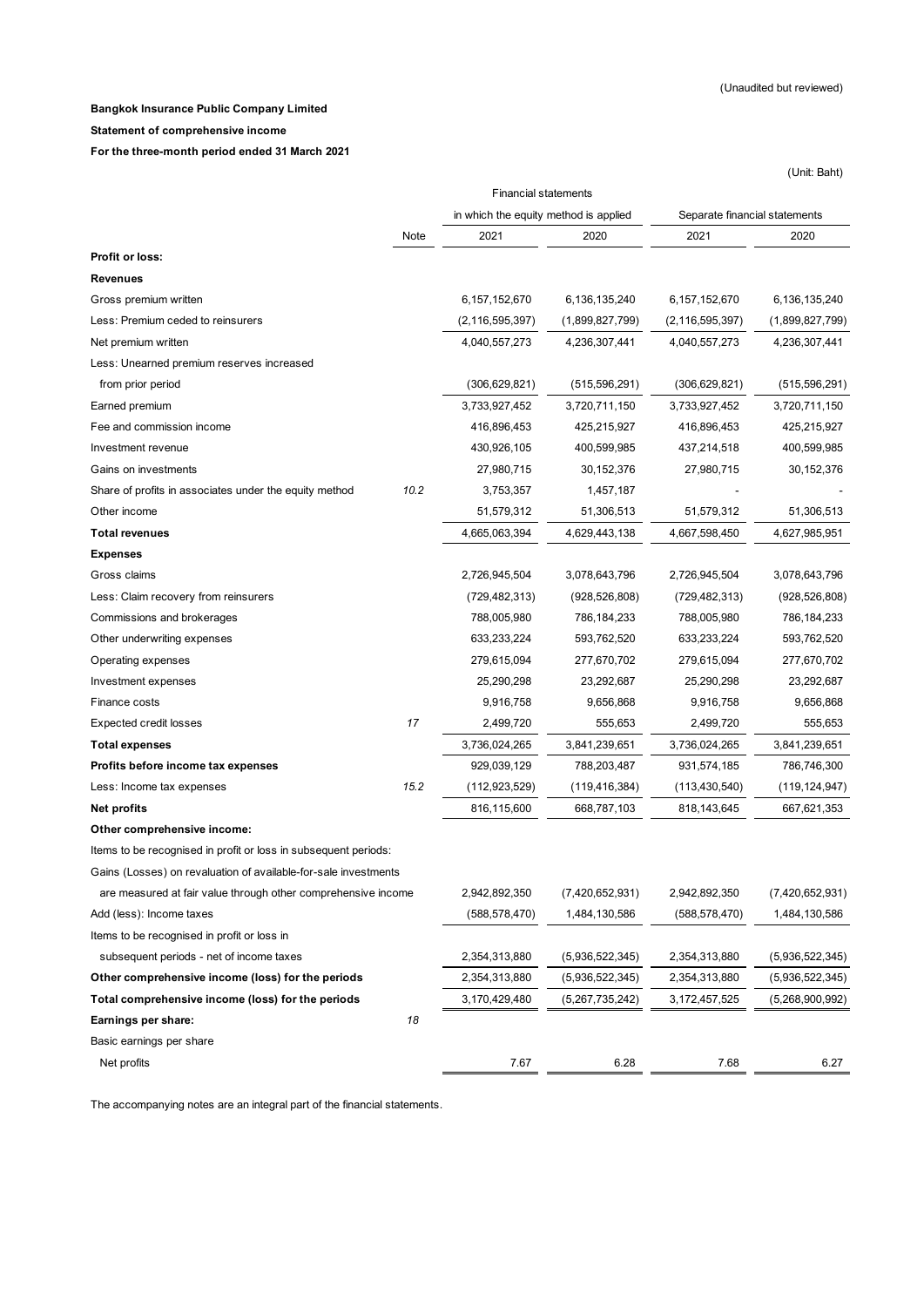#### **Statement of cash flows**

**For the three-month period ended 31 March 2021**

|                                                        |                                       |                 |                               | (Unit: Baht)    |
|--------------------------------------------------------|---------------------------------------|-----------------|-------------------------------|-----------------|
|                                                        | <b>Financial statements</b>           |                 |                               |                 |
|                                                        | in which the equity method is applied |                 | Separate financial statements |                 |
|                                                        | 2021                                  | 2020            | 2021                          | 2020            |
| Cash flows from (used in) operating activities         |                                       |                 |                               |                 |
| Direct premium written                                 | 5,847,500,322                         | 5,858,281,367   | 5,847,500,322                 | 5,858,281,367   |
| Cash paid for reinsurance                              | (737, 540, 539)                       | (961, 101, 327) | (737, 540, 539)               | (961, 101, 327) |
| Interest income                                        | 49,645,469                            | 65,655,660      | 49,645,469                    | 65,655,660      |
| Dividend income                                        | 68,341,050                            | 45,899,034      | 68,341,050                    | 45,899,034      |
| Other investment income                                | 38,716,449                            | 41,028,105      | 38,716,449                    | 41,028,105      |
| Other income                                           | 12,833,778                            | 9,129,408       | 12,833,778                    | 9,129,408       |
| Losses incurred on direct insurance                    | (2,430,778,294)                       | (2,202,581,892) | (2,430,778,294)               | (2,202,581,892) |
| Commissions and brokerages on direct insurance         | (745, 860, 455)                       | (688, 021, 466) | (745, 860, 455)               | (688, 021, 466) |
| Other underwriting expenses                            | (735, 830, 574)                       | (684, 280, 184) | (735, 830, 574)               | (684, 280, 184) |
| Operating expenses                                     | (220, 441, 070)                       | (468, 525, 387) | (220, 441, 070)               | (468, 525, 387) |
| Investment expenses                                    | (15,017,273)                          | (12, 313, 528)  | (15,017,273)                  | (12, 313, 528)  |
| Income taxes                                           | (35, 569, 429)                        | (35, 164, 421)  | (35, 569, 429)                | (35, 164, 421)  |
| Cash received on financial assets                      | 5,343,789,256                         | 3,980,243,793   | 5,343,789,256                 | 3,980,243,793   |
| Cash paid for financial assets                         | (6,297,737,741)                       | (3,988,239,921) | (6,297,737,741)               | (3,988,239,921) |
| Net cash provided by operating activities              | 142,050,949                           | 960,009,241     | 142,050,949                   | 960,009,241     |
| Cash flows from (used in) investing activities         |                                       |                 |                               |                 |
| Cash flows from                                        |                                       |                 |                               |                 |
| Premises and equipment                                 | 34,318                                | 1,150,000       | 34,318                        | 1,150,000       |
| Cash from investing activities                         | 34,318                                | 1,150,000       | 34,318                        | 1,150,000       |
| Cash flows used in                                     |                                       |                 |                               |                 |
| Premises and equipment                                 | (15, 732, 368)                        | (6,724,559)     | (15, 732, 368)                | (6,724,559)     |
| Intangible assets                                      | (7,828,413)                           | (2, 125, 000)   | (7,828,413)                   | (2, 125, 000)   |
| Cash used in investing activities                      | (23, 560, 781)                        | (8,849,559)     | (23, 560, 781)                | (8,849,559)     |
| Net cash used in investing activities                  | (23, 526, 463)                        | (7,699,559)     | (23, 526, 463)                | (7,699,559)     |
| Cash flows from (used in) financing activites          |                                       |                 |                               |                 |
| Repayments of lease liabilities                        | (12, 125, 875)                        | (8,570,783)     | (12, 125, 875)                | (8,570,783)     |
| Dividends paid                                         | (1,958,674)                           |                 | (1,958,674)                   |                 |
| Net cash used in financing activities                  | (14,084,549)                          | (8,570,783)     | (14,084,549)                  | (8,570,783)     |
| Net increase in cash and cash equivalents              | 104,439,937                           | 943,738,899     | 104,439,937                   | 943,738,899     |
| Cash and cash equivalents at beginning of the periods  | 141,557,318                           | 138,824,094     | 141,557,318                   | 138,824,094     |
| Less: Increase in allowance for expected credit losses | (1)                                   | (87, 928)       | (1)                           | (87, 928)       |
| Cash and cash equivalents at end of the periods        | 245, 997, 254                         | 1,082,475,065   | 245,997,254                   | 1,082,475,065   |

The accompanying notes are an integral part of the financial statements.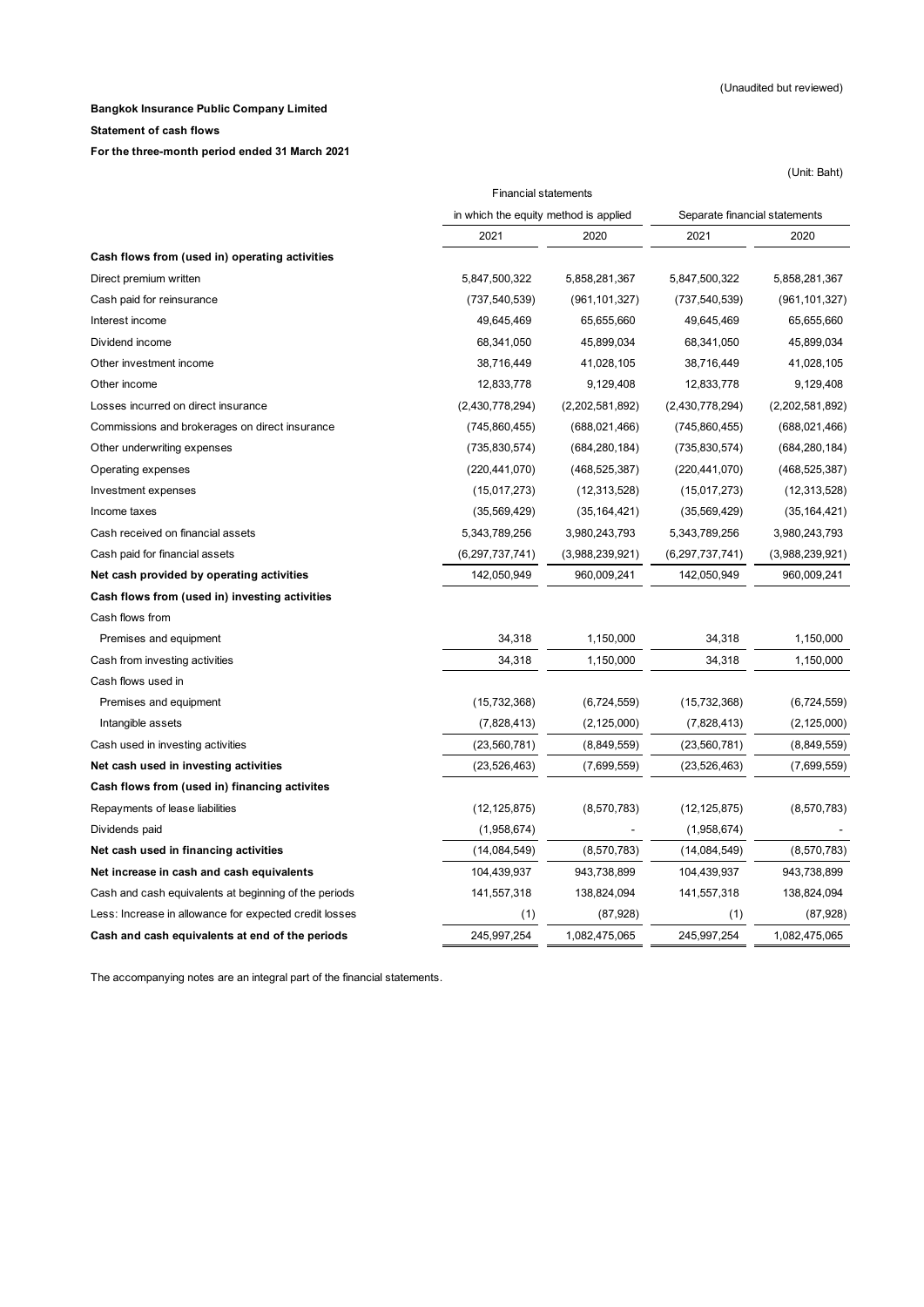**Statement of changes in owners' equity**

**For the three-month period ended 31 March 2021**

|                                                         | Financial statements in which the equity method is applied |               |                   |                   |                |                          |                                       |                   |                      |
|---------------------------------------------------------|------------------------------------------------------------|---------------|-------------------|-------------------|----------------|--------------------------|---------------------------------------|-------------------|----------------------|
|                                                         |                                                            |               |                   |                   |                |                          | Other component of owners' equity     |                   |                      |
|                                                         |                                                            |               |                   |                   |                |                          | Revaluation surplus                   |                   |                      |
|                                                         |                                                            |               |                   |                   |                |                          | on available-for-sale                 |                   |                      |
|                                                         |                                                            |               |                   |                   |                |                          | investments measured                  |                   |                      |
|                                                         |                                                            |               |                   |                   |                | Share of other           | at fair value through                 |                   |                      |
|                                                         | Issued and                                                 |               |                   | Retained earnings |                |                          | comprehensive lossother comprehensive | Total             |                      |
|                                                         | paid-up                                                    |               | Appropriated      |                   |                | from associates          | income - net of                       | other component   |                      |
|                                                         | share capital                                              | Share premium | Statutory reserve | Other reserve     | Unappropriated | - net of income taxes    | income taxes                          | of owners' equity | Total owners' equity |
|                                                         |                                                            |               |                   |                   |                |                          |                                       |                   |                      |
| Balance as at 1 January 2020                            | 1,064,700,000                                              | 1,442,500,000 | 106,470,000       | 7,000,000,000     | 4,223,458,003  | (3,793,469)              | 17, 189, 762, 552                     | 17,185,969,083    | 31,023,097,086       |
| Cumulative effects of the changes in accounting policie |                                                            |               |                   |                   | (36, 818, 070) |                          | 2,170,828,814                         | 2,170,828,814     | 2,134,010,744        |
| Balance as at 1 January 2020 - as restated              | 1,064,700,000                                              | 1,442,500,000 | 106,470,000       | 7,000,000,000     | 4,186,639,933  | (3,793,469)              | 19,360,591,366                        | 19,356,797,897    | 33, 157, 107, 830    |
| Net profit                                              |                                                            |               |                   |                   | 668,787,103    |                          |                                       |                   | 668,787,103          |
| Other comprehensive loss for the period                 |                                                            |               |                   |                   |                | $\overline{\phantom{a}}$ | (5,936,522,345)                       | (5,936,522,345)   | (5,936,522,345)      |
| Balance as at 31 March 2020                             | 1,064,700,000                                              | 1,442,500,000 | 106,470,000       | 7,000,000,000     | 4,855,427,036  | (3,793,469)              | 13,424,069,021                        | 13,420,275,552    | 27,889,372,588       |
|                                                         |                                                            |               |                   |                   |                |                          |                                       |                   |                      |
| Balance as at 1 January 2021                            | 1,064,700,000                                              | 1,442,500,000 | 106,470,000       | 7,000,000,000     | 5,373,111,989  | (2,393,280)              | 15,358,658,500                        | 15,356,265,220    | 30,343,047,209       |
| Net profit                                              |                                                            |               |                   |                   | 816,115,600    |                          |                                       |                   | 816,115,600          |
| Other comprehensive income for the period               |                                                            |               |                   |                   |                |                          | 2,354,313,880                         | 2,354,313,880     | 2,354,313,880        |
| Balance as at 31 March 2021                             | 1,064,700,000                                              | 1,442,500,000 | 106,470,000       | 7,000,000,000     | 6,189,227,589  | (2,393,280)              | 17,712,972,380                        | 17,710,579,100    | 33,513,476,689       |

The accompanying notes are an integral part of the financial statements.

(Unaudited but reviewed)

(Unit: Baht)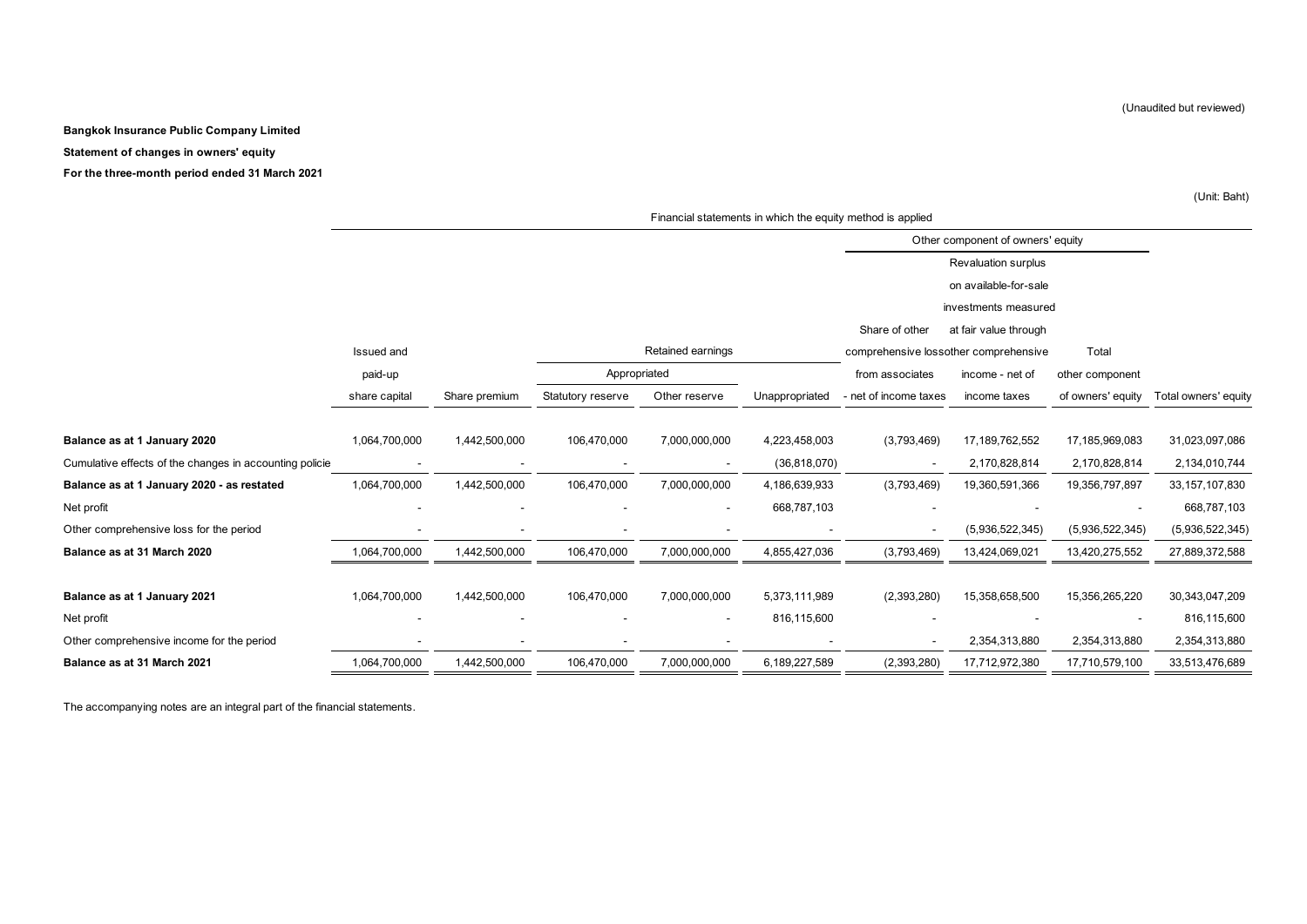**Statement of changes in owners' equity (continued)**

**For the three-month period ended 31 March 2021**

Other component of owners' equity Revaluation surplus on available-for-sale investments measured at fair value through Issued and **Issued and Other comprehensive Comprehensive Retained earnings Comprehensive Comprehensive** paid-up Appropriated income - net of share capital Share premium Statutory reserve Other reserve Unappropriated income taxes Total owners' equity **Balance as at 1 January 2020** 1,064,700,000 1,442,500,000 106,470,000 7,000,000,000 4,126,084,666 17,189,762,552 30,929,517,218 Cumulative effects of the changes in accounting policies - - - - - - - - - - - - - - - (36,818,070) 2,170,828,814 2,134,010,744 **Balance as at 1 January 2020 - as restated** 1,064,700,000 1,442,500,000 106,470,000 7,000,000,000 4,089,266,596 19,360,591,366 33,063,527,962 Net profit - - - - 667,621,353 - 667,621,353 Other comprehensive loss for the period example in the period of the period of the period of the period of the period of the period of the period of the period of the period of the period of the period of the period of the **Balance as at 31 March 2020** 1,064,000,000 1,442,500,000 1,442,500,000 106,470,000 106,470,000 7,000,000,000 1,756,887,949 13,424,069,021 27,794,626,970 **Balance as at 1 January 2021** 1,064,700,000 1,442,500,000 106,470,000 7,000,000,000 5,259,106,805 15,358,658,500 30,231,435,305 Net profit - - - - 818,143,645 - 818,143,645 Other comprehensive income for the period and the period of the period of the period of the period of the period of the period of the period of the period of the period of the period of the period of the period of the peri **Balance as at 31 March 2021** 1,064,700,000 1,442,500,000 106,470,000 7,000,000,000 6,077,250,450 17,712,972,380 33,403,892,830 Retained earnings Appropriated

Separate financial statements

The accompanying notes are an integral part of the financial statements.

(Unaudited but reviewed)

(Unit: Baht)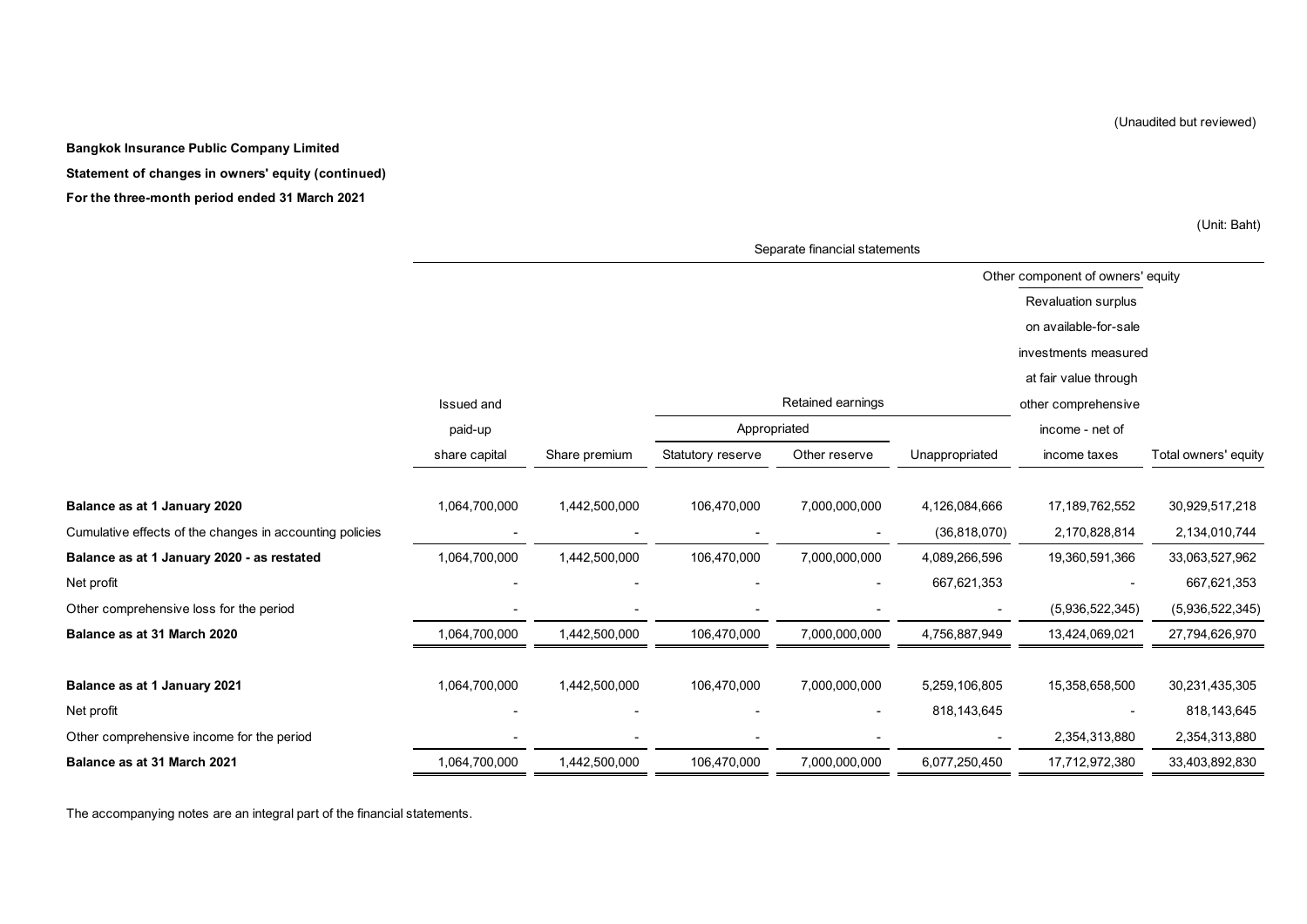**Bangkok Insurance Public Company Limited** Table of contents for notes to interim financial statements For the three-month period ended 31 March 2021

#### **Note Contents** Page  $\mathbf{1}$  $\mathcal{P}$ Preparation of financial statements/ financial reporting standards/ significant accounting  $\mathbf{3}$  $\overline{4}$ .  $5^{\circ}$ 6  $\overline{7}$ Investments in securities 5  $8<sup>1</sup>$  $\mathbf{q}$  $10<sub>1</sub>$  $11$  $12.$  $13<sup>1</sup>$ Insurance contract liabilities and the contract study of the contract liabilities of the contract liabilities of the contract liabilities of the contract liabilities of the contract liabilities of the contract liabilities  $14$ Due to reinsurers and the contract of the contract of the contract of the contract of the contract of the contract of the contract of the contract of the contract of the contract of the contract of the contract of the cont  $15.$ 16.  $17.$  $18.$ 19.  $20<sup>1</sup>$  $21$  $22.$ 23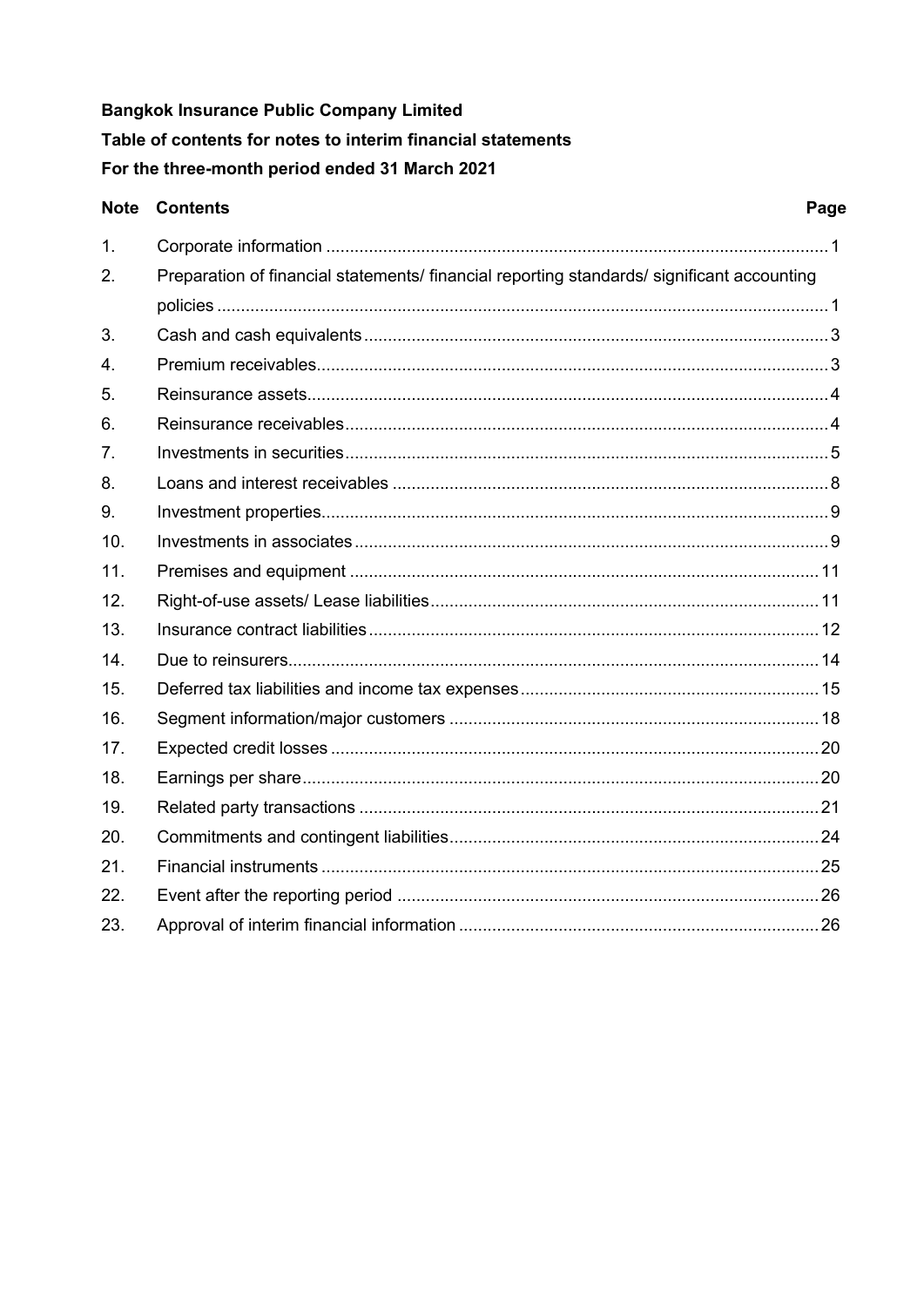# **Bangkok Insurance Public Company Limited Notes to interim financial statements For the three-month period ended 31 March 2021**

### **1. Corporate information**

Bangkok Insurance Public Company Limited ("the Company") is a public company incorporated and domiciled in Thailand, and listed on the Stock Exchange of Thailand. The Company's major shareholder is Bangkok Bank Pubic Company Limited whereby as at 31 March 2021 and 31 December 2020, such major shareholder held 9.97% of the issued and paid-up ordinary shares of the Company. The Company is principally engaged in the provision of non-life insurance. The Company's registered office is located at No. 25, Bangkok Insurance Building, South Sathon Road, Tung Ma Ha Mek, Sathon, Bangkok.

# **2. Preparation of financial statements/ financial reporting standards/ significant accounting policies**

### **2.1 Basis for preparation of interim financial information**

This interim financial information is prepared in accordance with Thai Accounting Standard No. 34: Interim Financial Reporting whereby the Company choose to present condensed interim financial statements. However, the Company presented each line item in the statements of financial position, comprehensive income, changes in owners' equity and cash flows in the same full format as that used in its annual financial statements, and in accordance with the format of financial statements specified in the Notification of the Office of Insurance Commission ("OIC") regarding criteria, procedures, terms and conditions for preparation and submission of financial statements and operating performance reports of non-life insurance companies (No.2) B.E. 2562 dated 4 April 2019.

This interim financial information is intended to provide information additional to that included in the latest annual financial statements. Accordingly, they focus on new activities, events and circumstances so as not to duplicate information previously reported. This interim financial information should therefore be read in conjunction with the latest annual financial statements.

The interim financial information in Thai language are the official statutory financial statements of the Company. The interim financial information in English language have been translated from such financial statements in Thai language.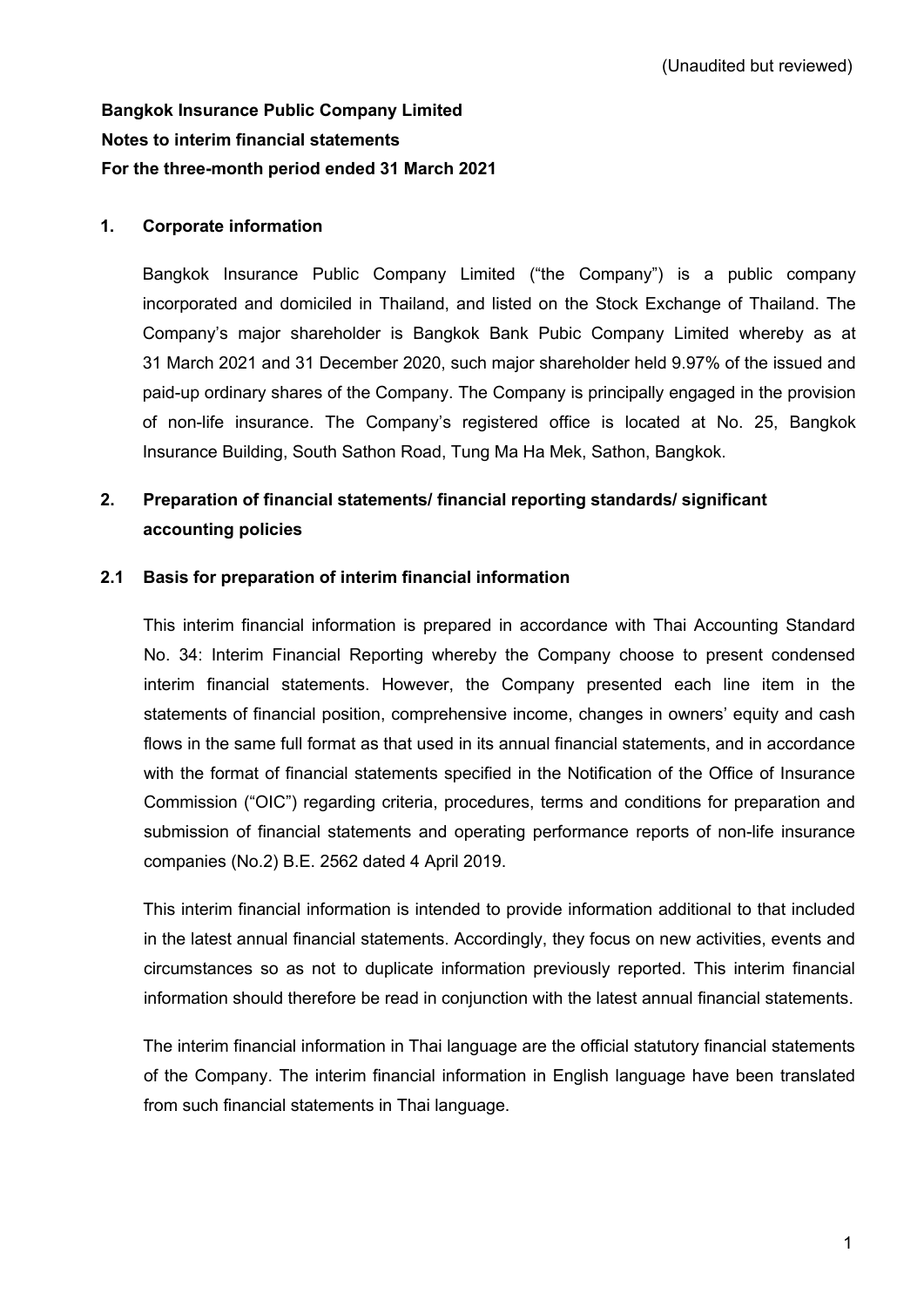### **2.2 New financial reporting standards**

### **2.2.1 Financial reporting standards that became effective in the current period**

During the period, the Company has adopted the new financial reporting standards and interpretations, which are effective for fiscal years beginning on or after 1 January 2021. These financial reporting standards were aimed at alignment with the corresponding International Financial Reporting Standards with most of the changes directed towards clarifying accounting treatment and providing accounting guidance for users of the standards. However, adoption of such financial reporting standards would have no significant impact to the Company's financial statements.

# **2.2.2 Financial reporting standards that became effective for fiscal years beginning on or after 1 January 2022**

The Federation of Accounting Professions issued the amendment of TFRS 16 Leases, which are relief in response to the impact of IBOR reform, hence, have to apply with condition in this standard. However, the management of the Company already considered and believe that adoption of these amendments will not have any significant impact on the Company's financial statements.

### **2.3 Significant accounting policies**

The interim financial information is prepared using the same significant accounting policies and methods of computation as those were used for the financial statements for the year ended 31 December 2020.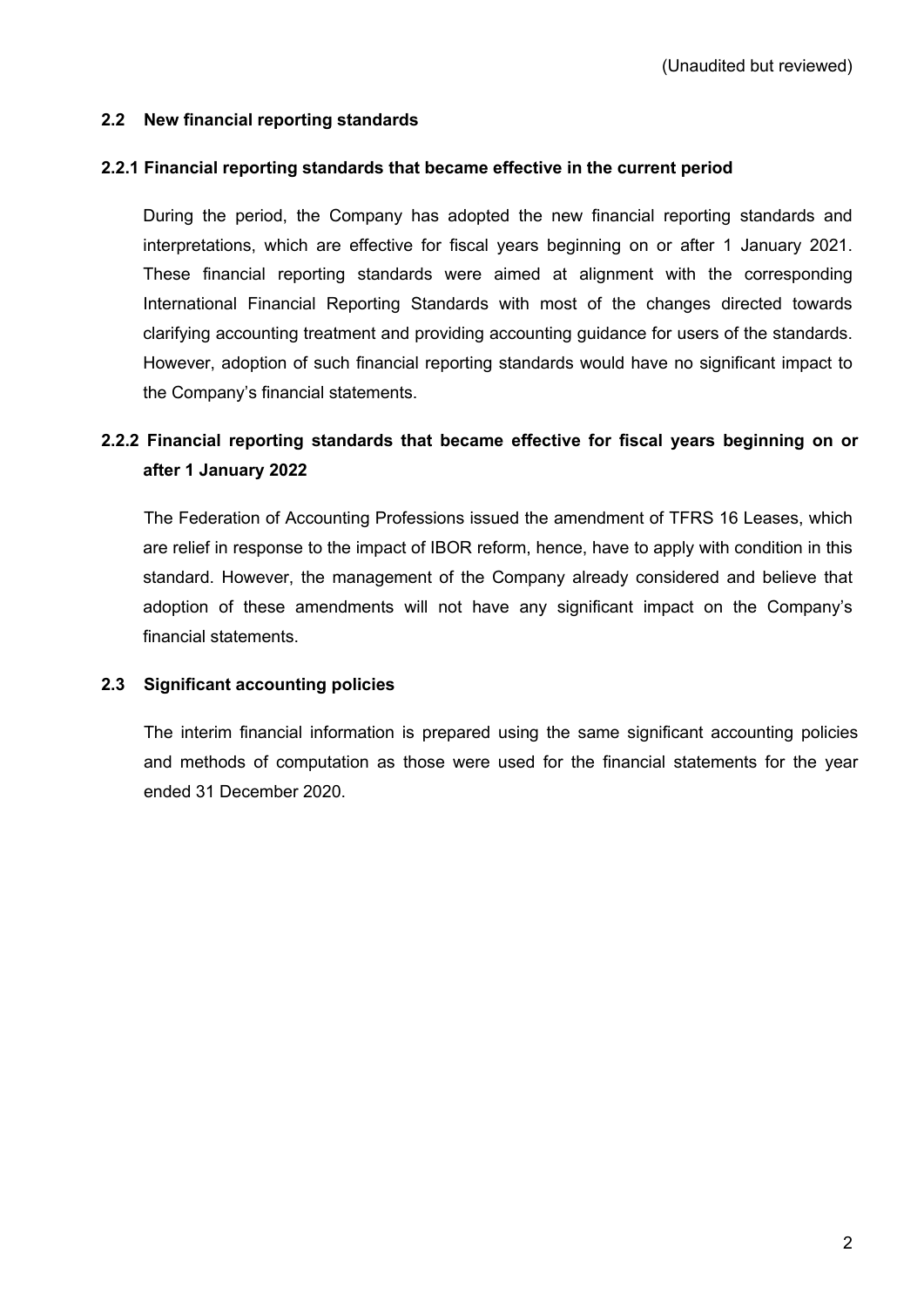### **3. Cash and cash equivalents**

|                                               |               | (Unit: Thousand Baht)             |
|-----------------------------------------------|---------------|-----------------------------------|
|                                               |               | Financial statements in which     |
|                                               |               | the equity method is applied      |
|                                               |               | and Separate financial statements |
|                                               | 31 March 2021 | 31 December 2020                  |
| Cash on hand                                  | 2,833         | 2,787                             |
| Deposits at banks with no fixed maturity date | 243,164       | 138,770                           |
| Cash and cash equivalents - net               | 245,997       | 141,557                           |

### **4. Premium receivables**

As at 31 March 2021 and 31 December 2020, the balances of premium receivables from direct insurance were classified by aging from the maturity date under the stipulated law of the premium collection as follows:

|                                       |               | (Unit: Thousand Baht)             |  |  |  |
|---------------------------------------|---------------|-----------------------------------|--|--|--|
|                                       |               | Financial statements in which     |  |  |  |
|                                       |               | the equity method is applied      |  |  |  |
|                                       |               | and Separate financial statements |  |  |  |
|                                       | 31 March 2021 | 31 December 2020                  |  |  |  |
|                                       |               |                                   |  |  |  |
| Not yet due                           | 1,934,750     | 2,202,950                         |  |  |  |
| Overdue not longer than 30 days       | 270,667       | 191,470                           |  |  |  |
| Overdue 31 days to 60 days            | 246,392       | 119,564                           |  |  |  |
| Overdue 61 days to 90 days            | 38,456        | 61,118                            |  |  |  |
| Overdue 91 days to 1 year             | 230,043       | 190,795                           |  |  |  |
| Overdue longer than 1 year            | 26,777        | 16,245                            |  |  |  |
| Total                                 | 2,747,085     | 2,782,142                         |  |  |  |
| Less: Allowance for doubtful accounts | (26, 777)     | (16, 245)                         |  |  |  |
| Premium receivables - net             | 2,720,308     | 2,765,897                         |  |  |  |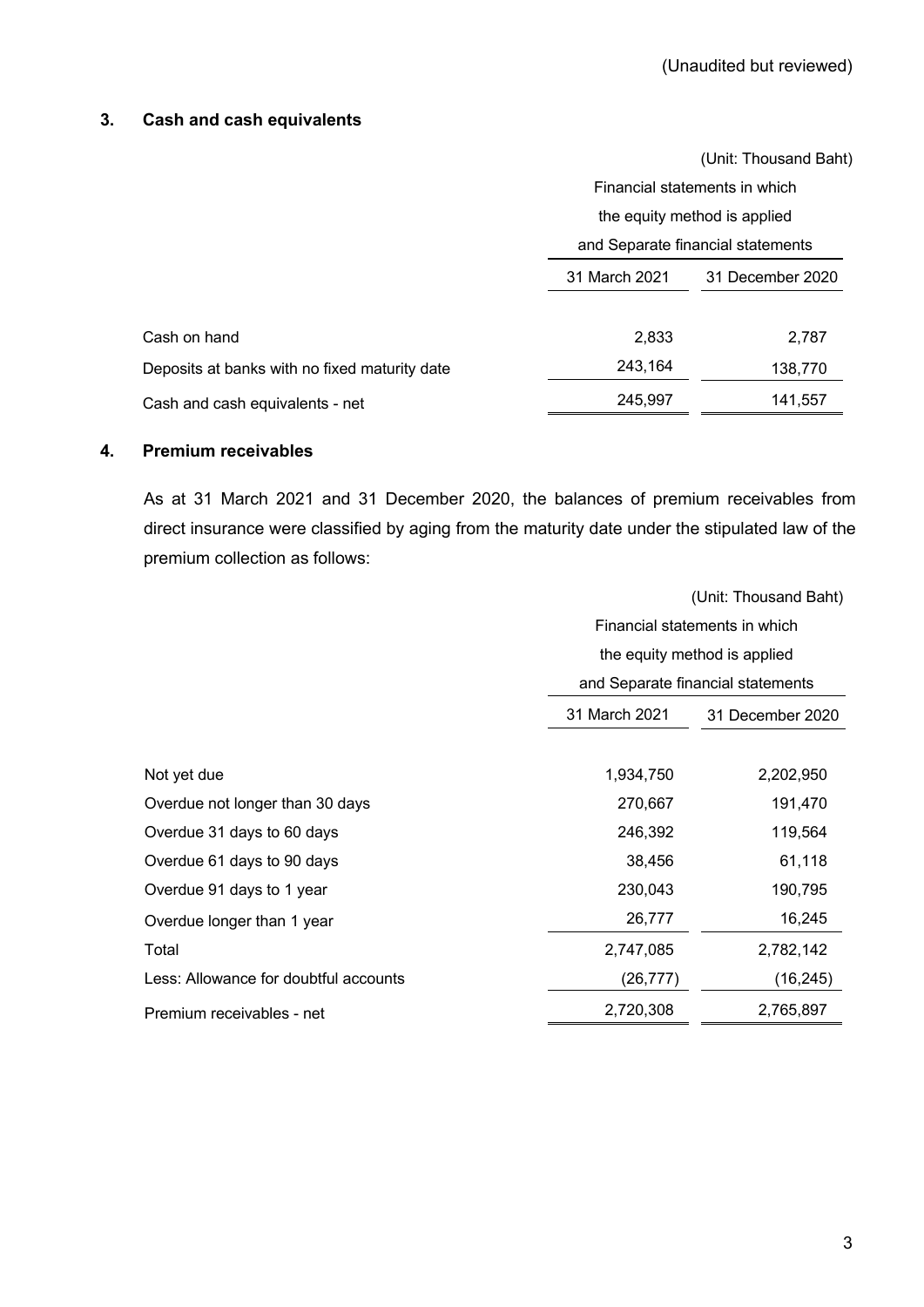### **5. Reinsurance assets**

|                                               | (Unit: Thousand Baht)             |                                   |  |  |
|-----------------------------------------------|-----------------------------------|-----------------------------------|--|--|
|                                               |                                   | Financial statements in which     |  |  |
|                                               |                                   | the equity method is applied      |  |  |
|                                               |                                   | and Separate financial statements |  |  |
|                                               | 31 March 2021<br>31 December 2020 |                                   |  |  |
| Insurance reserves refundable from reinsurers |                                   |                                   |  |  |
| Loss reserves                                 | 4,325,840                         | 4,304,602                         |  |  |
| Unearned premium reserves                     | 3,254,521                         | 3,255,621                         |  |  |
| Total                                         | 7,580,361                         | 7,560,223                         |  |  |
| Less: Allowance for impairment                | (52)                              | (54)                              |  |  |
| Reinsurance assets - net                      | 7,580,309                         | 7,560,169                         |  |  |

### **6. Reinsurance receivables**

|                                            | Financial statements in which     |                  |  |  |
|--------------------------------------------|-----------------------------------|------------------|--|--|
|                                            | the equity method is applied      |                  |  |  |
|                                            | and Separate financial statements |                  |  |  |
|                                            | 31 March 2021                     | 31 December 2020 |  |  |
|                                            |                                   |                  |  |  |
| Amounts deposited on reinsurance           | 43,101                            | 42,445           |  |  |
| Amounts due from reinsurers                | 504,445                           | 367,902          |  |  |
| Total                                      | 547,546                           | 410,347          |  |  |
| Less: Allowance for doubtful accounts      | (21, 756)                         | (21, 025)        |  |  |
| Receivables on reinsurance contracts - net | 525,790                           | 389,322          |  |  |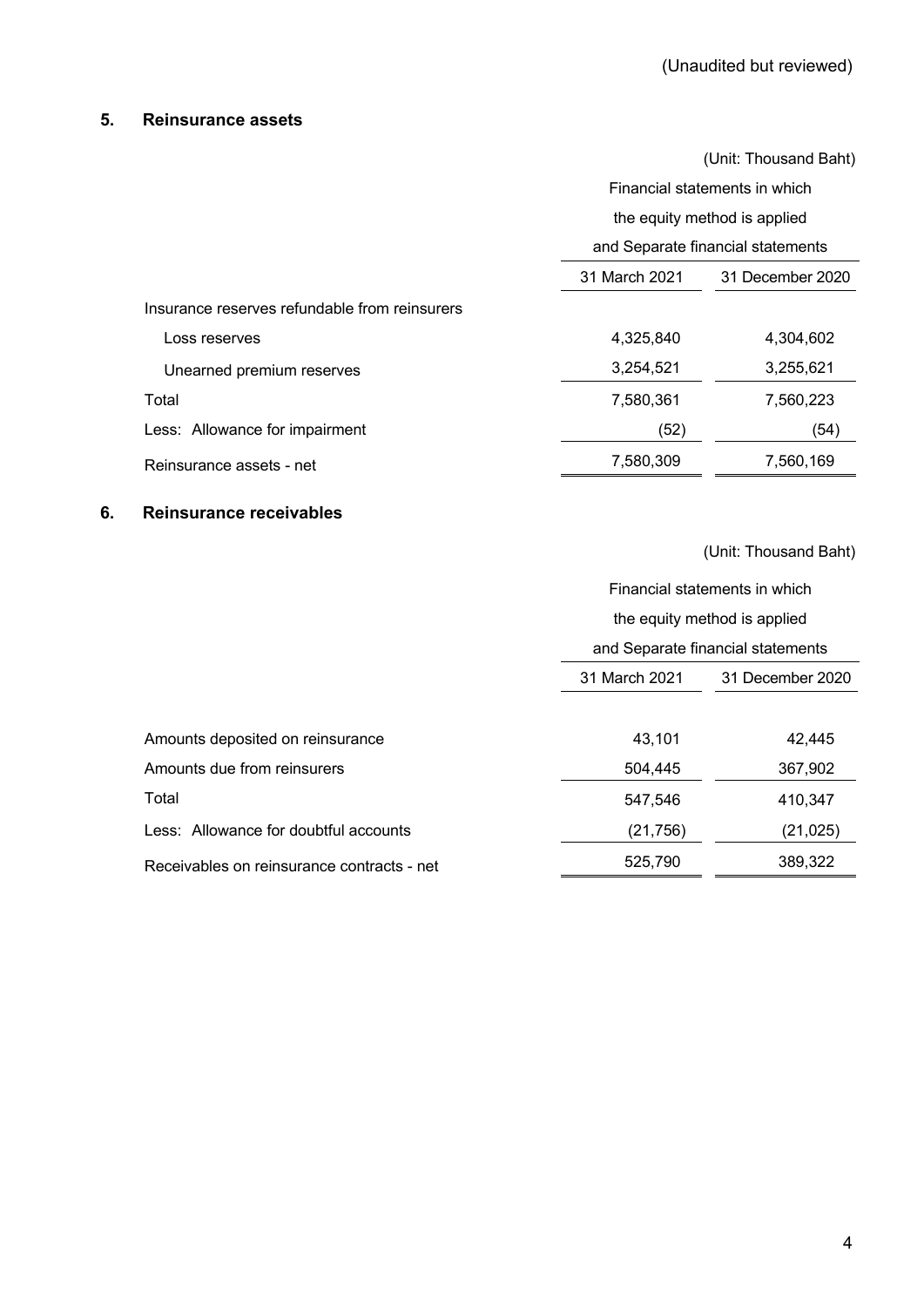### **7. Investments in securities**

# **7.1 Classified by type of investment**

|                                            | Financial statements in which the equity method is applied |            |                  |            |  |  |
|--------------------------------------------|------------------------------------------------------------|------------|------------------|------------|--|--|
|                                            | and Separate financial statements                          |            |                  |            |  |  |
|                                            | 31 March 2021                                              |            | 31 December 2020 |            |  |  |
|                                            | Cost/                                                      |            | Cost/            |            |  |  |
|                                            | Amortised cost                                             | Fair value | Amortised cost   | Fair value |  |  |
| Available-for-sale investments measured    |                                                            |            |                  |            |  |  |
| at fair value through other                |                                                            |            |                  |            |  |  |
| comprehensive income                       |                                                            |            |                  |            |  |  |
| Government and state enterprise securities | 2,819,939                                                  | 2,856,239  | 3,252,226        | 3,300,520  |  |  |
| Private sector debt securities             | 600,752                                                    | 546,271    | 630,817          | 579,039    |  |  |
| Common stocks                              | 6,145,815                                                  | 28,082,212 | 6,083,661        | 25,112,951 |  |  |
| Unit trusts                                | 1,692,534                                                  | 1,794,879  | 1,652,329        | 1,704,622  |  |  |
| Total                                      | 11,259,040                                                 | 33,279,601 | 11,619,033       | 30,697,132 |  |  |
| Add: Unrealised gains                      | 22, 141, 215                                               |            | 19,198,323       |            |  |  |
| Less: Allowance for impairment             | (65,083)                                                   |            | (65,083)         |            |  |  |
| Less: Allowance for expected credit losses | (55, 571)                                                  |            | (55, 141)        |            |  |  |
| Available-for-sale investments measured at |                                                            |            |                  |            |  |  |
| fair value through other comprehensive     |                                                            |            |                  |            |  |  |
| income - net                               | 33,279,601                                                 | 33,279,601 | 30,697,132       | 30,697,132 |  |  |
| Held-to-maturity investments measured at   |                                                            |            |                  |            |  |  |
| amortised cost                             |                                                            |            |                  |            |  |  |
| Deposits at financial institutions which   |                                                            |            |                  |            |  |  |
| matured over 3 months                      | 15,066,745                                                 |            | 13,729,657       |            |  |  |
| Less: Allowance for expected credit losses | (3,049)                                                    |            | (2,701)          |            |  |  |
| Held-to-maturity investments measured at   |                                                            |            |                  |            |  |  |
| amortised cost - net                       | 15,063,696                                                 |            | 13,726,956       |            |  |  |
| Investment in securities - net             | 48,343,297                                                 |            | 44,424,088       |            |  |  |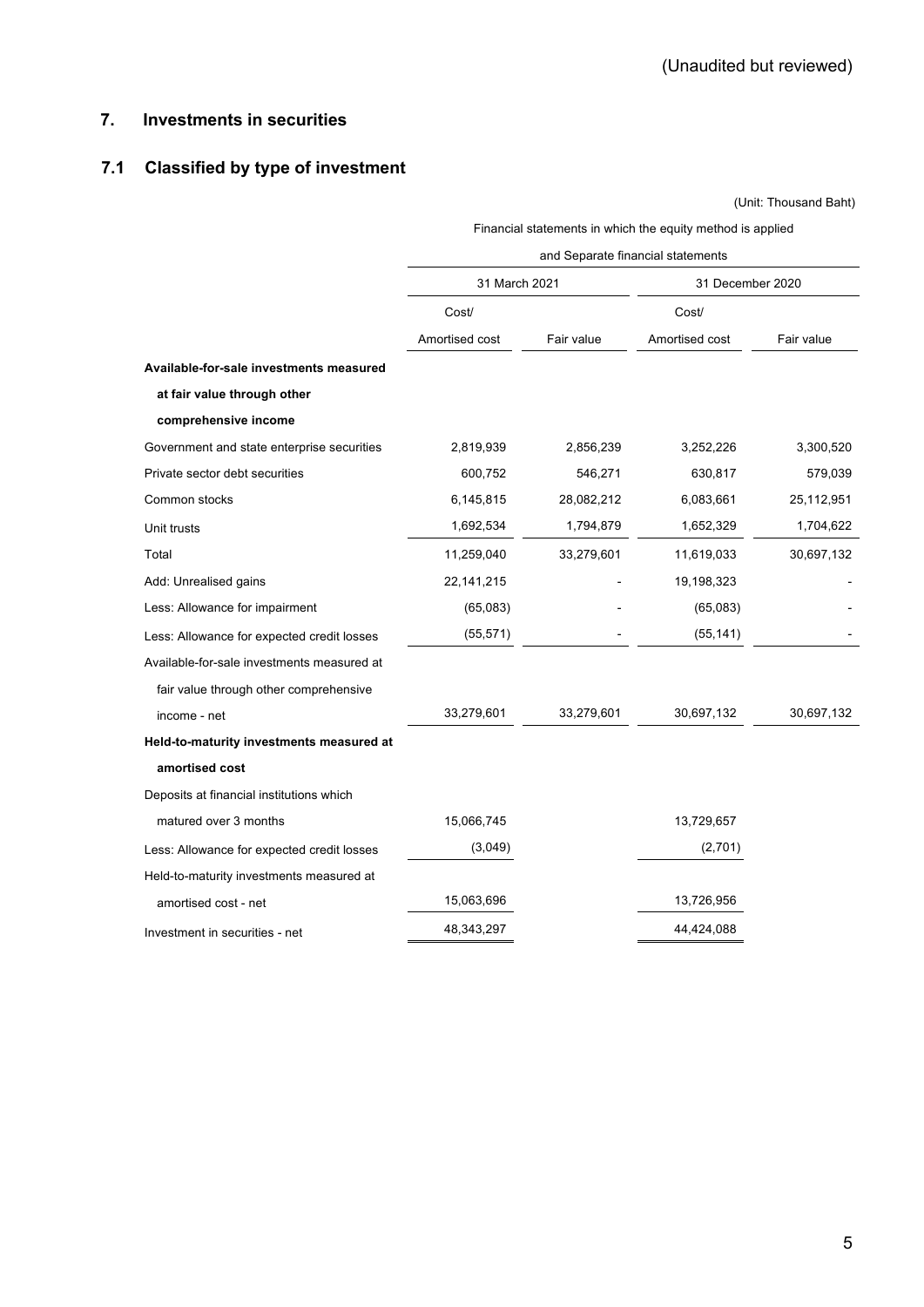### **7.2 Classified by stage of credit risk**

(Unit: Thousand Baht)

# Financial statements in which the equity method is applied

|                                                                                                |                 | and Separate financial statements                                                               |            |                       |
|------------------------------------------------------------------------------------------------|-----------------|-------------------------------------------------------------------------------------------------|------------|-----------------------|
|                                                                                                |                 | 31 March 2021                                                                                   |            | 31 December 2020      |
|                                                                                                |                 | Allowance for                                                                                   |            | Allowance for         |
|                                                                                                |                 | expected                                                                                        |            | expected              |
|                                                                                                |                 | credit losses                                                                                   |            | credit losses         |
|                                                                                                |                 | recognised in                                                                                   |            | recognised in         |
|                                                                                                | Fair value      | profit or loss                                                                                  | Fair value | profit or loss        |
| Available-for-sale investments measured<br>at fair value through other<br>comprehensive income |                 |                                                                                                 |            |                       |
| Stage 1 - Debt securities without a significant                                                |                 |                                                                                                 |            |                       |
| increase of credit risk                                                                        | 3,350,480       | (694)                                                                                           | 3,827,529  | (734)                 |
| Stage 3 - Credit impaired debt securities                                                      | 52,030          | (54, 877)                                                                                       | 52,030     | (54, 407)             |
| Total                                                                                          | 3,402,510       | (55, 571)                                                                                       | 3,879,559  | (55, 141)             |
|                                                                                                |                 | Financial statements in which the equity method is applied<br>and Separate financial statements |            | (Unit: Thousand Baht) |
|                                                                                                |                 | 31 March 2021                                                                                   |            |                       |
|                                                                                                |                 | Allowance for                                                                                   |            |                       |
|                                                                                                | expected credit |                                                                                                 |            |                       |
|                                                                                                | Gross           | losses recognised                                                                               |            | Net                   |
|                                                                                                | carrying value  | in profit or loss                                                                               |            | carrying value        |
| Held-to-maturity investments measured<br>at amortised cost                                     |                 |                                                                                                 |            |                       |
| Stage 1 - Debt securities without a significant<br>increase of credit risk                     | 15,066,745      |                                                                                                 | (3,049)    | 15,063,696            |
| Total                                                                                          | 15,066,745      |                                                                                                 | (3,049)    | 15,063,696            |
|                                                                                                |                 | Financial statements in which the equity method is applied                                      |            | (Unit: Thousand Baht) |
|                                                                                                |                 | and Separate financial statements                                                               |            |                       |
|                                                                                                |                 | 31 December 2020                                                                                |            |                       |
|                                                                                                |                 | Allowance for<br>expected credit                                                                |            |                       |
|                                                                                                | Gross           | losses recognised                                                                               |            | Net                   |
|                                                                                                | carrying value  | in profit or loss                                                                               |            | carrying value        |
| Held-to-maturity investments measured                                                          |                 |                                                                                                 |            |                       |
| at amortised cost                                                                              |                 |                                                                                                 |            |                       |

increase of credit risk 13,729,657 (2,701) 13,726,956 Total 13,729,657 (2,701) 13,726,956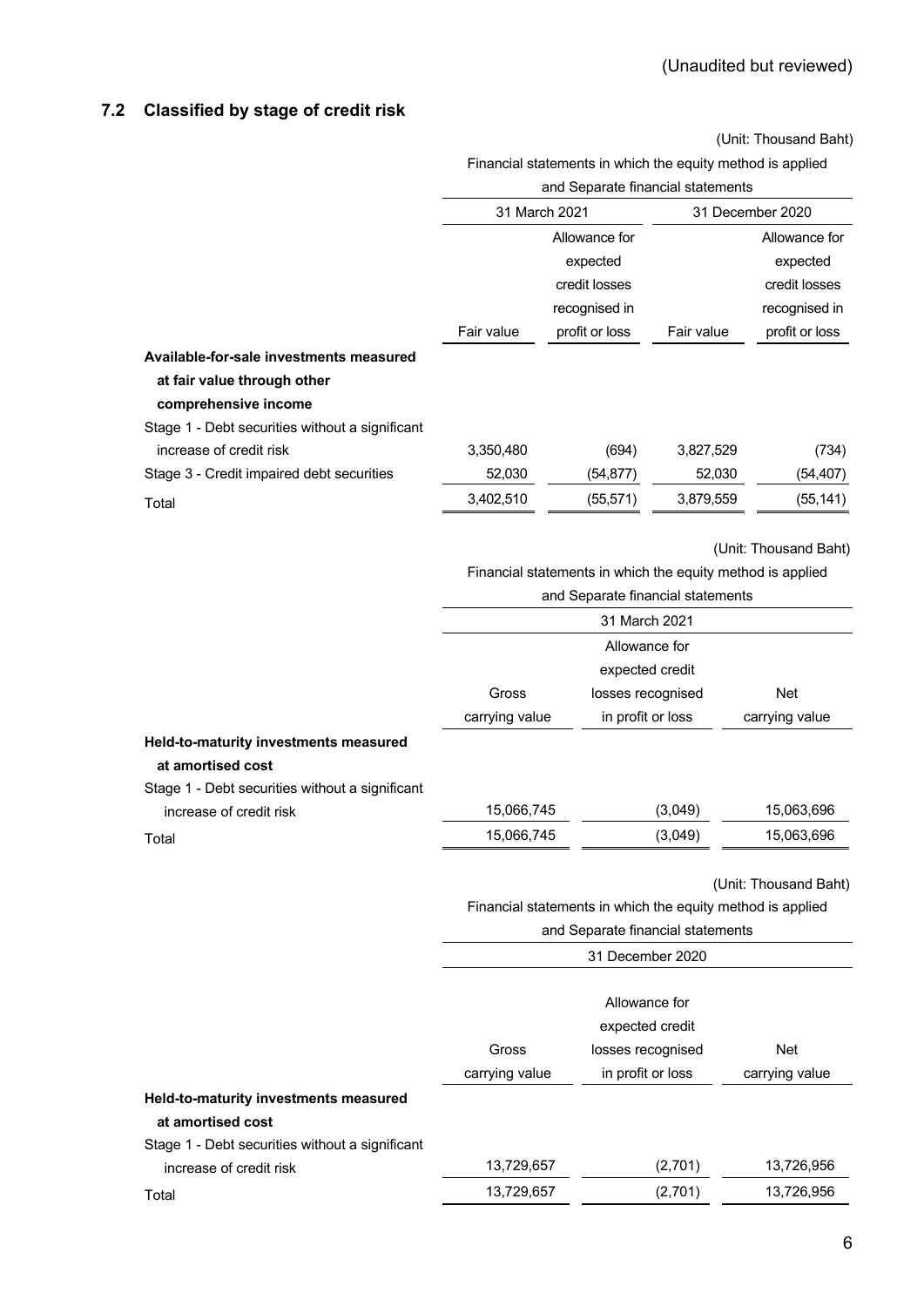### **7.3 Investments subject to restriction and commitment**

As at 31 March 2021 and 31 December 2020, the Company placed certain assets as securities and insurance reserves with the Registrar in accordance with the Non-life Insurance Act and placed with the bank to secure bank overdraft facilities and others as required in the normal course of business of the Company as described below.

(Unit: Million Baht)

|                                     |         | Financial statements in which the equity method is applied |         |                  |  |  |  |
|-------------------------------------|---------|------------------------------------------------------------|---------|------------------|--|--|--|
|                                     |         | and Separate financial statements                          |         |                  |  |  |  |
|                                     |         | 31 March 2021                                              |         | 31 December 2020 |  |  |  |
|                                     | Cost    | Fair value                                                 | Cost    | Fair value       |  |  |  |
| <b>Placed as securities</b>         |         |                                                            |         |                  |  |  |  |
| Government bonds                    | 14.0    | 14.3                                                       | 14.0    | 14.3             |  |  |  |
| <b>Placed as insurance reserves</b> |         |                                                            |         |                  |  |  |  |
| Ordinary shares                     | 35.2    | 120.9                                                      | 35.2    | 113.7            |  |  |  |
| Government bonds                    | 1,170.0 | 1,205.7                                                    | 1,240.0 | 1,286.9          |  |  |  |
| <b>Debentures</b>                   | 275.0   | 279.6                                                      | 210.0   | 212.5            |  |  |  |
|                                     | 1,480.2 | 1,606.2                                                    | 1,485.2 | 1,613.1          |  |  |  |
| Placed to secure bank overdraft     |         |                                                            |         |                  |  |  |  |
| facilities                          |         |                                                            |         |                  |  |  |  |
| Deposits at financial institutions  | 30.0    | 30.0                                                       | 30.0    | 30.0             |  |  |  |
| Placed to secure bank guarantees    |         |                                                            |         |                  |  |  |  |
| Deposits at financial institutions  | 20.0    | 20.0                                                       | 20.0    | 20.0             |  |  |  |
|                                     |         |                                                            |         |                  |  |  |  |

Financial statements in which the equity method is applied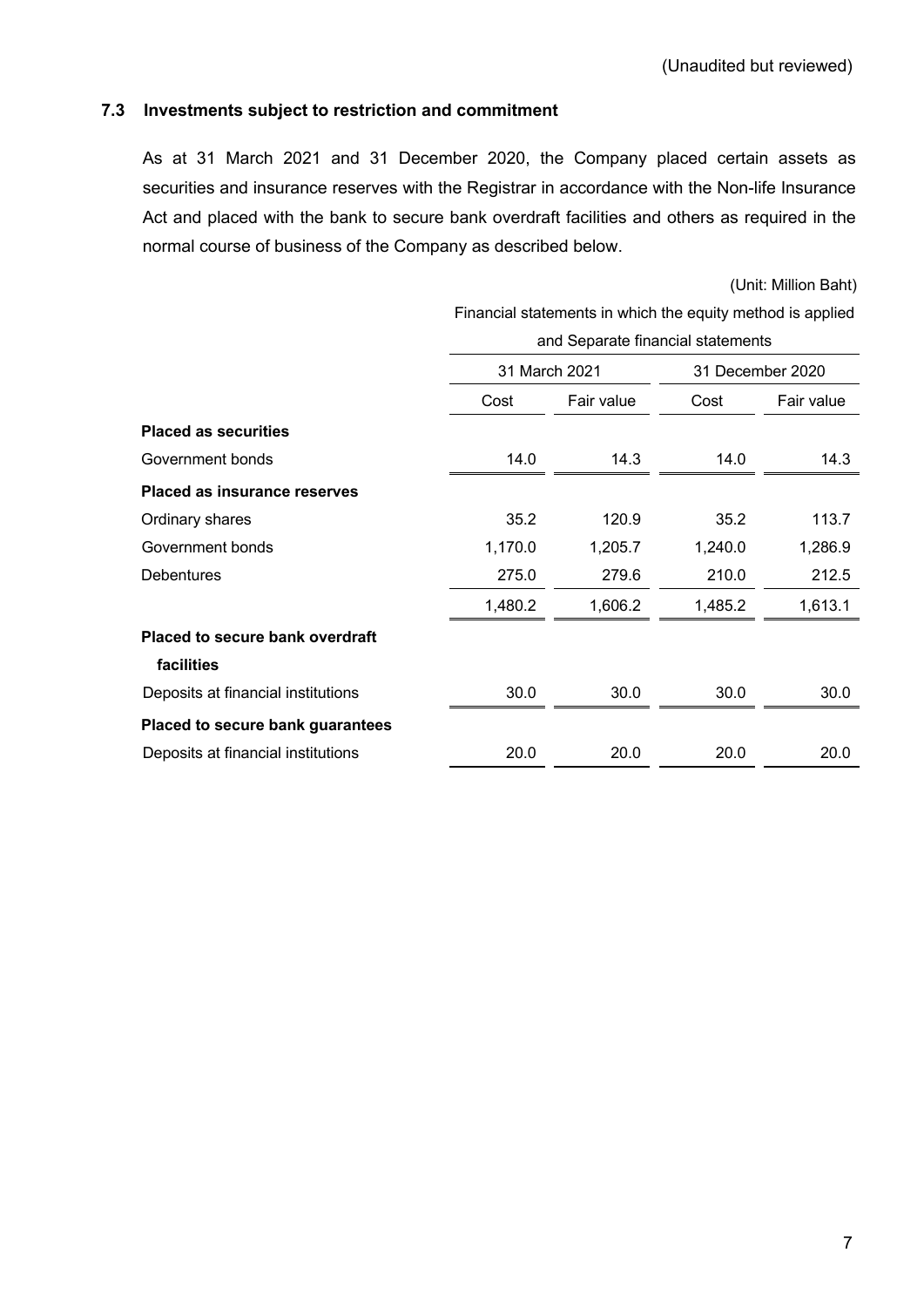### **8. Loans and interest receivables**

As at 31 March 2021 and 31 December 2020, the balances of loans and interest receivables, classified by stage of credit risk, were as follows:

(Unit: Thousand Baht)

Financial statements in which the equity method is applied

|                                            | and Separate financial statements |               |           |  |  |  |
|--------------------------------------------|-----------------------------------|---------------|-----------|--|--|--|
|                                            | 31 March 2021                     |               |           |  |  |  |
| Classification                             | Mortgaged loans                   | <b>Others</b> | Total     |  |  |  |
| Stage 1 - Loans without a significant      |                                   |               |           |  |  |  |
| increase of credit risk                    | 1,358,177                         | 8,153         | 1,366,330 |  |  |  |
| Stage 2 - Loans with significant increases |                                   |               |           |  |  |  |
| of credit risk                             | 2,852                             |               | 2,852     |  |  |  |
| Stage 3 - Credit impairment loans          | 170,185                           |               | 170,185   |  |  |  |
| Total loans and interest receivables       | 1,531,214                         | 8,153         | 1,539,367 |  |  |  |
| Less: Allowance for expected credit        |                                   |               |           |  |  |  |
| losses                                     | (50, 981)                         |               | (50, 981) |  |  |  |
| Loans and interest receivables - net       | 1,480,233                         | 8,153         | 1,488,386 |  |  |  |
|                                            |                                   |               |           |  |  |  |

(Unit: Thousand Baht)

Financial statements in which the equity method is applied

|                                            | and Separate financial statements<br>31 December 2020 |               |           |  |  |
|--------------------------------------------|-------------------------------------------------------|---------------|-----------|--|--|
|                                            |                                                       |               |           |  |  |
| Classification                             | Mortgaged loans                                       | <b>Others</b> | Total     |  |  |
| Stage 1 - Loans without a significant      |                                                       |               |           |  |  |
| increase of credit risk                    | 1,344,386                                             | 8,305         | 1,352,691 |  |  |
| Stage 2 - Loans with significant increases |                                                       |               |           |  |  |
| of credit risk                             | 17,942                                                |               | 17,942    |  |  |
| Stage 3 - Credit impairment loans          | 155,043                                               |               | 155,043   |  |  |
| Total loans and interest receivables       | 1,517,371                                             | 8,305         | 1,525,676 |  |  |
| Less: Allowance for expected credit        |                                                       |               |           |  |  |
| losses                                     | (49, 257)                                             |               | (49, 257) |  |  |
| Loans and interest receivables - net       | 1,468,114                                             | 8,305         | 1,476,419 |  |  |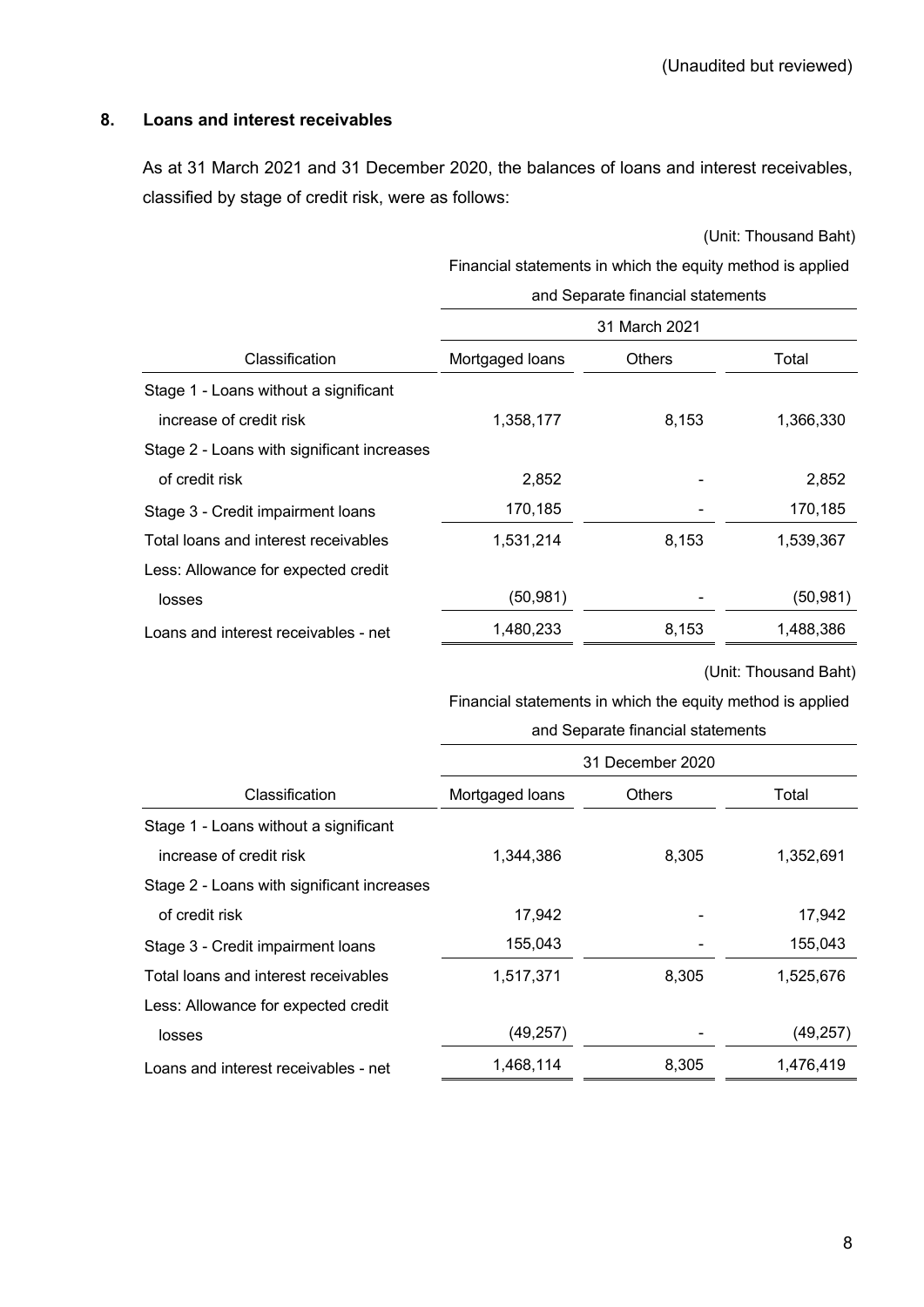Credit limits granted to each employee under the Company's employee welfare plan are not exceeding 30 times of employee's salary and Baht 1,000,000 for personal guarantee loans with interest being charged at the rate of 3.0% per annum, and not exceeding 60 times of employee's salary and Baht 5,000,000 for mortgaged loans with interest being charged at the rate of 2.5% per annum.

As at 31 March 2021 and 31 December 2020, the balances of employee loans were Baht 147.0 million and Baht 153.9 million, respectively.

### **9. Investment properties**

|                                            |                                    | (Unit: Thousand Baht) |  |
|--------------------------------------------|------------------------------------|-----------------------|--|
|                                            | Financial statements in which      |                       |  |
|                                            | the equity method is applied       |                       |  |
|                                            | and Separate financial statements  |                       |  |
|                                            | For the three-month                |                       |  |
|                                            | period ended<br>For the year ended |                       |  |
|                                            | 31 March 2021                      | 31 December 2020      |  |
|                                            |                                    |                       |  |
| Net book value at beginning of the periods | 117,930                            | 135,207               |  |
| Depreciation charged for the periods       | (4,248)                            | (17, 277)             |  |
| Net book value at end of the periods       | 113,682                            | 117,930               |  |

As at 31 March 2021 and 31 December 2020, the fair values of the investment properties amounting to Baht 217.6 million and Baht 225.8 million, respectively.

### **10. Investments in associates**

### **10.1 Details of associates**

|                         |                    |               | Paid-up share capital as at |             |          | Shareholding |
|-------------------------|--------------------|---------------|-----------------------------|-------------|----------|--------------|
|                         |                    | Country of    | 31 March                    | 31 December | 31 March | 31 December  |
| Company's name          | Nature of business | incorporation | 2021                        | 2020        | 2021     | 2020         |
|                         |                    |               | (USD)                       | (USD)       | (% )     | (%)          |
|                         |                    |               |                             |             |          |              |
| Asia Insurance          |                    |               |                             |             |          |              |
| (Cambodia) Plc.         | Non-life insurance | Cambodia      | 7,000,000                   | 7,000,000   | 22.92    | 22.92        |
| Asian Insurance         |                    |               |                             |             |          |              |
| International           |                    |               |                             |             |          |              |
| (Holding) Limited       | Holding company    | Bermuda       | 5,740,000                   | 5,740,000   | 41.70    | 41.70        |
| Bangkok Insurance (Lao) |                    |               |                             |             |          |              |
| Company Limited         | Non-life insurance | Lao           | 2,000,000                   | 2,000,000   | 38.00    | 38.00        |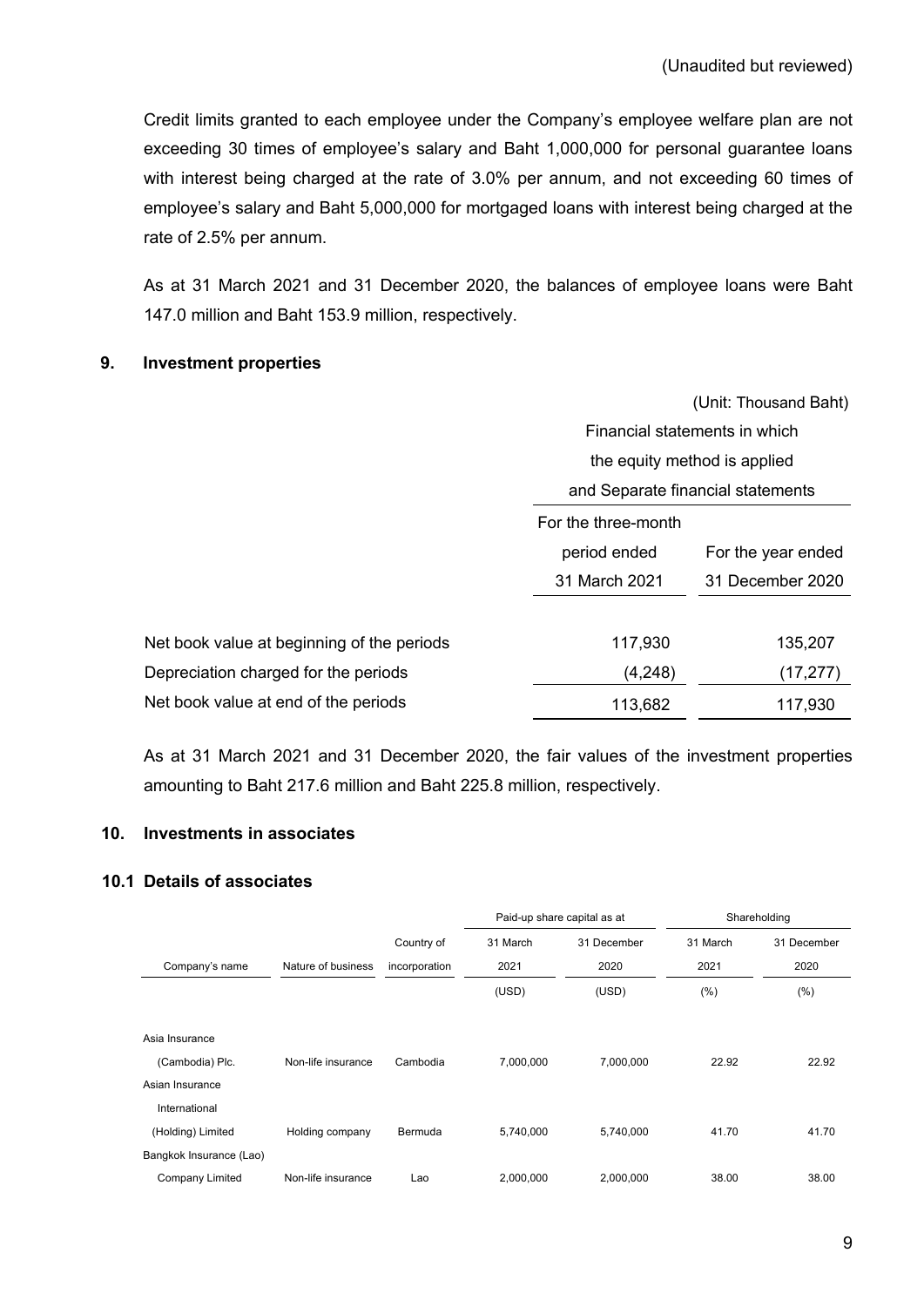# (Unaudited but reviewed)

#### (Unit: Thousand Baht)

| Financial statements in which the               |                          |         |                               |             |  |
|-------------------------------------------------|--------------------------|---------|-------------------------------|-------------|--|
|                                                 | equity method is applied |         | Separate financial statements |             |  |
|                                                 | 31 March<br>31 December  |         | 31 March                      | 31 December |  |
| Company's name                                  | 2021                     | 2020    | 2021                          | 2020        |  |
|                                                 |                          |         |                               |             |  |
| Asia Insurance (Cambodia) Plc.                  | 106.641                  | 103.875 | 30,202                        | 30,202      |  |
| Asian Insurance International (Holding) Limited | 129,429                  | 135,923 | 72.054                        | 72.054      |  |
| Bangkok Insurance (Lao) Company Limited         | 30,306                   | 29,113  | 27,140                        | 27,140      |  |
| Total                                           | 266,376                  | 268,911 | 129,396                       | 129,396     |  |

# **10.2 Shares of profits (loss), share of other comprehensive income (loss), and dividends income**

|                   |                                   |                                                            |                                               |      |                                               | (Unit: Thousand Baht)         |  |
|-------------------|-----------------------------------|------------------------------------------------------------|-----------------------------------------------|------|-----------------------------------------------|-------------------------------|--|
|                   |                                   | Financial statements in which the equity method is applied |                                               |      |                                               | Separate financial statements |  |
|                   |                                   |                                                            | Share of other comprehensive                  |      |                                               |                               |  |
|                   | Share of profit (loss)            |                                                            | income (loss) from investments in             |      |                                               |                               |  |
|                   | from investments in associates    |                                                            | associates                                    |      | Dividend received                             |                               |  |
|                   | For the three-month periods ended |                                                            | For the three-month periods ended<br>31 March |      | For the three-month periods ended<br>31 March |                               |  |
|                   | 31 March                          |                                                            |                                               |      |                                               |                               |  |
| Company's name    | 2021                              | 2020                                                       | 2021                                          | 2020 | 2021                                          | 2020                          |  |
| Asia Insurance    |                                   |                                                            |                                               |      |                                               |                               |  |
| (Cambodia) Plc.   | 2,766                             | 1,412                                                      |                                               |      |                                               |                               |  |
| Asian Insurance   |                                   |                                                            |                                               |      |                                               |                               |  |
| International     |                                   |                                                            |                                               |      |                                               |                               |  |
| (Holding) Limited | (206)                             | 94                                                         |                                               |      | 6,288                                         |                               |  |
| Bangkok Insurance |                                   |                                                            |                                               |      |                                               |                               |  |
| (Lao) Company     |                                   |                                                            |                                               |      |                                               |                               |  |
| Limited           | 1,193                             | (49)                                                       |                                               |      |                                               |                               |  |
| Total             | 3,753                             | 1,457                                                      |                                               |      | 6,288                                         |                               |  |

### **10.3 Summarised financial information of associates**

|                               |          |                    |          |                         |                             |      |                        | (Unit: Million Baht) |
|-------------------------------|----------|--------------------|----------|-------------------------|-----------------------------|------|------------------------|----------------------|
|                               |          |                    |          |                         | Total revenues              |      | Profit (loss)          |                      |
|                               |          | Total assets as at |          | Total liabilities as at | for the three-month periods |      | for the three-month    |                      |
|                               | 31 March | 31 December        | 31 March | 31 December             | ended 31 March              |      | periods ended 31 March |                      |
| Company's name                | 2021     | 2020               | 2021     | 2020                    | 2021                        | 2020 | 2021                   | 2020                 |
| Asia Insurance (Cambodia)     |          |                    |          |                         |                             |      |                        |                      |
| Plc.                          | 835.3    | 715.7              | 374.2    | 291.2                   | 23.9                        | 21.1 | 12.1                   | 6.2                  |
| Asian Insurance International |          |                    |          |                         |                             |      |                        |                      |
| (Holding) Limited             | 269.4    | 273.7              |          |                         | ۰                           | 0.2  | (0.5)                  | 0.2                  |
| Bangkok Insurance (Lao)       |          |                    |          |                         |                             |      |                        |                      |
| Company Limited               | 196.3    | 462.3              | 134.5    | 402.6                   | 12.0                        | 7.8  | 3.1                    | (0.1)                |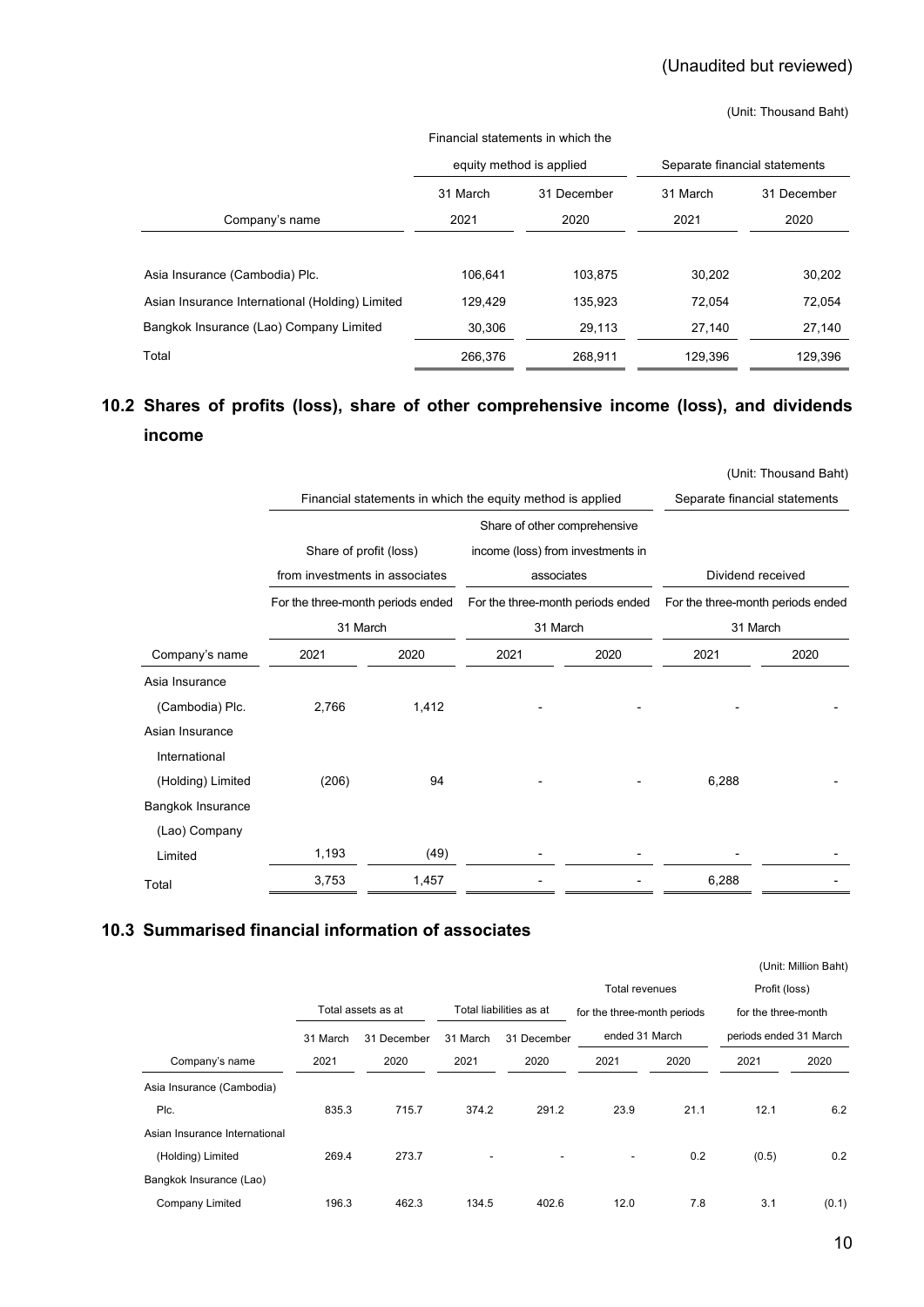As at 31 March 2021 and 31 December 2020, the Company recorded investments in associates under the equity method (in the financial statements in which the equity method is applied) based on the financial information, as prepared by the associates' management, which have yet been reviewed by their external auditors.

### **11. Premises and equipment**

(Unit: Thousand Baht)

|                                       | Financial statements in which the equity method is applied and Separate financial statements |                  |                         |                   |                |                          |           |
|---------------------------------------|----------------------------------------------------------------------------------------------|------------------|-------------------------|-------------------|----------------|--------------------------|-----------|
|                                       | For the three-month period ended 31 March 2021                                               |                  |                         |                   |                |                          |           |
|                                       |                                                                                              |                  |                         | Office furniture, |                |                          |           |
|                                       |                                                                                              |                  | Condominium             | fixtures and      |                | Construction in          |           |
|                                       | Land                                                                                         | <b>Buildings</b> | unit                    | equipment         | Motor vehicles | progress                 | Total     |
| Net book value as at                  |                                                                                              |                  |                         |                   |                |                          |           |
| 1 January 2021                        | 222,765                                                                                      | 194,124          | $\overline{2}$          | 147,502           | 17,008         | 33,544                   | 614,945   |
| Addition during the period - at cost  |                                                                                              | ٠                | $\overline{a}$          | 1,124             | 186            | 14,422                   | 15,732    |
| Transfer in (out) during the period - |                                                                                              |                  |                         |                   |                |                          |           |
| at cost                               |                                                                                              | ٠                | ٠                       | 10,500            | ٠              | (10, 500)                |           |
| Disposals during the period           |                                                                                              |                  |                         |                   |                |                          |           |
| - at net book value                   |                                                                                              |                  |                         |                   | (5)            |                          | (5)       |
| Depreciation charge for the period    |                                                                                              | (6, 395)         | ٠                       | (21, 881)         | (1, 164)       | $\overline{\phantom{a}}$ | (29, 440) |
| Net book value as at                  |                                                                                              |                  |                         |                   |                |                          |           |
| 31 March 2021                         | 222,765                                                                                      | 187,729          | $\overline{\mathbf{c}}$ | 137,245           | 16,025         | 37,466                   | 601,232   |

### **12. Right-of-use assets/ Lease liabilities**

The Company has lease contracts for various items of land, building, equipment, and motor vehicles used in its operations. Leases generally have lease terms between 3 to 33 years.

### **12.1 Right-of-use assets**

(Unit: Thousand Baht)

Financial statements in which the equity method is applied

|                             |          | and Separate financial statements |          |                                                |           |  |  |
|-----------------------------|----------|-----------------------------------|----------|------------------------------------------------|-----------|--|--|
|                             |          |                                   |          | For the three-month period ended 31 March 2021 |           |  |  |
|                             |          |                                   | Motor    | Office                                         |           |  |  |
|                             | Land     | <b>Building</b>                   | vehicles | equipment                                      | Total     |  |  |
| Net book value as at        |          |                                   |          |                                                |           |  |  |
| 1 January 2021              | 821,779  | 13.247                            | 51.535   |                                                | 886,561   |  |  |
| Addition during the period  |          |                                   | 4,230    | 12,772                                         | 17,002    |  |  |
| Depreciation for the period | (5, 577) | (3,019)                           | (5,081)  | (639)                                          | (14, 316) |  |  |
| Net book value as at        |          |                                   |          |                                                |           |  |  |
| 31 March 2021               | 816,202  | 10,228                            | 50,684   | 12,133                                         | 889,247   |  |  |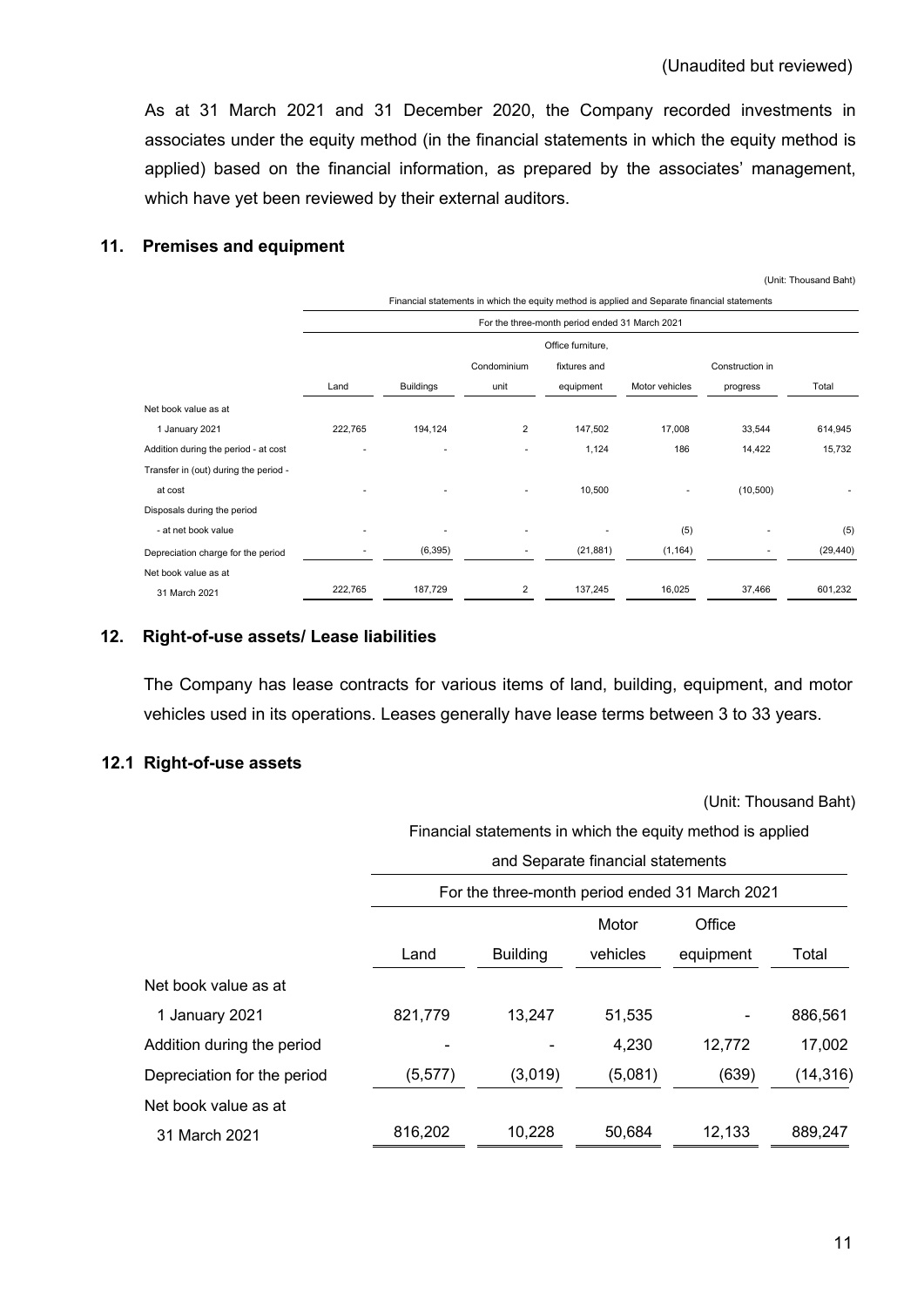### **12.2 Lease liabilities**

(Unit: Thousand Baht)

# Financial statements in which the equity method is applied and Separate financial statements For the three-month period ended 31 March 2021 Land Building **Office** equipment Vehicles Total Lease liabilities as at 1 January 2021 716,634 8,335 - 53,880 778,849 Add: New lease agreements during the period 17,002 Add: Finance costs recognised during the period 8,995 94 132 697 9,918 Less: Leases paid during the period - (2,819) (3,450) (5,890) (12,159) Lease liabilities as at 31 March 2021 725,629 5,610 9,454 52,917 793,610

### **13. Insurance contract liabilities**

#### (Unit: Thousand Baht)

Financial statements in which the equity method is applied

|                                  | and Separate financial statements |                |            |  |  |
|----------------------------------|-----------------------------------|----------------|------------|--|--|
|                                  |                                   | 31 March 2021  |            |  |  |
|                                  | Insurance                         | Reinsurance on |            |  |  |
|                                  | contract liabilities              | liabilities    | <b>Net</b> |  |  |
| Loss reserves                    |                                   |                |            |  |  |
| Claims incurred and reported     | 6,788,798                         | (4, 101, 609)  | 2,687,189  |  |  |
| Claims incurred but not reported | 821,759                           | (224, 179)     | 597,580    |  |  |
| Premium reserves                 |                                   |                |            |  |  |
| Unearned premium reserves        | 10,616,246                        | (3,254,521)    | 7,361,725  |  |  |
| Total                            | 18,226,803                        | (7,580,309)    | 10,646,494 |  |  |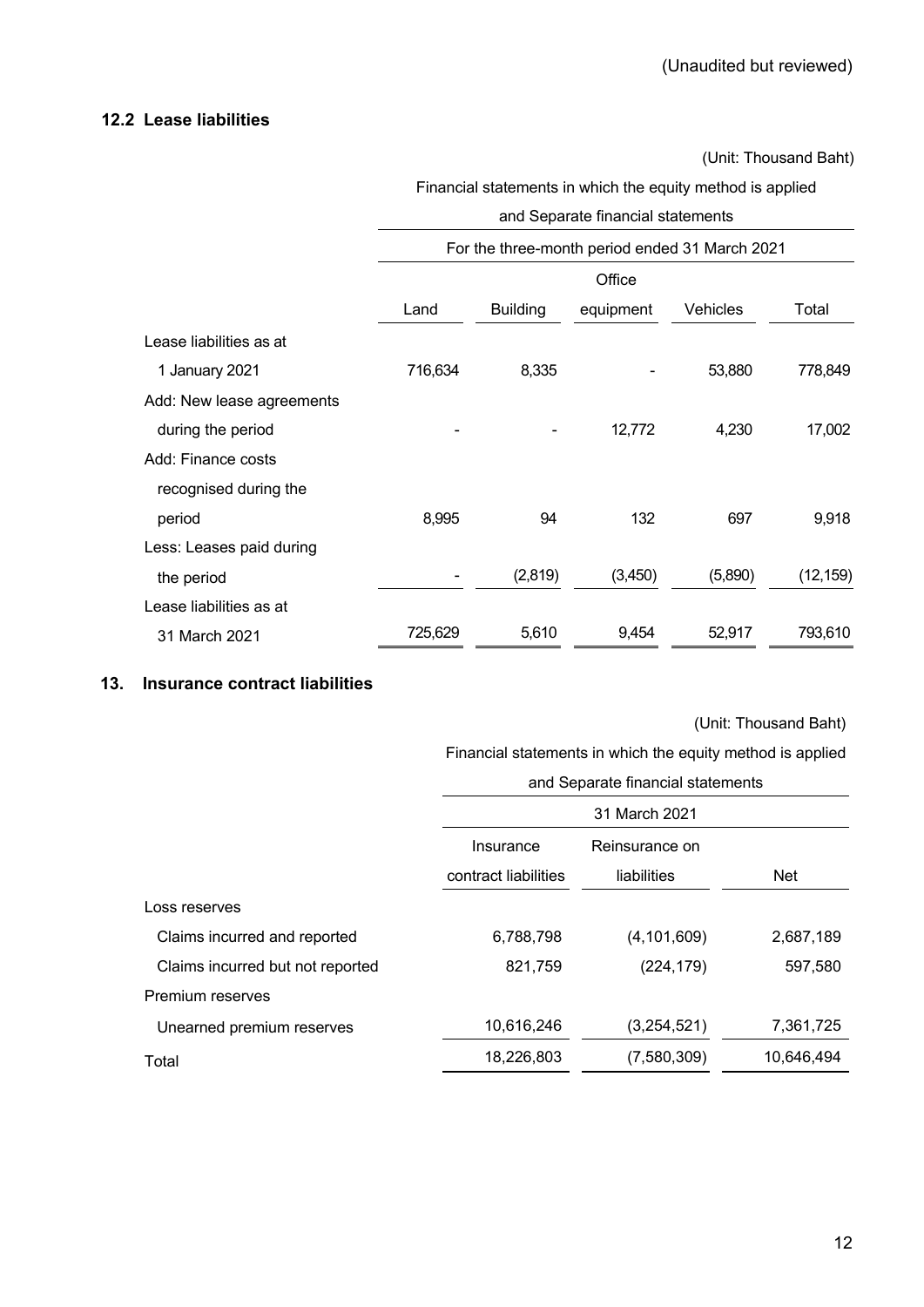### (Unit: Thousand Baht)

### Financial statements in which the equity method is applied

|                                  | and Separate financial statements |                  |            |  |  |
|----------------------------------|-----------------------------------|------------------|------------|--|--|
|                                  |                                   | 31 December 2020 |            |  |  |
|                                  | Insurance                         | Reinsurance on   |            |  |  |
|                                  | contract liabilities              | liabilities      | <b>Net</b> |  |  |
| Loss reserves                    |                                   |                  |            |  |  |
| Claims incurred and reported     | 7,138,869                         | (4,204,314)      | 2,934,555  |  |  |
| Claims incurred but not reported | 572,929                           | (100, 234)       | 472,695    |  |  |
| Premium reserves                 |                                   |                  |            |  |  |
| Unearned premium reserves        | 10,310,716                        | (3,255,621)      | 7,055,095  |  |  |
| Total                            | 18,022,514                        | (7,560,169)      | 10,462,345 |  |  |

## **13.1 Loss reserves**

|                                                      | Financial statements in which |                                   |  |  |
|------------------------------------------------------|-------------------------------|-----------------------------------|--|--|
|                                                      | the equity method is applied  |                                   |  |  |
|                                                      |                               | and Separate financial statements |  |  |
|                                                      | For the three-month           |                                   |  |  |
|                                                      | period ended                  | For the years ended               |  |  |
|                                                      | 31 March 2021                 | 31 December 2020                  |  |  |
|                                                      |                               |                                   |  |  |
| Beginning balances                                   | 7,711,798                     | 5,631,159                         |  |  |
| Claim incurred during the periods                    | 2,018,928                     | 11,470,643                        |  |  |
| Change in loss reserves of claimed incurred in prior |                               |                                   |  |  |
| periods                                              | 756,578                       | 871,648                           |  |  |
| Changes in assumptions in calculating loss reserves  |                               | 50,801                            |  |  |
| Claims and loss adjustment expenses paid during      |                               |                                   |  |  |
| the periods                                          | (2,876,747)                   | (10, 312, 453)                    |  |  |
| <b>Ending balances</b>                               | 7,610,557                     | 7,711,798                         |  |  |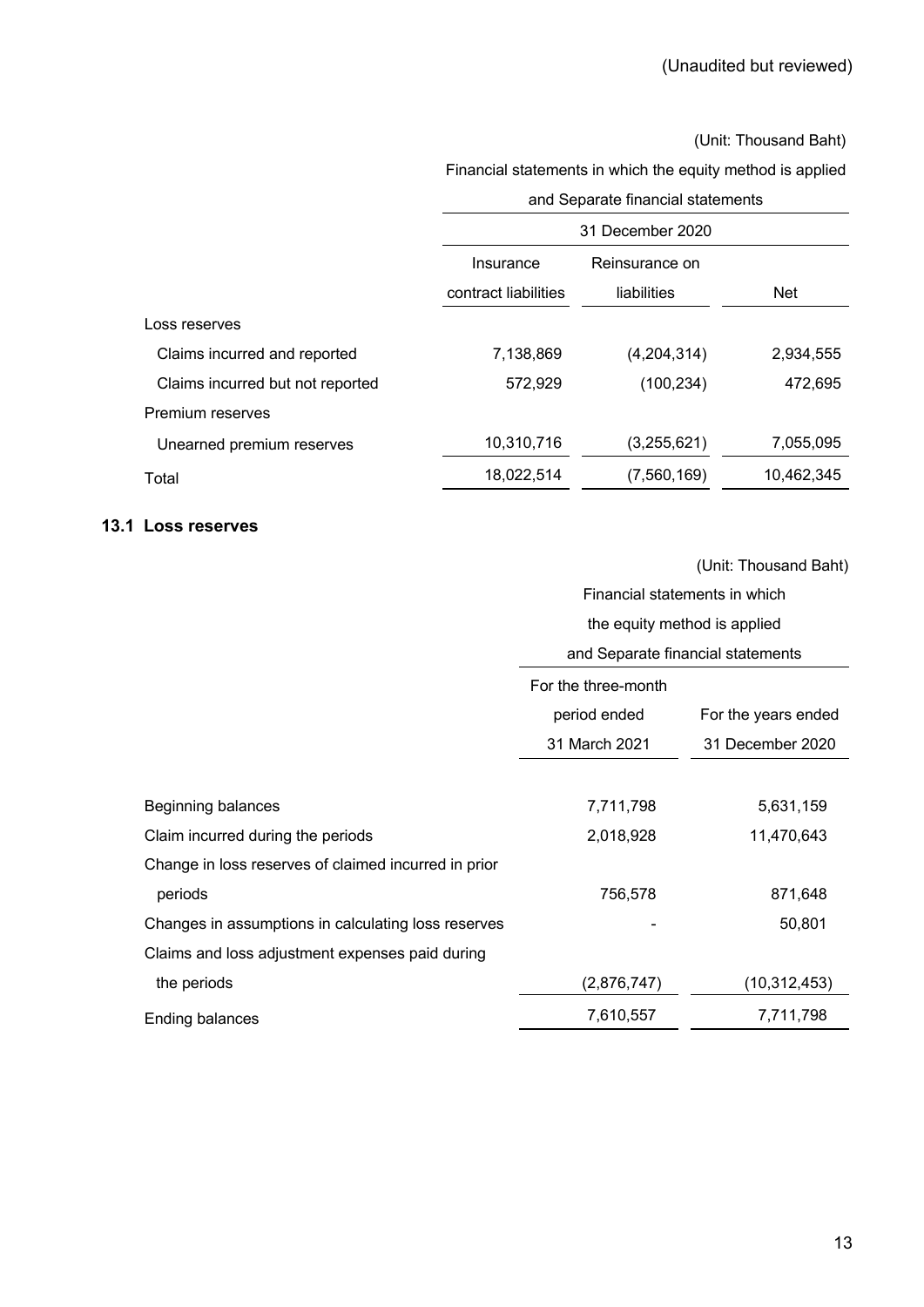# **13.2 Unearned premium reserves**

|                                    |                                   | (Unit: Thousand Baht) |  |
|------------------------------------|-----------------------------------|-----------------------|--|
|                                    | Financial statements in which     |                       |  |
|                                    | the equity method is applied      |                       |  |
|                                    | and Separate financial statements |                       |  |
|                                    | For the three-month               |                       |  |
|                                    | period ended                      | For the years ended   |  |
|                                    | 31 March 2021                     | 31 December 2020      |  |
|                                    |                                   |                       |  |
| Beginning balances                 | 10,310,717                        | 9,978,382             |  |
| Premium written during the periods | 6,157,153                         | 22,858,220            |  |
| Premium earned during the periods  | (5,851,624)                       | (22, 525, 885)        |  |
| <b>Ending balances</b>             | 10,616,246                        | 10,310,717            |  |

### **14. Due to reinsurers**

|                                 |               | Financial statements in which     |  |  |
|---------------------------------|---------------|-----------------------------------|--|--|
|                                 |               | the equity method is applied      |  |  |
|                                 |               | and Separate financial statements |  |  |
|                                 | 31 March 2021 | 31 December 2020                  |  |  |
|                                 |               |                                   |  |  |
| Amounts withheld on reinsurance | 1,506,868     | 1,509,258                         |  |  |
| Amounts due to reinsurers       | 1,468,746     | 1,228,194                         |  |  |
| Total due to reinsurers         | 2,975,614     | 2,737,452                         |  |  |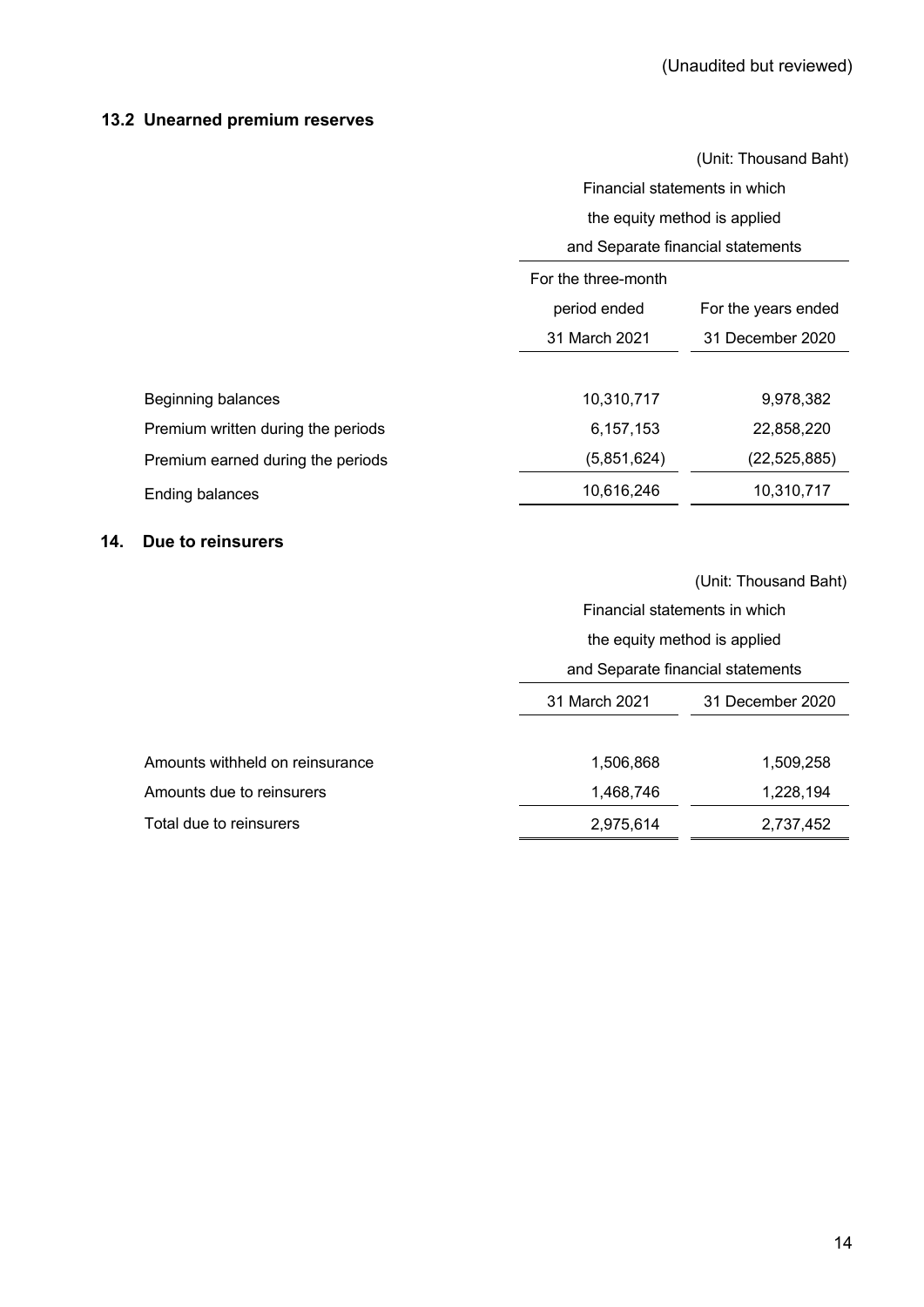### **15. Deferred tax liabilities and income tax expenses**

### **15.1 Deferred tax liabilities**

As at 31 March 2021 and 31 December 2020, the components of deferred tax assets and liabilities consisted of tax effects arising from the following transactions.

|                                                        | Financial statements in which the |                          | Changes in deferred tax assets    |            |  |
|--------------------------------------------------------|-----------------------------------|--------------------------|-----------------------------------|------------|--|
|                                                        |                                   | equity method is applied | or liabilities                    |            |  |
|                                                        |                                   |                          | For the three-month periods ended |            |  |
|                                                        | 31 March                          | 31 December              | 31 March                          |            |  |
|                                                        | 2021                              | 2020                     | 2021                              | 2020       |  |
| Deferred tax assets arose from:                        |                                   |                          |                                   |            |  |
| Allowance for expected credit losses                   | 22,028                            | 21,528                   | 500                               | 9,575      |  |
| Allowance for impairment on investments                | 13,017                            | 13,017                   |                                   |            |  |
| Premium reserves                                       | 303,256                           | 226,271                  | 76,985                            | 36,849     |  |
| Loss reserves of claims incurred and reported          | 351,642                           | 388,778                  | (37, 136)                         | 12,836     |  |
| Loss reserves of claims incurred but not yet reported  | 119,516                           | 94,539                   | 24,977                            | 1,905      |  |
| Lease liabilities                                      | 158,722                           | 155,770                  | 2,952                             | 156,994    |  |
| Employee benefit obligations                           | 158,053                           | 155,440                  | 2,613                             | 1,813      |  |
| Others                                                 | 7,413                             | 4,998                    | 2,415                             | (848)      |  |
| Total                                                  | 1,133,647                         | 1,060,341                |                                   |            |  |
| Deferred tax liabilities arose from:                   |                                   |                          |                                   |            |  |
| Gains on revaluation of available-for-sale investments | 4,428,243                         | 3,839,665                | (588, 578)                        | 941,423    |  |
| Right-of-use assets                                    | 177,849                           | 177,312                  | (537)                             | (171, 929) |  |
| Shares of profits from investments in associates       | 27,396                            | 27,903                   | 507                               | (291)      |  |
| Total                                                  | 4,633,488                         | 4,044,880                |                                   |            |  |
| Deferred tax liabilities                               | 3,499,841                         | 2,984,539                |                                   |            |  |
| Total changes                                          |                                   |                          | (515, 302)                        | 988,327    |  |
| Changes were recognised in:                            |                                   |                          |                                   |            |  |
| - Retained earnings at beginning of the periods        |                                   |                          |                                   | 9,204      |  |
| - Other components of equity at beginning of the       |                                   |                          |                                   |            |  |
| periods                                                |                                   |                          |                                   | (542, 707) |  |
| - Profit or loss                                       |                                   |                          | 73,276                            | 37,699     |  |
| - Other comprehensive income                           |                                   |                          | (588, 578)                        | 1,484,131  |  |
|                                                        |                                   |                          | (515, 302)                        | 988,327    |  |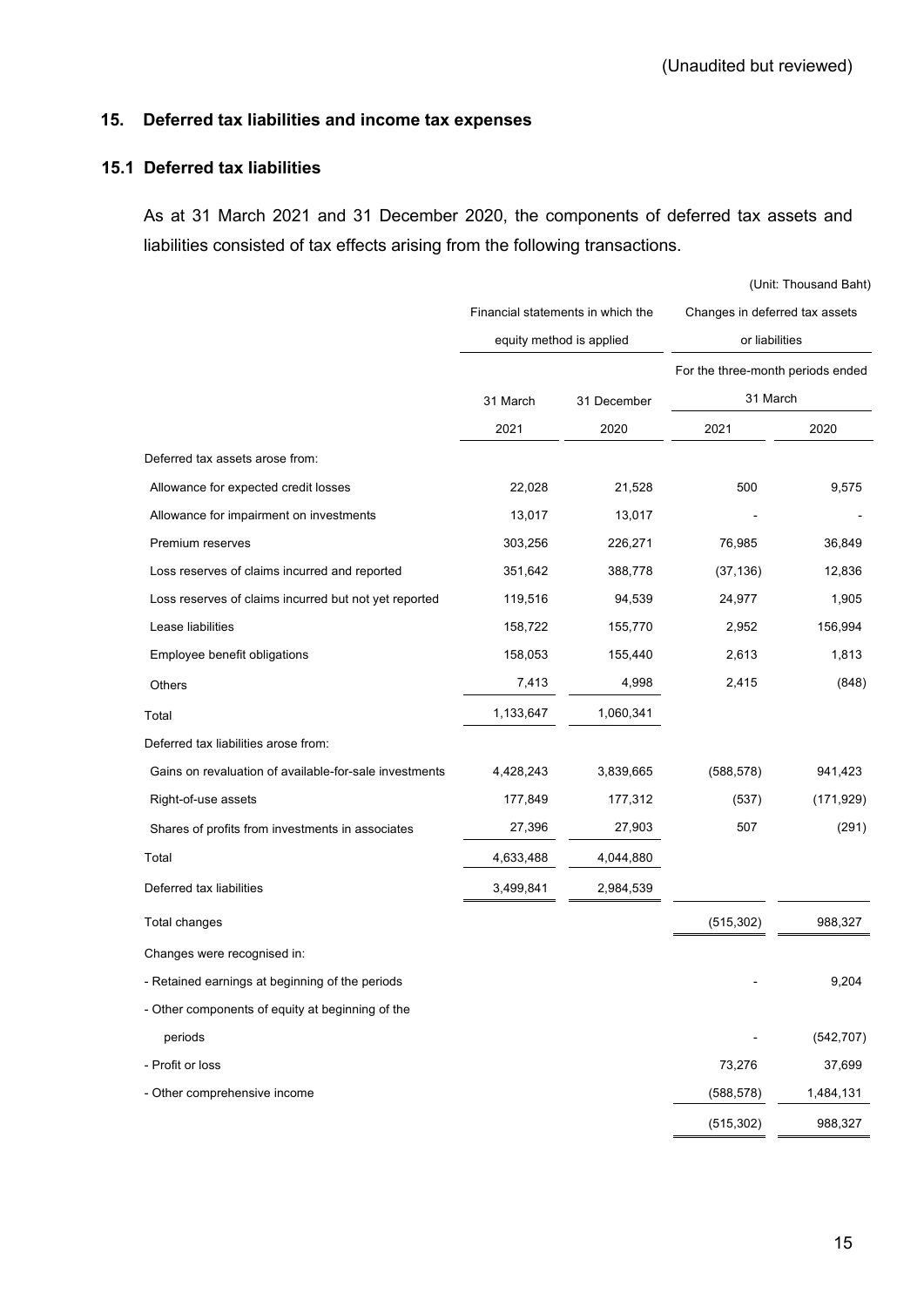(Unit: Thousand Baht)

Changes in deferred tax assets

|                                                        |           | Separate financial statements |                                   | or liabilities |  |  |
|--------------------------------------------------------|-----------|-------------------------------|-----------------------------------|----------------|--|--|
|                                                        |           |                               | For the three-month periods ended |                |  |  |
|                                                        | 31 March  | 31 December                   | 31 March                          |                |  |  |
|                                                        | 2021      | 2020                          | 2021                              | 2021           |  |  |
| Deferred tax assets arose from:                        |           |                               |                                   |                |  |  |
| Allowance for expected credit losses                   | 22,028    | 21,528                        | 500                               | 9,575          |  |  |
| Allowance for impairment on investments                | 13,017    | 13,017                        |                                   |                |  |  |
| Premium reserves                                       | 303,256   | 226,271                       | 76,985                            | 36,849         |  |  |
| Loss reserves of claims incurred and reported          | 351,642   | 388,778                       | (37, 136)                         | 12,836         |  |  |
| Loss reserves of claims incurred but not yet reported  | 119,516   | 94,539                        | 24,977                            | 1,905          |  |  |
| Lease liabilities                                      | 158,722   | 155,770                       | 2,952                             | 156,994        |  |  |
| Provision for long-term employee benefits              | 158,053   | 155,440                       | 2,613                             | 1,813          |  |  |
| Others                                                 | 7,413     | 4,998                         | 2,415                             | (848)          |  |  |
| Total                                                  | 1,133,647 | 1,060,341                     |                                   |                |  |  |
| Deferred tax liabilities arose from:                   |           |                               |                                   |                |  |  |
| Gains on revaluation of available-for-sale investments | 4,428,243 | 3,839,665                     | (588, 578)                        | 941,423        |  |  |
| Right-of-use assets                                    | 177,849   | 177,312                       | (537)                             | (171, 929)     |  |  |
| Total                                                  | 4,606,092 | 4,016,977                     |                                   |                |  |  |
| Deferred tax liabilities                               | 3,472,445 | 2,956,636                     |                                   |                |  |  |
| Total changes                                          |           |                               | (515, 809)                        | 988,618        |  |  |
| Changes were recognised in:                            |           |                               |                                   |                |  |  |
| - Retained earnings at beginning of the periods        |           |                               |                                   | 9,204          |  |  |
| - Other components of equity at beginning of the       |           |                               |                                   |                |  |  |
| periods                                                |           |                               |                                   | (542, 707)     |  |  |
| - Profit or loss                                       |           |                               | 72,769                            | 37,990         |  |  |
| - Other comprehensive income                           |           |                               | (588, 578)                        | 1,484,131      |  |  |
|                                                        |           |                               | (515, 809)                        | 988,618        |  |  |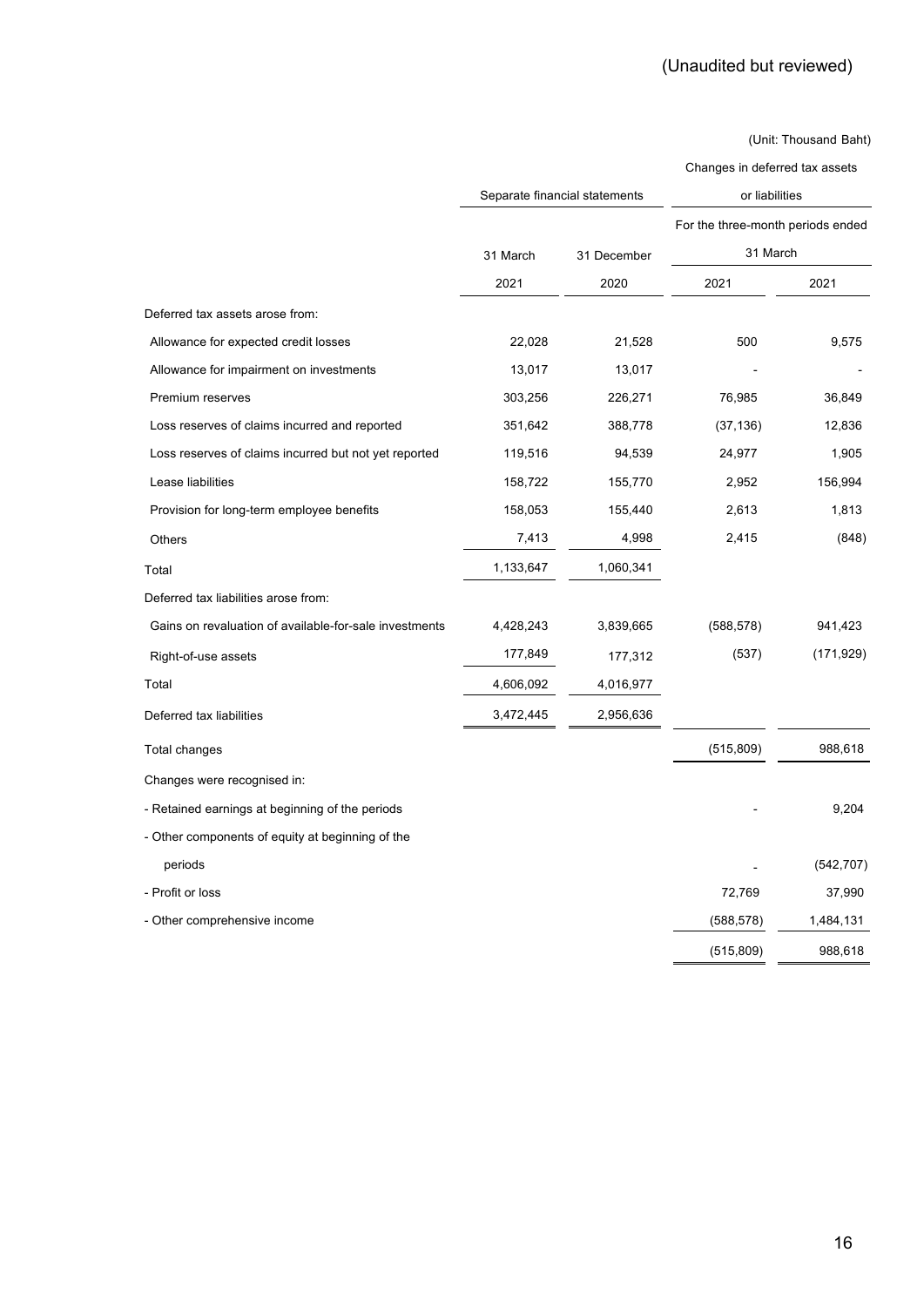(Unit: Thousand Baht)

### **15.2 Income tax expenses**

Income tax expenses for the three-month period ended 31 March 2021 and 2020 were made up as follows:

|                                       | Financial statements in which |            |                               |            |
|---------------------------------------|-------------------------------|------------|-------------------------------|------------|
|                                       | the equity method is applied  |            | Separate financial statements |            |
|                                       | For the three-month periods   |            | For the three-month periods   |            |
|                                       | ended 31 March                |            | ended 31 March                |            |
|                                       | 2021                          | 2020       | 2021                          | 2020       |
| <b>Current income taxes:</b>          |                               |            |                               |            |
| Corporate income tax charge           | (186, 200)                    | (157, 115) | (186, 200)                    | (157, 115) |
| <b>Deferred income taxes:</b>         |                               |            |                               |            |
| Deferred income taxes relating to     |                               |            |                               |            |
| origination and reversal of temporary |                               |            |                               |            |
| differences                           | 73,276                        | 37,699     | 72,769                        | 37,990     |
| Income tax expenses reported in       |                               |            |                               |            |
| profit or loss                        | (112, 924)                    | (119, 416) | (113, 431)                    | (119, 125) |
|                                       |                               |            |                               |            |

Reconciliations between income tax expenses and the product of accounting profits for the three-month periods ended 31 March 2021 and 2020 and the applicable tax rate were as follows:

|                                         | Financial statements in which |            |                               |            |  |
|-----------------------------------------|-------------------------------|------------|-------------------------------|------------|--|
|                                         | the equity method is applied  |            | Separate financial Statements |            |  |
|                                         | For the three-month periods   |            | For the three-month periods   |            |  |
|                                         | ended 31 March                |            | ended 31 March                |            |  |
|                                         | 2021                          | 2020       | 2021                          | 2020       |  |
| Accounting profits before income tax    |                               |            |                               |            |  |
| expenses                                | 929,039                       | 788,203    | 931,574                       | 786,746    |  |
| Applicable tax rate                     | 20%                           | 20%        | 20%                           | 20%        |  |
| Income taxes at the applicable tax rate | (185, 808)                    | (157, 640) | (186, 315)                    | (157, 349) |  |
| Net tax effect on tax-exempted revenues |                               |            |                               |            |  |
| and non tax-deductible expenses         | 72,884                        | 38,224     | 72,884                        | 38,224     |  |
| Income tax expenses reported in         |                               |            |                               |            |  |
| profit or loss                          | (112, 924)                    | (119, 416) | (113, 431)                    | (119, 125) |  |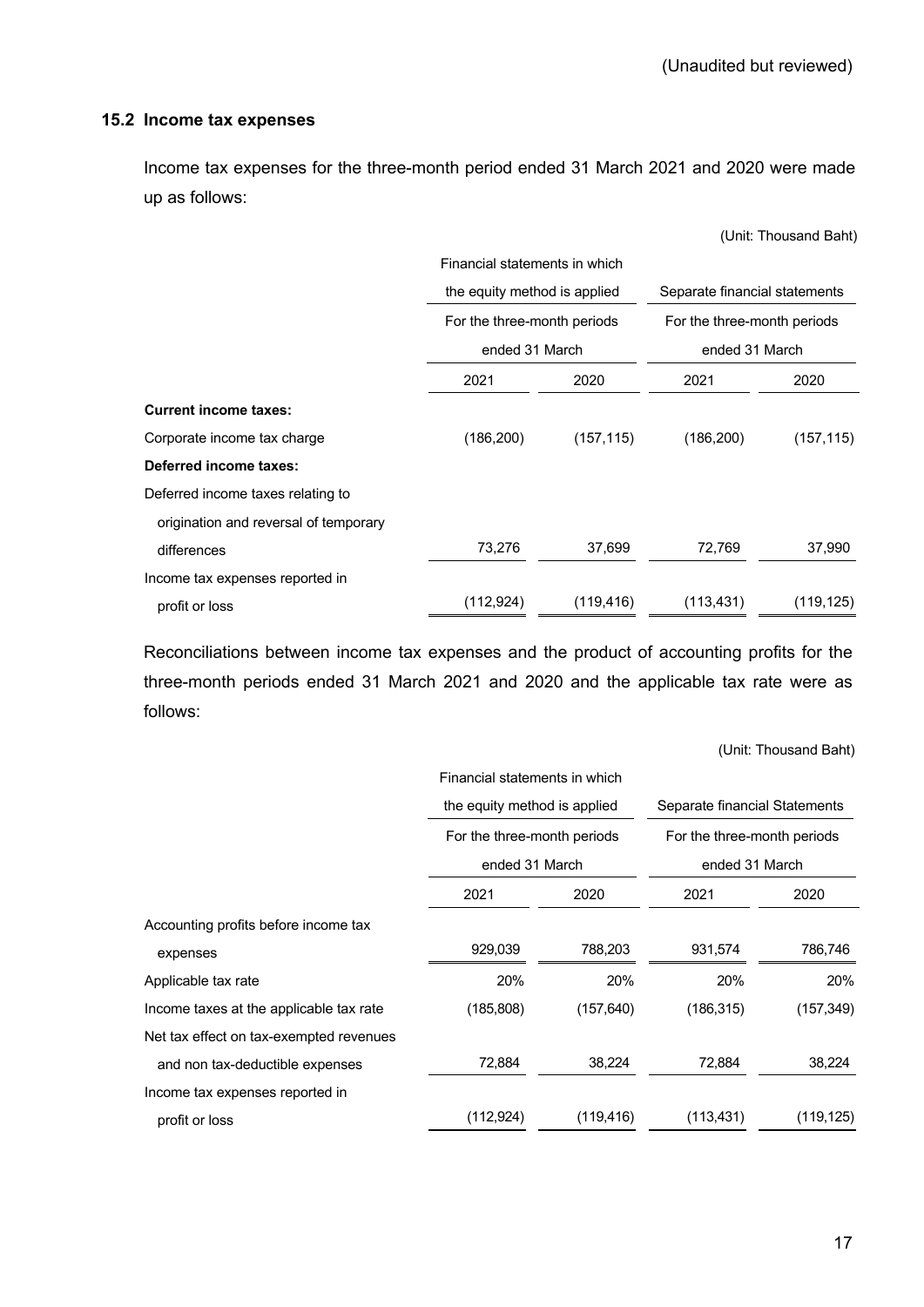### **16. Segment information/major customers**

The Company is organised into business units based on its insurance products. During the current period, there was no change in the organisational structure of its reportable segments.

### **16.1 Segment information reporting**

Operating segment information for the three-month periods ended 31 March 2021 and 2020 can be classified by types of products as follows:

|                                         |                                                |                |                                                        |               | (Unit: Thousand Baht) |
|-----------------------------------------|------------------------------------------------|----------------|--------------------------------------------------------|---------------|-----------------------|
|                                         |                                                |                | Financial statements in which equity method is applied |               |                       |
|                                         | For the three-month period ended 31 March 2021 |                |                                                        |               |                       |
|                                         | Marine and                                     |                |                                                        |               |                       |
|                                         | Fire                                           | transportation | Motor                                                  | Miscellaneous | Total                 |
| <b>Underwriting revenues</b>            |                                                |                |                                                        |               |                       |
| Gross premium written                   | 395,687                                        | 252,068        | 2,366,280                                              | 3,143,118     | 6,157,153             |
| Less: Premium ceded to reinsurers       | (154, 951)                                     | (187, 947)     | (105, 767)                                             | (1,667,930)   | (2, 116, 595)         |
| Net premium written                     | 240,736                                        | 64,121         | 2,260,513                                              | 1,475,188     | 4,040,558             |
| Add (less): Unearned premium reserves   |                                                |                |                                                        |               |                       |
| (increased) decreased from prior period |                                                |                |                                                        |               |                       |
| Earned premium                          | 9,836                                          | (2,460)        | (22, 385)                                              | (291, 621)    | (306, 630)            |
| Commission and brokerage fee income     | 250,572                                        | 61,661         | 2,238,128                                              | 1,183,567     | 3,733,928             |
| <b>Total underwriting income</b>        | 62,873                                         | 26,487         | 30,670                                                 | 296,866       | 416,896               |
| <b>Underwriting expenses</b>            | 313,445                                        | 88,148         | 2,268,798                                              | 1,480,433     | 4,150,824             |
| Net claims                              | 81,361                                         | 9,928          | 1,335,012                                              | 571,162       | 1,997,463             |
| Commission and brokerage expenses       | 75,677                                         | 14,538         | 359,213                                                | 338,578       | 788,006               |
| Other underwriting expenses             | 67,518                                         | 24,829         | 288,449                                                | 252,437       | 633,233               |
| <b>Total underwriting expenses</b>      | 224,556                                        | 49,295         | 1,982,674                                              | 1,162,177     | 3,418,702             |
| Profit from underwriting                | 88,889                                         | 38,853         | 286,124                                                | 318,256       | 732,122               |
| Investment revenue                      |                                                |                |                                                        |               | 430,926               |
| Gains on investments                    |                                                |                |                                                        |               | 27,981                |
| Shares of profits in associates         |                                                |                |                                                        |               | 3,753                 |
| Other income                            |                                                |                |                                                        |               | 51,579                |
| Operating expenses                      |                                                |                |                                                        |               | (279, 615)            |
| Investment expenses                     |                                                |                |                                                        |               | (25, 290)             |
| Finance costs                           |                                                |                |                                                        |               | (9, 917)              |
| <b>Expected credit losses</b>           |                                                |                |                                                        |               | (2,500)               |
| Profit before income tax expenses       |                                                |                |                                                        |               | 929,039               |
| Less: Income tax expenses               |                                                |                |                                                        |               | (112, 924)            |
| Net profit                              |                                                |                |                                                        |               | 816,115               |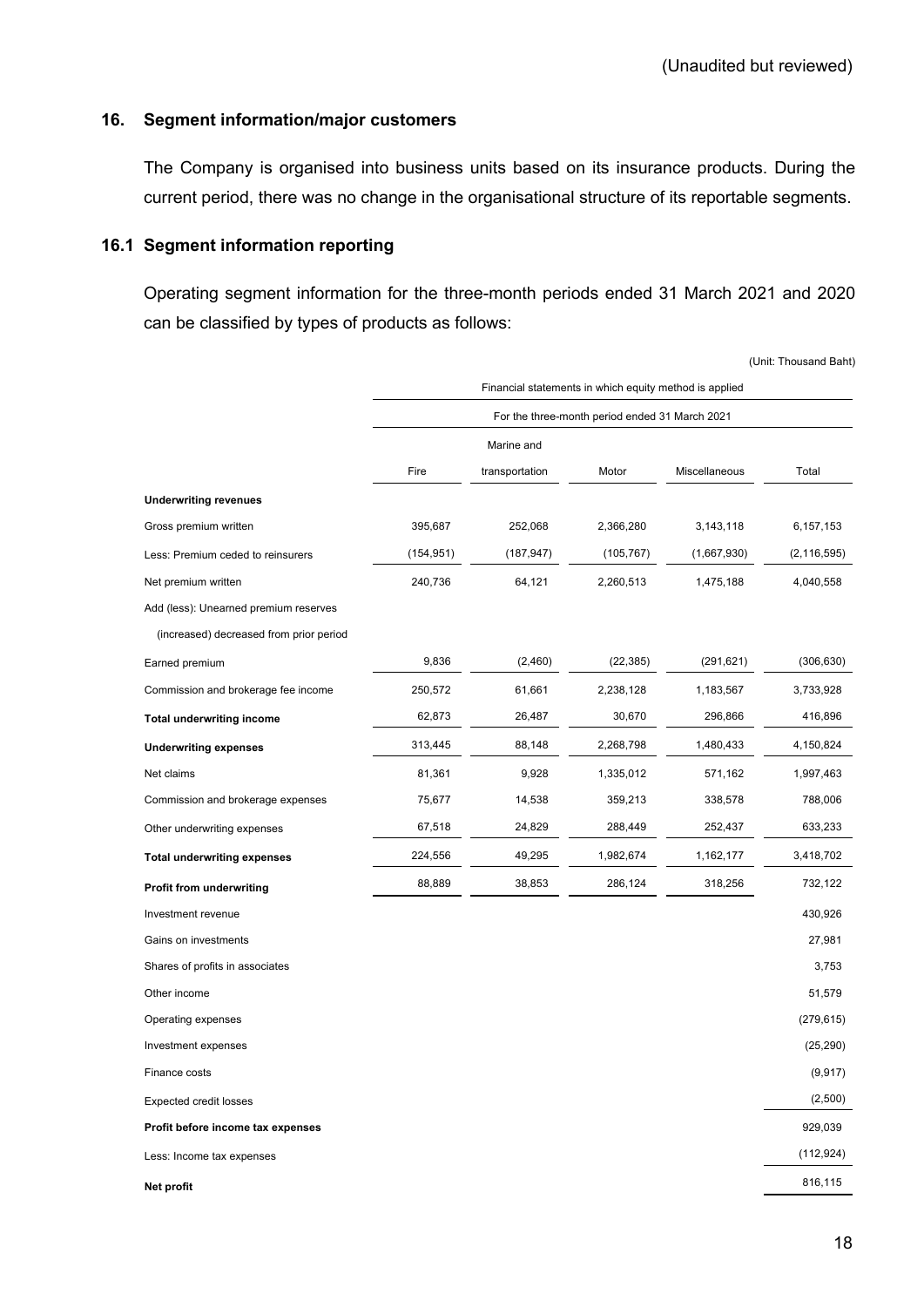# (Unaudited but reviewed)

(Unit: Thousand Baht)

|                                         | Financial statements in which equity method is applied |                |            |               |             |
|-----------------------------------------|--------------------------------------------------------|----------------|------------|---------------|-------------|
|                                         | For the three-month period ended 31 March 2020         |                |            |               |             |
|                                         |                                                        | Marine and     |            |               |             |
|                                         | Fire                                                   | transportation | Motor      | Miscellaneous | Total       |
| <b>Underwriting revenues</b>            |                                                        |                |            |               |             |
| Gross premium written                   | 391,350                                                | 164,070        | 2,445,066  | 3,135,649     | 6,136,135   |
| Less: Premium ceded to reinsurers       | (157, 729)                                             | (101, 856)     | (67, 629)  | (1,572,614)   | (1,899,828) |
| Net premium written                     | 233,621                                                | 62,214         | 2,377,437  | 1,563,035     | 4,236,307   |
| Add (less): Unearned premium reserves   |                                                        |                |            |               |             |
| (increased) decreased from prior period | 25,384                                                 | 2,142          | (138, 372) | (404, 750)    | (515, 596)  |
| Earned premium                          | 259,005                                                | 64,356         | 2,239,065  | 1,158,285     | 3,720,711   |
| Commission and brokerage fee income     | 63,227                                                 | 23,583         | 18,666     | 319,740       | 425,216     |
| <b>Total underwriting income</b>        | 322,232                                                | 87,939         | 2,257,731  | 1,478,025     | 4,145,927   |
| <b>Underwriting expenses</b>            |                                                        |                |            |               |             |
| Net claims                              | 94,808                                                 | (5, 339)       | 1,496,251  | 564,397       | 2,150,117   |
| Commission and brokerage expenses       | 75,751                                                 | 14,341         | 373,681    | 322,411       | 786,184     |
| Other underwriting expenses             | 59,375                                                 | 23,230         | 242,587    | 268,571       | 593,763     |
| <b>Total underwriting expenses</b>      | 229,934                                                | 32,232         | 2,112,519  | 1,155,379     | 3,530,064   |
| Profit from underwriting                | 92,298                                                 | 55,707         | 145,212    | 322,646       | 615,863     |
| Investment revenue                      |                                                        |                |            |               | 400,600     |
| Gains on investments                    |                                                        |                |            |               | 30,152      |
| Shares of profits in associates         |                                                        |                |            |               | 1,457       |
| Other income                            |                                                        |                |            |               | 51,307      |
| Operating expenses                      |                                                        |                |            |               | (277, 671)  |
| Investment expenses                     |                                                        |                |            |               | (23, 293)   |
| Finance costs                           |                                                        |                |            |               | (9,657)     |
| <b>Expected credit losses</b>           |                                                        |                |            |               | (555)       |
| Profit before income tax expenses       |                                                        |                |            |               | 788,203     |
| Less: Income tax expenses               |                                                        |                |            |               | (119, 416)  |
| Net profit                              |                                                        |                |            |               | 668,787     |

The Company's operating segment assets and liabilities as at 31 March 2021 and 31 December 2020 as follows:

|                        |           |                |           |               |                                                            |             | (Unit: Thousand Baht) |
|------------------------|-----------|----------------|-----------|---------------|------------------------------------------------------------|-------------|-----------------------|
|                        |           |                |           |               | Financial statements in which the equity method is applied |             |                       |
|                        |           | Marine and     |           |               |                                                            |             |                       |
|                        | Fire      | transportation | Motor     | Miscellaneous | Total segments                                             | Unallocated | Total                 |
| <b>Assets</b>          |           |                |           |               |                                                            |             |                       |
| As at 31 March 2021    | 606.048   | 337.216        | 886.226   | 8.669.719     | 10.499.209                                                 | 53,510,132  | 64,009,341            |
| As at 31 December 2020 | 482.420   | 189.891        | 1.083.228 | 8.769.581     | 10.525.120                                                 | 48.978.669  | 59,503,789            |
| Liabilities            |           |                |           |               |                                                            |             |                       |
| As at 31 March 2021    | 3,030,901 | 439,436        | 6.867.759 | 12.186.939    | 22.525.035                                                 | 7.970.829   | 30.495.864            |
| As at 31 December 2020 | 2,918,068 | 322.660        | 6,995,641 | 12,082,322    | 22,318,691                                                 | 6,842,051   | 29,160,742            |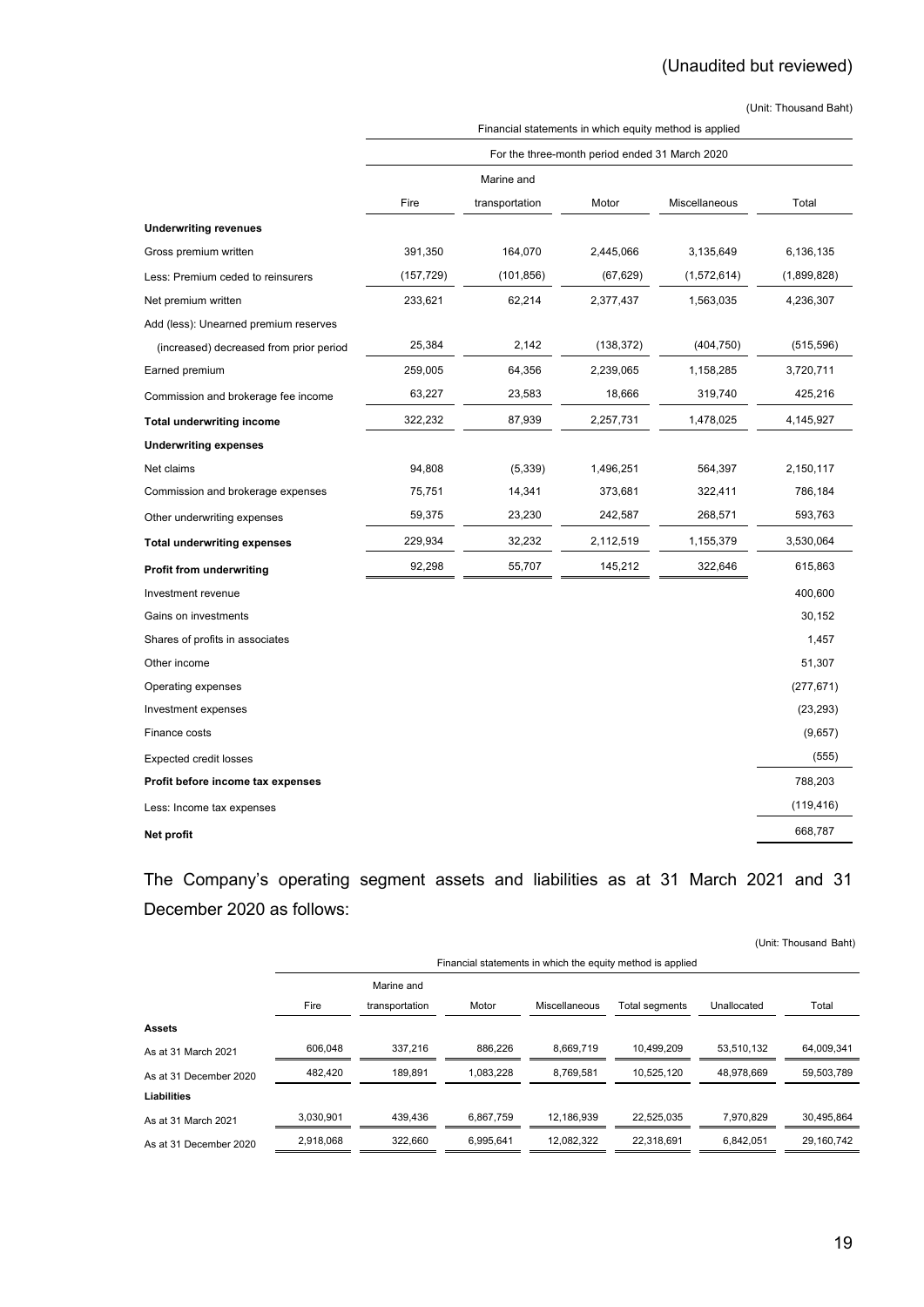### **16.2 Geographic information**

The Company operates in Thailand only. As a result, all of the revenues and assets as reflected in these financial statements pertain exclusively to this geographical reportable segment.

### **16.3 Major customers**

For the three-month periods ended 31 March 2021 and 2020, the Company has gross premium written from one major customer in amount of Baht 714.3 million and Baht 720.8 million, respectively.

### **17. Expected credit losses**

|                                                | (Unit: Thousand Baht)             |     |  |
|------------------------------------------------|-----------------------------------|-----|--|
|                                                | Financial statements in which     |     |  |
|                                                | the equity method is applied      |     |  |
|                                                | and Separate financial statements |     |  |
|                                                | For the three-month periods ended |     |  |
|                                                | 31 March                          |     |  |
|                                                | 2021<br>2020                      |     |  |
| Increase (decrease) in expected credit losses: |                                   |     |  |
| Cash and cash equivalents                      |                                   | 88  |  |
| Accrued investment income                      | (2)                               | 18  |  |
| Investments in securities                      | 778                               | 269 |  |
| Loans and interest receivables                 | 1,724                             | 181 |  |
| Total                                          | 2,500                             | 556 |  |

### **18. Earnings per share**

Basic earnings per share is calculated by dividing net profits (excluding other comprehensive income or loss) by the weighted average number of ordinary shares in issue during the periods.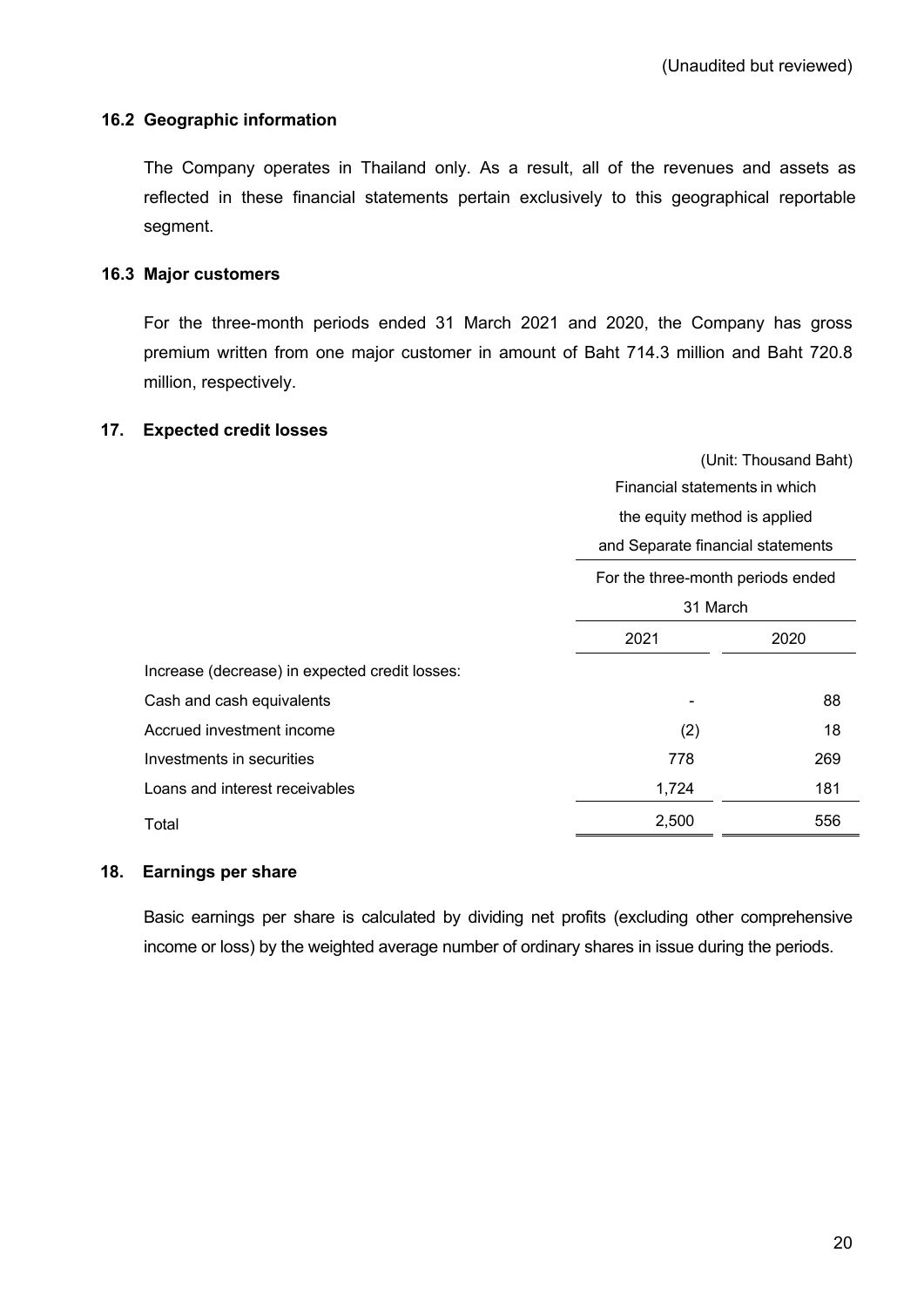### **19. Related party transactions**

### **19.1 Nature of relationship**

In considering each possible related party relationship, attention is directed to the substance of the relationship, and not merely the legal form.

### The relationship between the Company and its related parties are summarised below:

| Name of related parties                         | Type of business                 | Relationship with the Company                              |
|-------------------------------------------------|----------------------------------|------------------------------------------------------------|
| Asia Insurance (Cambodia) Plc.                  | Non-life insurance               | Associate                                                  |
| Asian Insurance International (Holding) Limited | Holding company                  | Associate                                                  |
| Bangkok Insurance (Lao) Company Limited         | Non-life insurance               | Associate                                                  |
| Bangkok Bank Pcl.                               | Banking                          | Related by way of having common directors and shareholding |
| Bangkok Aviation Fuel Services Pcl.             | <b>Energy and Utilities</b>      | Related by way of having common directors and shareholding |
| Asia Plus Group Holdings Pcl.                   | <b>Securities</b>                | Related by way of having common directors and shareholding |
| Fuel Pipeline Transportation Co., Ltd.          | <b>Energy and Utilities</b>      | Related by way of having common directors and shareholding |
| Thai Indo Kordsa Co., Ltd. (1)                  | <b>Manufacture of Textiles</b>   | Related by way of having common directors and shareholding |
| Bangkok Life Assurance Pcl.                     | Life insurance                   | Related by way of having common directors and shareholding |
| Thai Orix Leasing Co., Ltd.                     | Finance                          | Related by way of having common directors and shareholding |
| Asia Insurance (Investments) Limited            | Holding company                  | Related by way of having common directors and shareholding |
| Thai Reinsurance Pcl.                           | Insurance                        | Related by way of having common directors and shareholding |
| Charoong Thai Wire and Cable Pcl.               | <b>Electrical products</b>       | Related by way of having common directors and shareholding |
| Fine Metal Technologies Pcl.                    | <b>Electrical products</b>       | Related by way of having common directors and shareholding |
| Bumrungrad Hospital Pcl.                        | Health care services             | Related by way of having common directors and shareholding |
| Bangkok Glass Pcl.                              | Packaging                        | Related by way of having common directors and shareholding |
| Sorachai Vivatn Co., Ltd.                       | Property development             | Related by way of having common directors and shareholding |
| Bangpa-in golf Co., Ltd.                        | <b>Entertainment and Leisure</b> | Related by way of having common directors and shareholding |
| Thai Metal Processing Co., Ltd.                 | Electronic parts                 | Related by way of having common directors and shareholding |
| Asia Sermkij Co., Ltd.                          | Finance                          | Related by way of having common directors and shareholding |
| AIOI Bangkok Insurance Pcl.                     | Non-life insurance               | Related by way of shareholding                             |
| Bualuang Securities Pcl.                        | <b>Securities</b>                | Subsidiary of the major shareholder of the Company         |

(1) This entity had been considered a related company until 18 February 2021 as the Company no longer had common directors with such company since that date.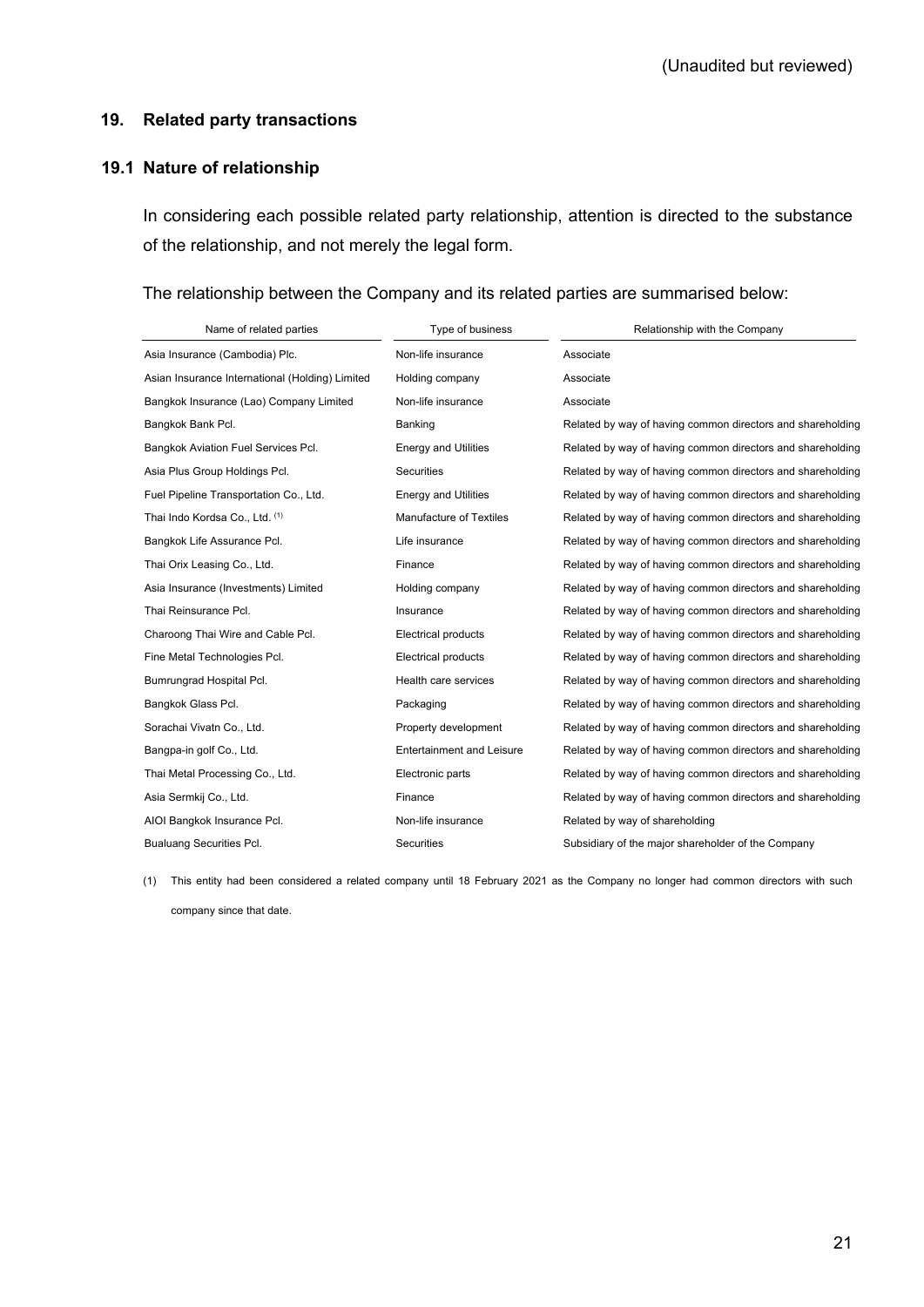### **19.2 Significant related party transactions**

During the three-month periods ended 31 March 2021 and 2020, the Company had significant business transactions with its related parties. Such transactions, which have been concluded on commercial terms and bases agreed upon in the ordinary course business between the Company and those parties were as follows:

(Unit: Thousand Baht)

|                                  | For the three-month periods |           |                                                     |
|----------------------------------|-----------------------------|-----------|-----------------------------------------------------|
|                                  | ended 31 March              |           |                                                     |
|                                  | 2021<br>2020                |           | Pricing policy                                      |
| Transactions with associates and |                             |           |                                                     |
| related companies                |                             |           |                                                     |
| <b>Income</b>                    |                             |           |                                                     |
| Premium written                  | 217,026                     | 193,226   | Normal commercial terms for underwriting            |
| Fee and commission income        | 70,723                      | 59,444    | Normal commercial terms for reinsurance depending   |
|                                  |                             |           | on type of insurance and reinsurance contracts      |
| Interest income <sup>(1)</sup>   | 14,910                      | 22,327    | Similar rates as financial institutions and related |
|                                  |                             |           | companies offerred to their general customers       |
| Dividend income <sup>(1)</sup>   | 271,540                     | 233,999   | The declared amount                                 |
| Rental income <sup>(2)</sup>     | 1,956                       | 1,208     | Same rates the Company offerred to its general      |
|                                  |                             |           | customers                                           |
| <b>Expenses</b>                  |                             |           |                                                     |
| Premium ceded to reinsurers      | 221,732                     | 188,097   | Normal commercial terms for reinsurance depending   |
|                                  |                             |           | on types of insurance and reinsurance contracts     |
| Claims recovery to reinsurers    | (41, 748)                   | (51, 213) | As actually incurred                                |
| Commissions and brokerages       | 24,191                      | 17,961    | Normal commercial terms for underwriting            |
| Fee for trading securities $(3)$ | 130                         | 175       | Similar rates the related party offerred to general |
|                                  |                             |           | customers                                           |

(1) Presented in "Net investment revenue" in statements of comprehensive income

 $(2)$  Presented in "Other income" in statements of comprehensive income

(3) Presented in "Operating expenses" in statements of comprehensive income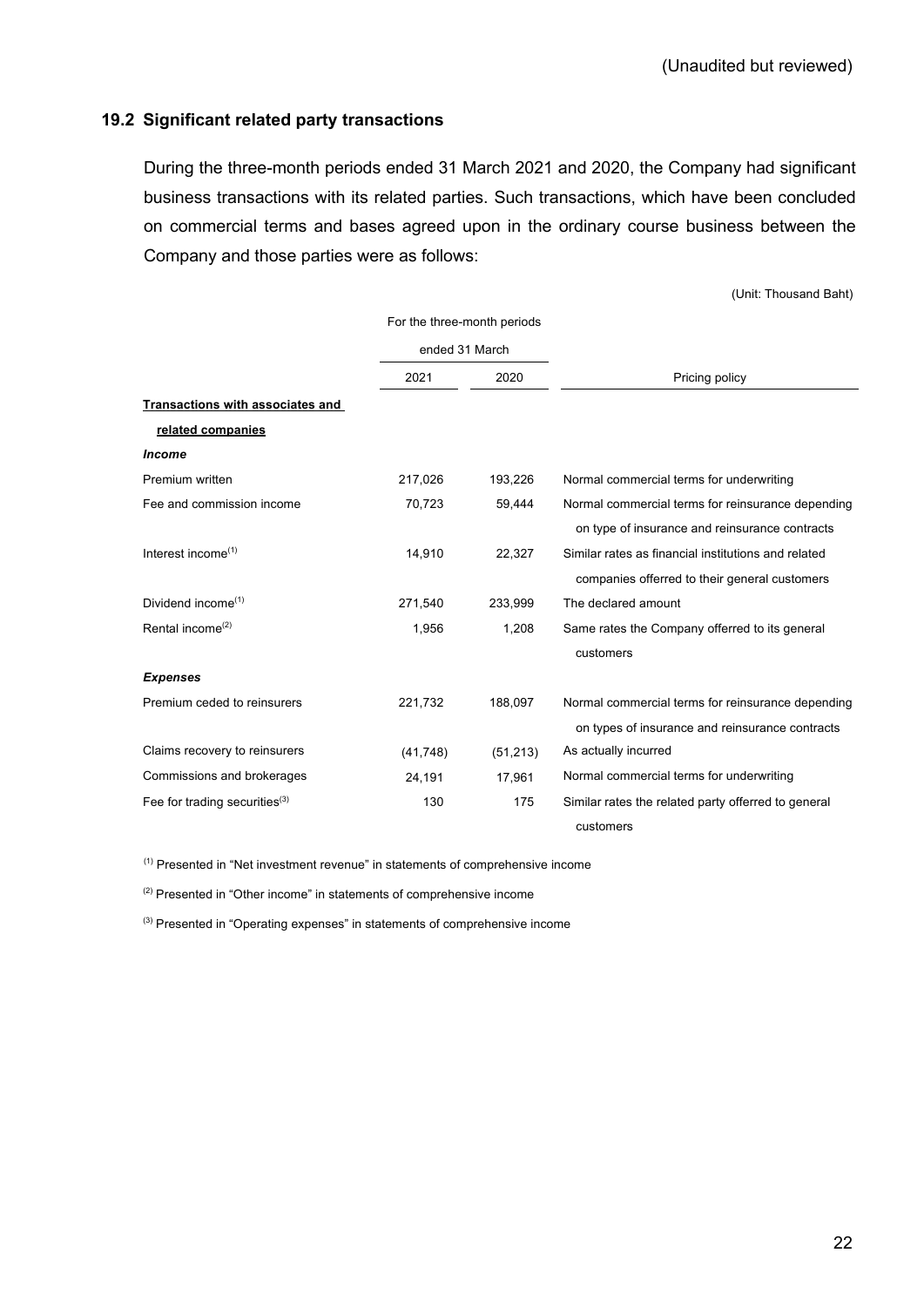### **19.3 Significant outstanding balances**

As at 31 March 2021 and 31 December 2020, the Company had the following significant balances with its related companies.

|                                                       |               | (Unit: Thousand Baht) |
|-------------------------------------------------------|---------------|-----------------------|
|                                                       | 31 March 2021 | 31 December 2020      |
| <b>Associates</b>                                     |               |                       |
| Investment in associates - cost                       | 129,396       | 129,396               |
| <b>Related companies</b>                              |               |                       |
| Deposits at financial institutions                    | 9,794,449     | 8,388,796             |
| Premium receivables                                   | 82,343        | 28,209                |
| Accrued interest income on debentures <sup>(1)</sup>  | 40            | 111                   |
| Reinsurance assets                                    |               |                       |
| Amounts deposited on reinsurance                      | 7,311         | 7,117                 |
| Amounts due from reinsurers                           | 7,833         | 8,730                 |
| Available-for-sale investments measured at fair value |               |                       |
| through other comprehensive income                    |               |                       |
| <b>Equity securities</b>                              | 22,790,652    | 20, 165, 152          |
| Debt securities                                       | 8,789         | 9,404                 |
| Loans and interest receivables                        | 156,978       | 157,178               |
| Other assets                                          |               |                       |
| Deposits and golf club membership fees                | 35,778        | 35,900                |
| Account receivable on sales of securities             |               | 3,779                 |
| Due to reinsurers                                     |               |                       |
| Amounts withheld on reinsurance                       | 102,422       | 99,714                |
| Amounts due to reinsurers                             | 91,881        | 61,376                |
| <b>Other liabilities</b>                              |               |                       |
| Accounts payable on purchases of securities           | 2,063         |                       |
|                                                       |               |                       |

(1) Presented in "Accrued investment income" in statements of financial position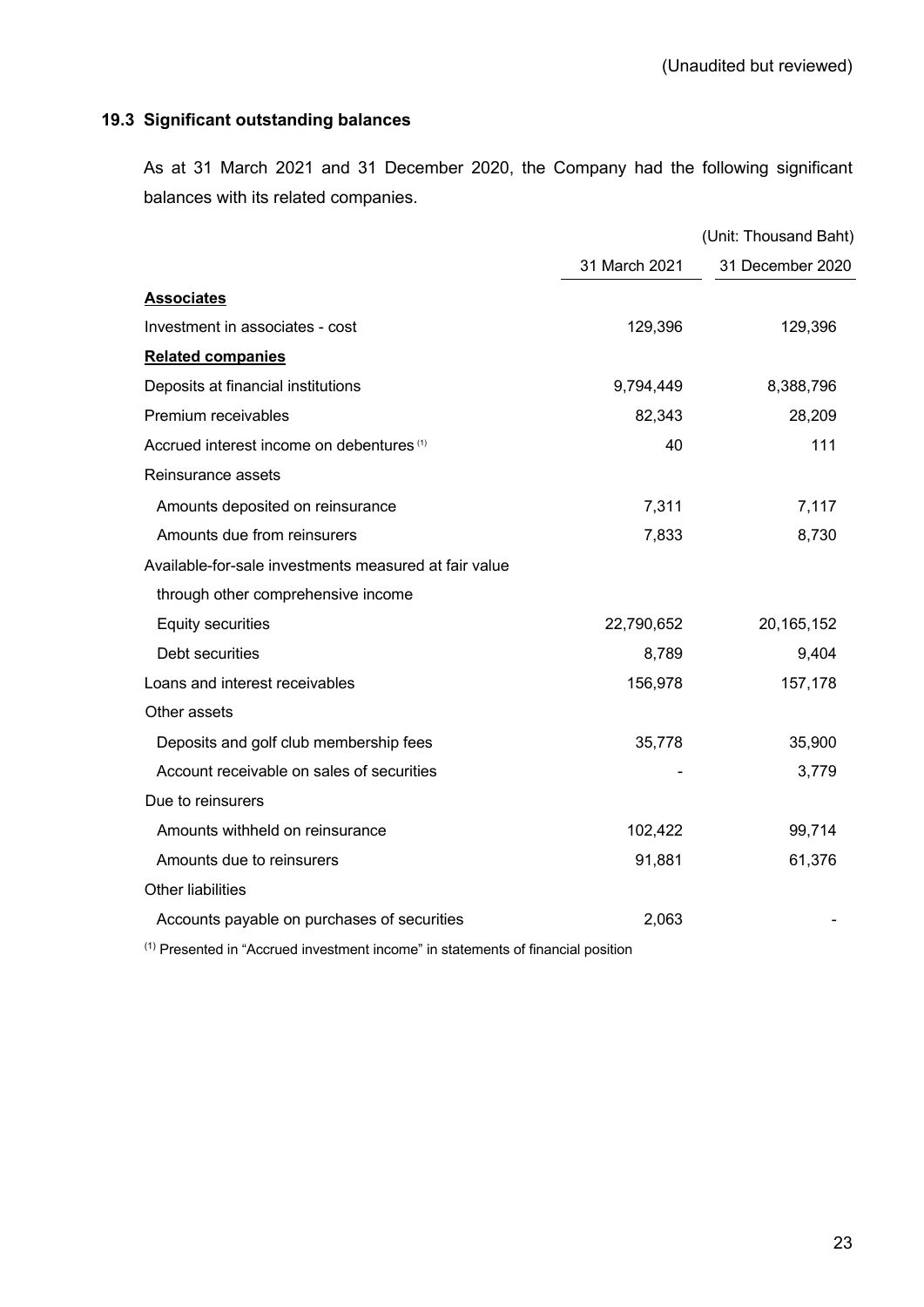### **19.4 Directors' and key management's benefits**

During the three-month periods ended 31 March 2021 and 2020, the Company had employee benefit expenses incurred on their directors and key management as below.

|                          | (Unit: Million Baht)              |      |  |
|--------------------------|-----------------------------------|------|--|
|                          | Financial statements in which     |      |  |
|                          | the equity method is applied      |      |  |
|                          | and Separate financial statements |      |  |
|                          | For the three-month periods ended |      |  |
|                          | 31 March                          |      |  |
|                          | 2021                              | 2020 |  |
|                          |                                   |      |  |
| Short-term benefits      | 24.3                              | 22.0 |  |
| Post-employment benefits | 2.4                               | 1.9  |  |
| Total                    | 26.7                              | 23.9 |  |

### **20. Commitments and contingent liabilities**

### **20.1 Capital Commitments**

As at 31 March 2021 and 31 December 2020, there were outstanding capital commitments contracted for decoration and renovation of building, and computer software development totaling to Baht 54.4 million and Baht 75.2 million, respectively.

### **20.2 Litigation**

As at 31 March 2021 and 31 December 2020, the Company had litigation claims totaling approximately Baht 3,076.4 million and Baht 2,859.9 million, respectively, as an insurer. The outcomes of the cases have not yet been finalised whereby the maximum responsibility of such claims limits at the lower of the sum insured or the sum sued totaling Baht 403.1 million and Baht 340.3 million, respectively. However, the Company has considered and estimated for losses that may arise from those cases amounting to approximately Baht 139.8 million and Baht 116.0 million, respectively, which were already recognised in "Insurance contract liabilities" in the statements of financial position as at those dates.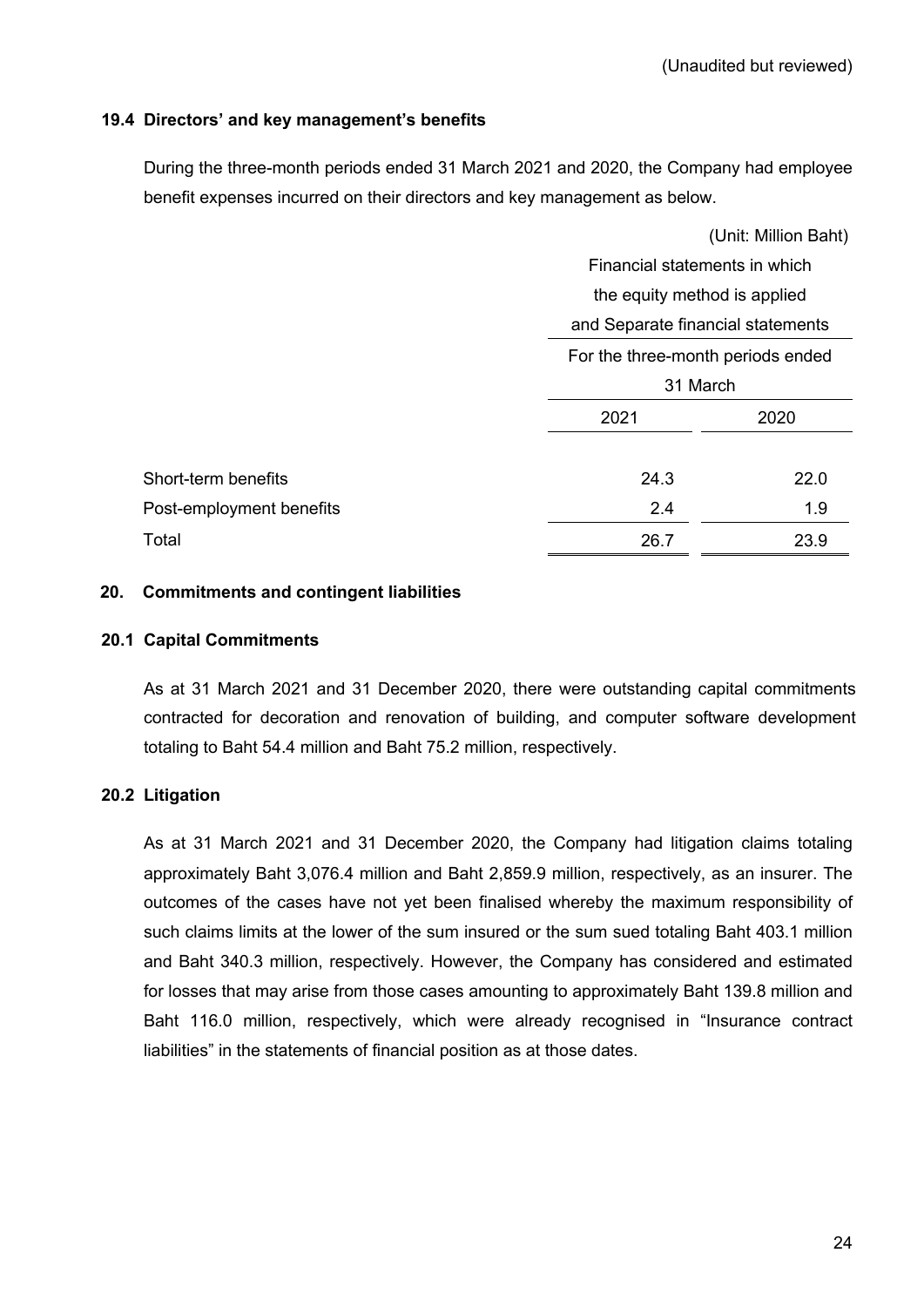### **21. Financial instruments**

### **21.1 Fair value of financial assets**

Most of the Company's financial assets are classified as short-term or have interest rates that are close to market rate. Therefore, the carrying amounts of these financial assets is estimated to approximate their fair value.

### **21.2 Fair value hierarchy**

As at 31 March 2021 and 31 December 2020, the Company had the following financial assets that were measured at fair value which are disclosed by different levels of fair value as follows:

(Unit: Million Baht)

|                        | Financial statements in which the equity method is applied and Separate financial statements |                          |                          |        |                  |                          |         |        |
|------------------------|----------------------------------------------------------------------------------------------|--------------------------|--------------------------|--------|------------------|--------------------------|---------|--------|
|                        | 31 March 2021                                                                                |                          |                          |        | 31 December 2020 |                          |         |        |
|                        | Level 1                                                                                      | Level 2                  | Level 3                  | Total  | Level 1          | Level 2                  | Level 3 | Total  |
| Available-for-sale     |                                                                                              |                          |                          |        |                  |                          |         |        |
| investments which are  |                                                                                              |                          |                          |        |                  |                          |         |        |
| measured at fair value |                                                                                              |                          |                          |        |                  |                          |         |        |
| through other          |                                                                                              |                          |                          |        |                  |                          |         |        |
| comprehensive income   |                                                                                              |                          |                          |        |                  |                          |         |        |
| Government and state   |                                                                                              |                          |                          |        |                  |                          |         |        |
| enterprise securities  |                                                                                              | 2,856                    | $\overline{\phantom{a}}$ | 2,856  | -                | 3,300                    |         | 3,300  |
| Private sector debt    |                                                                                              |                          |                          |        |                  |                          |         |        |
| securities             |                                                                                              | 546                      | $\overline{\phantom{0}}$ | 546    |                  | 579                      |         | 579    |
| Common stocks          | 25,018                                                                                       | $\overline{\phantom{a}}$ | 3,064                    | 28,082 | 22,366           | $\overline{\phantom{a}}$ | 2,747   | 25,113 |
| Unit trusts            | 1,744                                                                                        | 51                       | ٠                        | 1,795  | 1,659            | 46                       |         | 1,705  |
| Total                  | 26,762                                                                                       | 3,453                    | 3,064                    | 33,279 | 24,025           | 3,925                    | 2,747   | 30,697 |

During the periods, there were no change in the methods and assumption used by the Company in estimating the fair value of financial instruments and no transfers within the fair value hierarchy.